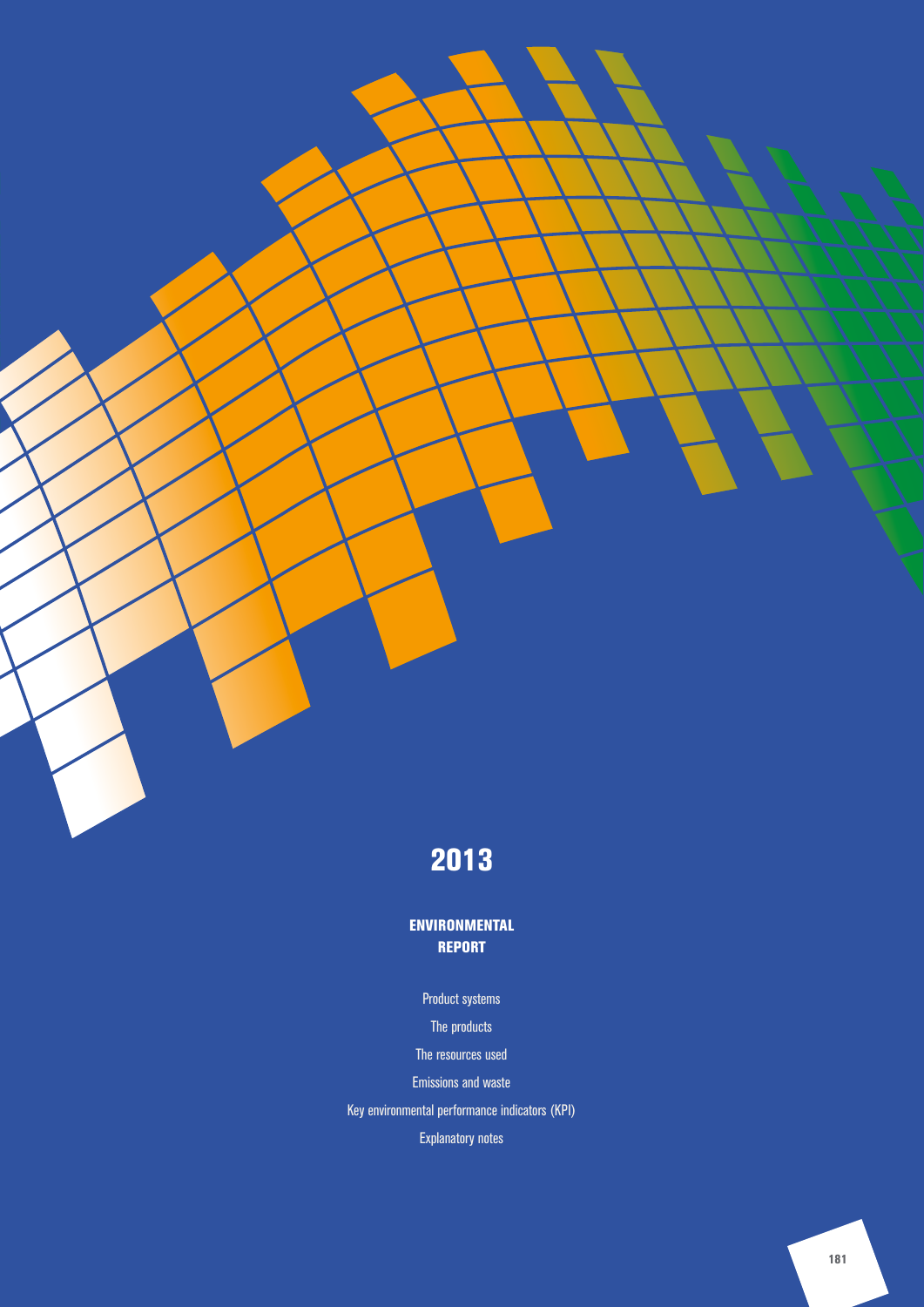## ENVIRONMENTAL REPORT

#### **BOUNDARIES**

The 2013 boundaries include Acea SpA, Acea Distribuzione, Acea Reti e Servizi Energetici, Acea Produzione, Acea Energia, Local Unit 3 of San Vittore del Lazio and Local Unit 1 of Terni, both of A.R.I.A, the company SAO, controlled by A.R.I.A, Acquaser, LaboratoRI, Acea Ato 2, Acea Ato 5, Acque, Gori, Acquedotto del Fiora, Publiacqua and Umbra Acque.

Since 2011 the electricity generation plants, using traditional and renewable sources, have been wholly-owned by Acea SpA, via the companies Acea Produzione, Acea Reti e Servizi Energetici and A.R.I.A.

With regard to the **water sector**, besides the information relating to the "historic" company Acea Ato 2, the account items relating to the other companies indicated above are also provided, as highlighted in the tables, as and when appropriate.

Note that the water figures are considered **globally**, irrespective of the holding of the parent company, because Acea represents the industrial entity responsible for the management activities within each of the companies considered.

The Environmental Report, an integral part of the Sustainability Report, bring together and systematically present the information and data on Acea Group's environmental performance in an indepth manner.

Figures are separated into "product systems" for the energy, environment and water sectors according to the Life Cycle Assessment approach<sup>1</sup> (ISO standard 14040 series), which assesses the entire life cycle of the systems.

Additional information is provided in the *Explanatory Notes* concerning the quality of the figures presented herein, especially when such are measured, estimated or calculated, and the items of the Environmental Report (indicated in the tables and in the text by a number in brackets) are accompanied by a brief illustrative description.

### PRODUCT SYSTEMS



The figures are provided for the three-year period 2011-2013 and are grouped together in three similar categories:

- the product supplied;
- the resources used;
- the waste produced.

The performance indicators and the key environmental performance indicators are illustrated for each sector below.

<sup>1.</sup> LCA is a method used to analyze a series of interactions that a product or service has with the environment, considering its entire life cycle, which includes pre-production (therefore material extraction and production), production, distribution, use (therefore reuse and maintenance), recycling and final disposal.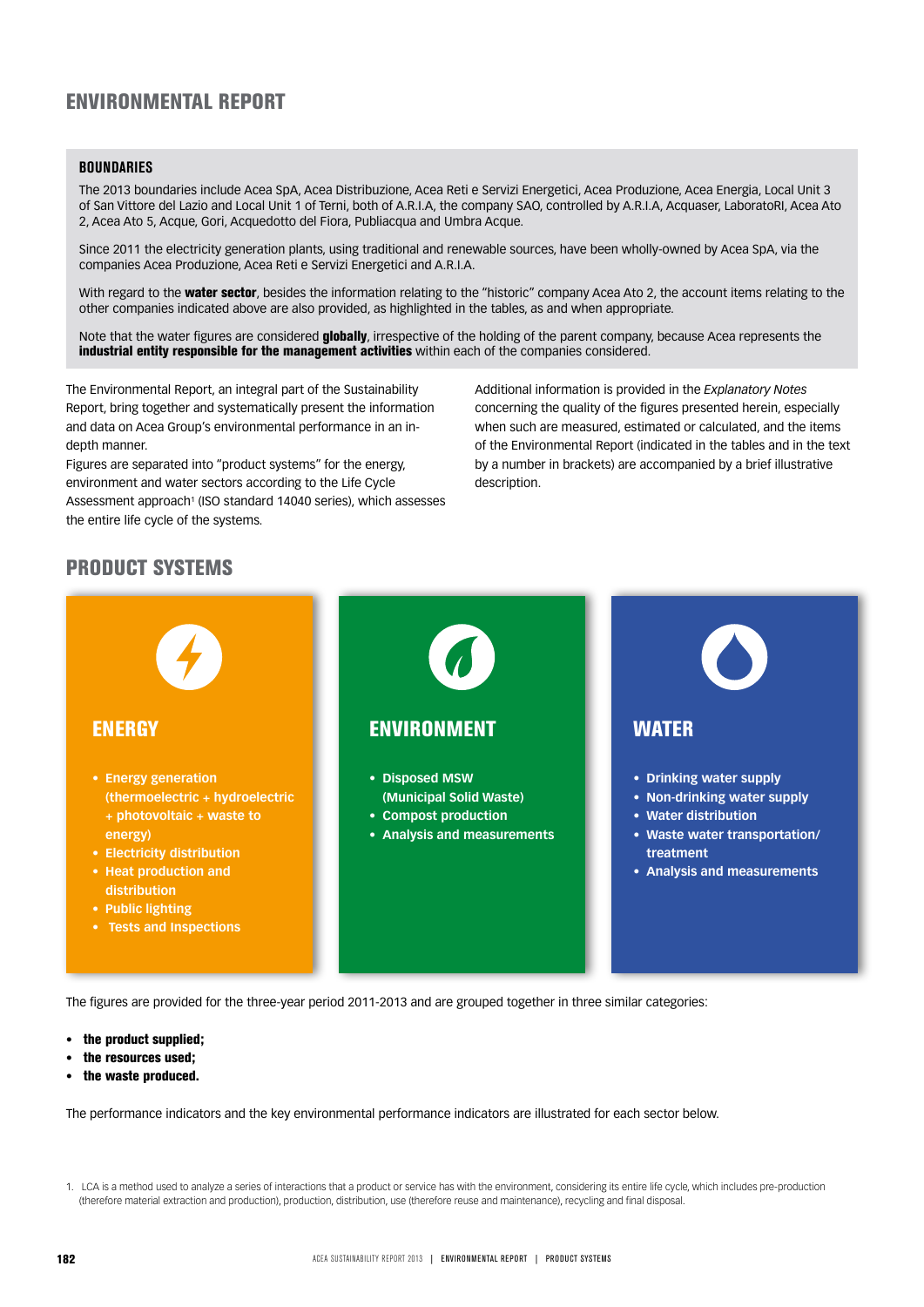### THE PRODUCTS - ENERGY

Electricity generation figures refer to Acea Produzione (AP) (100% Acea SpA), A.R.I.A (100% Acea SpA) and Acea Reti e Servizi Energetici (100% Acea SpA).

| <b>ELECTRICITY - GENERATION</b>                                                                                                      | unit of     | 2011                   | 2012                   | 2013                   | $\Delta\%$ 2013/2012 |
|--------------------------------------------------------------------------------------------------------------------------------------|-------------|------------------------|------------------------|------------------------|----------------------|
|                                                                                                                                      | measurement |                        |                        |                        |                      |
| <b>Summarized figures</b>                                                                                                            |             |                        |                        |                        |                      |
| <b>Total gross electricity produced (1)</b> = $(3+11+16)$                                                                            | GWh         | 544.35                 | 651.77                 | 785.69                 | 20.5                 |
| <b>Total net electricity produced <math>(2) = (10+15+18)</math></b>                                                                  | GWh         | 504.19                 | 604.60                 | 734.98                 | 21.6                 |
| From fossil sources (thermoelectric)<br>$(5+0,52x12)$ <sub>San Vittore</sub> +0,61x13 <sub>Tem</sub> )                               | GWh         | 95.66<br>17.6% di (1)  | 119.23<br>18.3% di (1) | 152.00<br>19.3% di (1) | 27.5                 |
| From renewable sources<br>(hydroelectric, solar, biodegradable fraction of waste)<br>$(4+0,48x12_{San Vittore} +0,39x13_{Temi} +16)$ | GWh         | 448.69<br>82.4% di (1) | 532.54<br>81.7% di (1) | 633.69<br>80.7% di (1) | 19.0                 |
| <b>Acea Produzione (100% Acea)</b>                                                                                                   |             |                        |                        |                        |                      |
| <b>Total gross electricity produced</b> $\begin{bmatrix} 3 \end{bmatrix} = (4+5)$                                                    | GWh         | 343.36                 | 373.10                 | 508.28                 | 36.2                 |
| Total gross hydroelectric energy (4)                                                                                                 | GWh         | 320.92                 | 360.80                 | 496.73                 | 37.7                 |
| A. Volta Castel Madama                                                                                                               | GWh         | 23.48                  | 15.55                  | 30.38                  | 95.4                 |
| G. Ferraris Mandela                                                                                                                  | GWh         | 15.31                  | 10.26                  | 23.05                  | 124.7                |
| G. Marconi Orte                                                                                                                      | GWh         | 67.24                  | 48.07                  | 80.91                  | 68.3                 |
| Sant'Angelo                                                                                                                          | GWh         | 153.72                 | 108.77                 | 179.15                 | 64.7                 |
| Salisano                                                                                                                             | GWh         | 58.24                  | 175.94                 | 180.95                 | 2.8                  |
| Other minor plants                                                                                                                   | GWh         | 2.93                   | 2.21                   | 2.29                   | 3.6                  |
| Total gross thermoelectric energy [5]                                                                                                | GWh         | 22.44                  | 12.30                  | 11.55                  | -6.1                 |
| From gas oil                                                                                                                         |             |                        |                        |                        |                      |
| Montemartini Plant (*)                                                                                                               | GWh         | 4.68                   | 1.94                   | 1.28                   | $-34.0$              |
| From natural gas                                                                                                                     | GWh         | 17.76                  | 10.35                  | 10.27                  | $-0.8$               |
| Tor di Valle combined cycle                                                                                                          | GWh         | 9.71                   | 1.09                   | 0.00                   | $-100.0$             |
| Tor di Valle co-generation plant                                                                                                     | GWh         | 8.05                   | 9.26                   | 10.27                  | 10.9                 |
| <b>Total electricity losses <math>[6] = (7+8+9)</math></b>                                                                           | GWh         | 16.34                  | 13.29                  | 14.22                  | 7.0                  |
| Internal consumption - hydroelectric plants [7]                                                                                      | GWh         | 2.17                   | 2.49                   | 2.54                   | 2.0                  |
| Internal consumption - heat plants (Tor di Valle, Montemartini) [8]                                                                  | GWh         | 7.51                   | 6.04                   | 5.45                   | $-9.8$               |
| Initial transformation losses [9]                                                                                                    | GWh         | 6.66                   | 4.76                   | 6.22                   | 30.7                 |
| <b>Total net electricity produced by Acea Produzione <math>(10) = (3-6)</math></b>                                                   | GWh         | 327.01                 | 359.80                 | 494.06                 | 373                  |
| A.R.I.A. (waste to energy) (100% Acea)                                                                                               |             |                        |                        |                        |                      |
| <b>Total gross energy produced <math>(11) = (12)+(13)</math></b>                                                                     | GWh         | 149.43                 | 218.24                 | 260.09                 | 19.2                 |
| San Vittore del Lazio plant (12)                                                                                                     | GWh         | 149.43                 | 218.24                 | 202.23                 | -7.3                 |
| Terni plant $(13)$ $(**)$                                                                                                            | GWh         | n.a.                   | n.a.                   | 57.86                  |                      |
| <b>Total electricity losses (14)</b>                                                                                                 | GWh         | 21.34                  | 29.59                  | 35.98                  | 21.6                 |
| San Vittore del Lazio internal consumption                                                                                           | GWh         | 21.34                  | 29.59                  | 28.94                  | $-2.2$               |
| Terni internal consumption                                                                                                           | GWh         | n.a.                   | n.a.                   | 7.04                   |                      |
| <b>Total net electricity produced <math>(15) = (11-14)</math></b>                                                                    | GWh         | 128.09                 | 188.65                 | 224.11                 | 18.8                 |
| Acea Reti e Servizi Energetici (100% Acea)                                                                                           |             |                        |                        |                        |                      |
| Gross photovoltaic energy (16)                                                                                                       | GWh         | 51.56                  | 60.43                  | 17.33                  | $-71.3$              |
| Total electricity losses [17]                                                                                                        | GWh         | 2.46                   | 4.29                   | 0.52                   | $-87.9$              |
| <b>Net photovoltaic energy <math>(18) = (16-17)</math></b>                                                                           | GWh         | 49.10                  | 56.14                  | 16.81                  | $-70.1$              |

(\*) The Montemartini plant remains operational but only as a standby.

(\*\*) As from August 9<sup>th</sup> 2010, until the end of 2012, the Terni plant was shutdown for revamping work.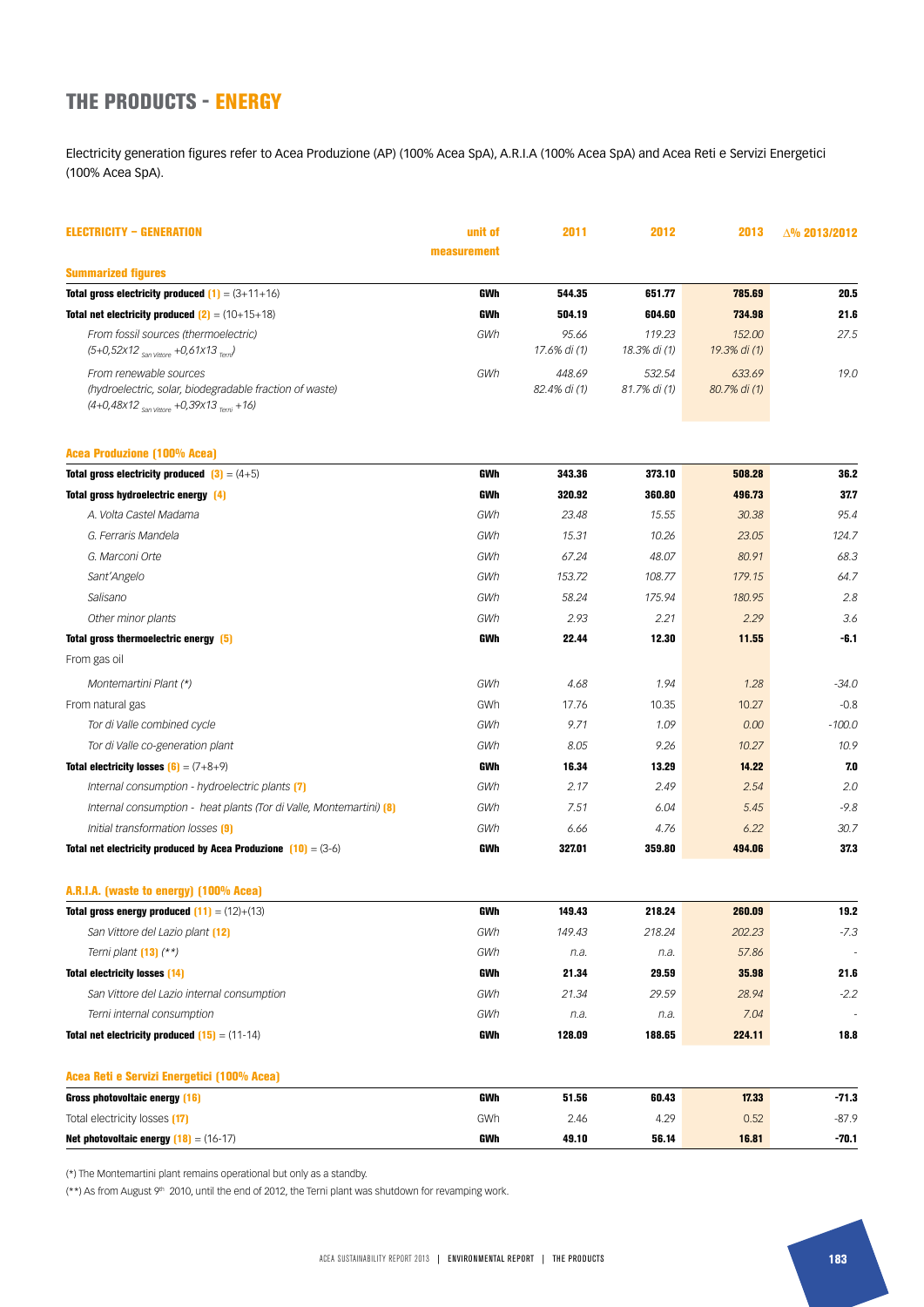| <b>THERMAL ENERGY - GENERATION</b>                                                                 | unit of measurement | 2011                    | 2012                    | 2013                    | △% 2013/2012 |
|----------------------------------------------------------------------------------------------------|---------------------|-------------------------|-------------------------|-------------------------|--------------|
| <b>Acea Produzione (100% Acea)</b>                                                                 |                     |                         |                         |                         |              |
| Gross thermal energy produced Tor di Valle plant (19)                                              | GWh.                | 84.64                   | 87.96                   | 99.33                   | 12.9         |
| Total thermal electricity losses (20)                                                              | GWh.                | 16.40                   | 11.62                   | 22.76                   | 96.2         |
| distribution losses                                                                                | GWh.                | 13.90                   | 9.35                    | 19.69                   | 110.6        |
| production losses                                                                                  | GWh,                | 2.50                    | 2.27                    | 3.07                    | 35.2         |
| <b>Net thermal energy sold <math>(21) = (19-20)</math></b>                                         | GWh,                | 68.24                   | 76.34                   | 76.57                   | 0.3          |
| <b>ELECTRICITY - TRANSPORT AND SALE</b>                                                            | unit of measurement | 2011                    | 2012                    | 2013                    | △% 2013/2012 |
| to Rome and Formello - Summarized figures                                                          |                     |                         |                         |                         |              |
| <b>Supply from Acea Group (22)</b>                                                                 | GWh                 | 2.93                    | 2.18                    | 1.96                    | $-10.1$      |
| <b>Electricity from the market (23)</b>                                                            | GWh                 | 11,869.00               | 11,861.09               | 11,383.35               | $-4.0$       |
| from Sole Buyer                                                                                    | GWh                 | 3,493.75                | 3,327.25                | 3,107.76                | $-6.6$       |
| from imports                                                                                       | GWh                 | 432.38                  | 433.56                  | 431.50                  | $-0.5$       |
| from third partyproducers interconnected to the Acea Distribuzione<br>network (*)                  | GWh                 | 20.14                   | 0.00                    | 0.00                    | ÷,           |
| from wholesalers + other producers                                                                 | GWh                 | 7,922.74                | 8,100.28                | 7,844.09                | $-3.2$       |
| <b>Electricity demand on the network</b>                                                           | <b>GWh</b>          | 11,871.93               | 11,863.27               | 11.385,31               | $-4.0$       |
| $(24) = (22+23) = (25+26+27+28+29)$                                                                |                     |                         |                         |                         |              |
| Distribution, transport and commercial losses [25]                                                 | GWh                 | 733.10<br>6.18% of (24) | 757.12<br>6.38% of (24) | 701.72<br>6.16% of (24) | $-7.3$       |
| Internal transmission and distribution (26)                                                        | GWh                 | 27.90                   | 30.61                   | 30.43                   | $-0.6$       |
| Net electricity sold to third parties (27)                                                         | GWh                 | 2.86                    | 2.54                    | 2.15                    | $-15.4$      |
| Net electricity conveyed by Acea to free market customers (28)                                     | <b>GWh</b>          | 7,461.57                | 7,636.13                | 7,416.84                | $-2.9$       |
| Net electricity sold by Acea Elettricità to free market customers<br>on Acea Distribuzione network | GWh                 | 3,974.33                | 4,627.90                | 4,982.27                | 7.7          |
| Net electricity sold by Other Sellers to free market customers                                     | GWh                 | 3,487.24                | 3,008.23                | 2,434.57                | $-19.1$      |
| on Acea Distribuzione network                                                                      |                     |                         |                         |                         |              |
| electricity sold to protected customers (29)                                                       | GWh                 | 3,646.50                | 3,436.87                | 3,234.19                | $-5.9$       |
| Sale in Italy - Summarized figures                                                                 |                     |                         |                         |                         |              |
| Net electricity sold by Acea on the free market - including sale                                   | GWh                 | 12,891                  | 9,960                   | 9,381,9                 | $-5.8$       |
| on Rome (30)                                                                                       |                     |                         |                         |                         |              |
| Acea Elettricità                                                                                   | GWh                 | 10,139                  | 9,050                   | 8,600.6                 | $-5.0$       |
| Other investee companies                                                                           | GWh                 | 2,752                   | 910                     | 781.3                   | $-14.1$      |
| Net electricity sold by Acea in Italy                                                              | GWh                 | 16,537                  | 13,397                  | 12,616                  | $-6.2$       |
| (free market + protected customers) $(29+30)$                                                      |                     |                         |                         |                         |              |

(\*) In 2012 a thermoelectric production plant located at Malagrotta was temporarily suspended. In 2011 it produced 20.14 GWh.

| <b>PUBLIC LIGHTING</b>                        | unit of measurement | 2011           | 2012  | 2013  | △% 2013/2012 |
|-----------------------------------------------|---------------------|----------------|-------|-------|--------------|
| <b>Lighting flux in Rome (31)</b>             | <b>Mlumen</b>       | 3,057          | 3,148 | 3,275 | 3.9          |
| <b>MONITORING AND GAUGING</b>                 | u. m.               | 2011           | 2012  | 2013  | △% 2013/2012 |
| <b>Monitoring and gauging activities (32)</b> | No.                 | 339            | 488   | 392   | $-19.7$      |
| Electromagnetic field measures                | No.                 | $\overline{z}$ | 42    | 40    | $-4.8$       |
| Noise monitoring                              | No.                 | 3              | 39    | 12    | $-69.2$      |
| Chemical analysis of PCB                      | No.                 | 103            | 151   | 55    | $-63.6$      |
| Waste classification                          | No.                 | 13             | 16    | 45    | 181.3        |
| Transformer diagnostics                       | No.                 | 196            | 213   | 190   | $-10.8$      |
| Other                                         | No.                 | 17             | 27    | 50    | 85.2         |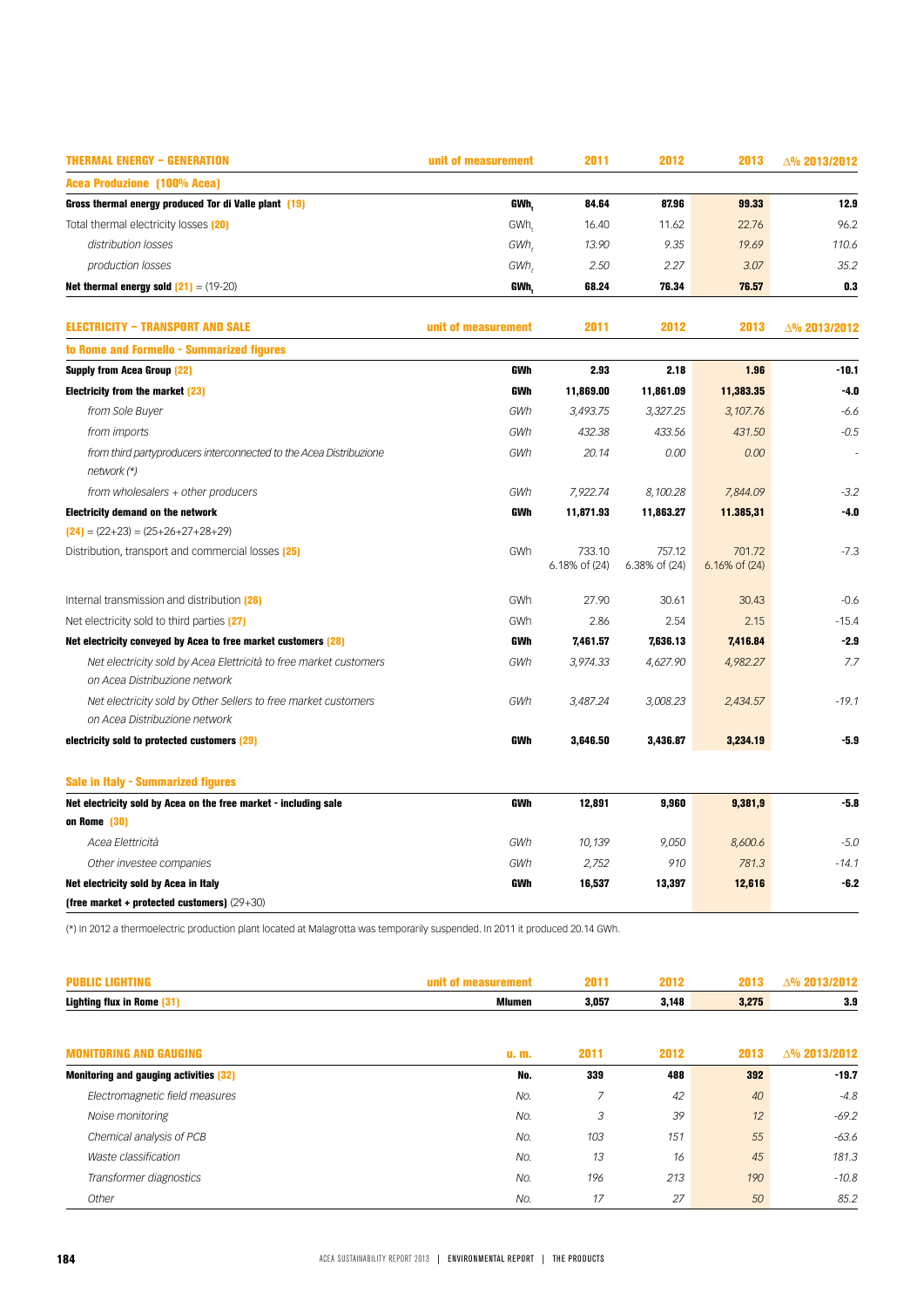## THE PRODUCTS - ENVIRONMENT

Data refer to the companies Kyklos and Solemme, both in Aquaser Srl (100% Acea SpA) and to the company SAO srl, controlled by A.R.I.A. (100% Acea SpA).

| NON-HAZARDOUS WASTE, DISPOSED OF AND RECOVERED - SAO | unit of measurement | 2011    | 2012    | 2013    | $\Delta\%$ 2013/2012 |
|------------------------------------------------------|---------------------|---------|---------|---------|----------------------|
| Incoming waste to plant (33)                         |                     | 135.052 | 143.384 | 120.059 | $-16.3$              |
| Landfilled waste (34)                                |                     | 110.473 | 122,770 | 99.953  | -18.6                |
| Recovered waste [35]                                 |                     | 1.277   | 488     | 260     | $-46.7$              |
| Compost [36]                                         |                     | 281     | 658     | 439     | $-33.3$              |
| Reduction for stabilisation $(37)$ = (33-34-35-36)   |                     | 23.021  | 19.468  | 19,407  | $-0.3$               |

| <b>PRODUCTION OF COMPOST</b>                                | unit of measurement  | 2011      | 2012      | 2013      | $\Delta\%$ 2013/2012 |
|-------------------------------------------------------------|----------------------|-----------|-----------|-----------|----------------------|
| <b>Total incoming organic waste</b> = $(38+39+40)$          | t                    | 59.351,80 | 59.510,75 | 63.271,43 | 6,3                  |
| Incoming sludges (38)                                       | t                    | 14,369.46 | 16,249.88 | 15,491.54 | $-4.7$               |
| Kyklos                                                      | t                    | 11,817.80 | 12,151.68 | 10,322.30 | $-15.1$              |
| Solemme                                                     | t                    | 2,551.66  | 4,098.20  | 5,169.24  | 26.1                 |
| Incoming Green (39)                                         | $\ddagger$           | 7,696.28  | 6,236.96  | 6,923.14  | 11.0                 |
| Kyklos                                                      | $\ddagger$           | 5,468.26  | 4,522.86  | 3,416.40  | $-24.5$              |
| Solemme                                                     | t                    | 2,228.02  | 1,714.10  | 3,506.74  | 104.6                |
| Incoming organic fraction from waste collection system (40) | t                    | 37,286.06 | 37,023.91 | 40,856.75 | 10.4                 |
| Kyklos                                                      | $\ddot{\phantom{1}}$ | 37,286.06 | 37,023.91 | 40,856.75 | 10.4                 |
| <b>High Quality compost produced (41)</b>                   | t                    | 19,473.92 | 11,652.66 | 18,389.10 | 57.8                 |
| Kyklos                                                      | $\ddagger$           | 16,438.22 | 9,295.66  | 14,370.00 | 54.6                 |
| Solemme                                                     |                      | 3,035.70  | 2,357.00  | 4,019.10  | 70.5                 |
| Non-compostable material to disposal (42)                   | t                    | 3,422.92  | 3,784.88  | 4,671.95  | 23.4                 |
| Kyklos                                                      | $\ddagger$           | 3,422.92  | 3,784.88  | 4,671.95  | 23.4                 |
| Solemme                                                     | t                    | 0.00      | 0.00      | 0.00      | $\overline{a}$       |
| <b>Reduction for stabilisation</b> = $(38+39+40-41-42)$     | t                    | 36.454,96 | 44.073,21 | 40.210,38 | $-8.8$               |

| ANALYTICAL CONTROLS ON WASTE AND ON HIGH QUALITY COMPOST | unit of measurement | 2011 | 2012 | 2013            | $\Lambda$ % 2013/2012 |
|----------------------------------------------------------|---------------------|------|------|-----------------|-----------------------|
| <b>Total analytical controls (43)</b>                    | No.                 | 95   | 100  | 110             | 10.0                  |
| Analytical controls on compost - SAO                     | No.                 |      | 8    | 10 <sup>°</sup> | 25.0                  |
| Analytical controls on compost - Solemme and Kyklos      | No.                 | 37   | 42   | 50              | 19.0                  |
| Analytical controls on waste - SAO                       | No.                 | 50   | 50   | 50              | 0.0                   |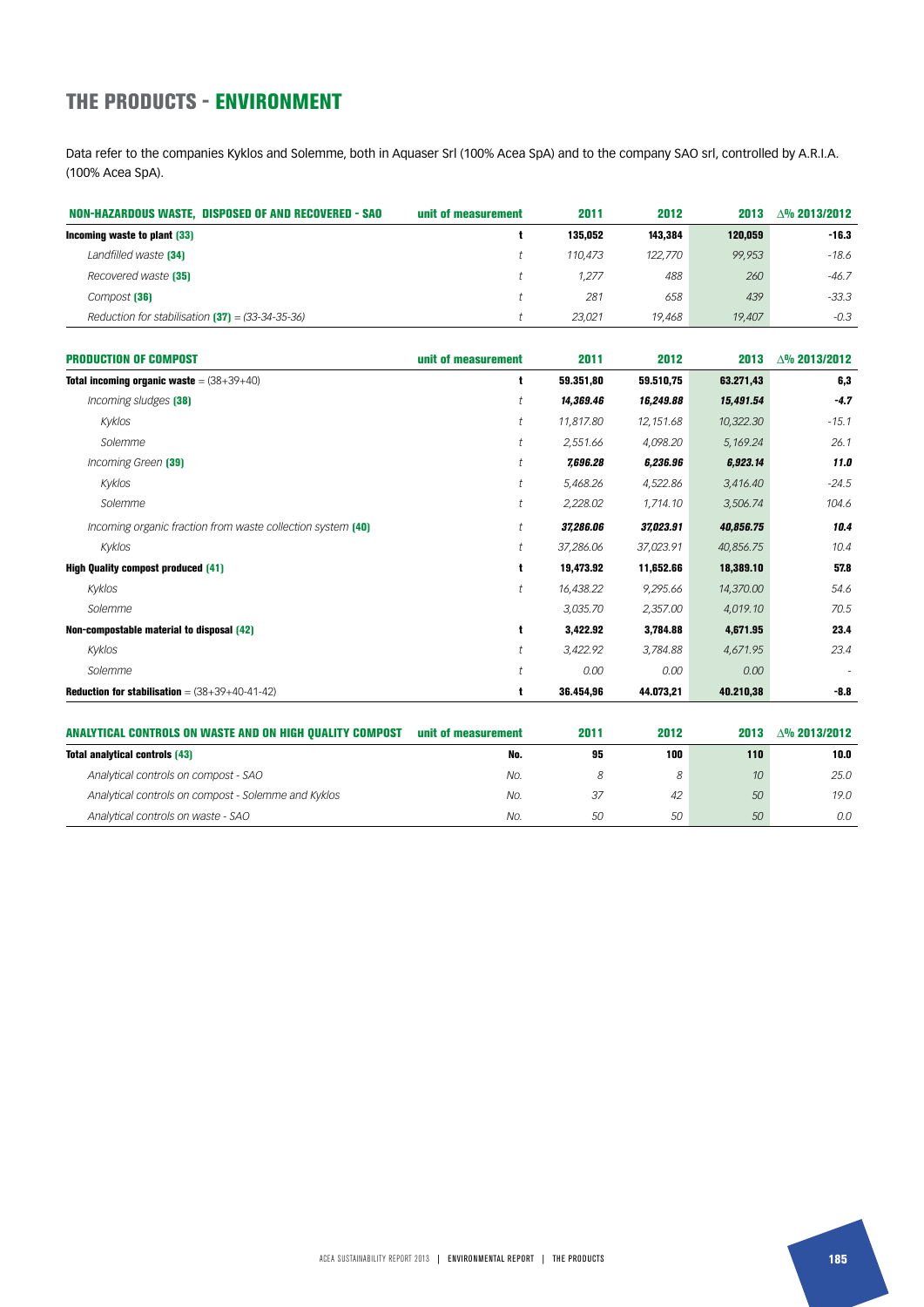### THE PRODUCTS - WATER

Summarized water figures include the main water companies in the Acea Group - Acea Ato 2, Acea Ato 5, Gori, Acque, Publiacqua, Acquedotto del Fiora and Umbra Acque, calculated at 100%. This in consideration of the role of industrial entity responsible for management, covered by Acea in the shareholding structures of the service providers.

| <b>GROUP WATER BALANCE IN ITALY</b>                                                                   | unit of         | 2011                               | 2012                               | 2013                               | △% 2013/2012         |
|-------------------------------------------------------------------------------------------------------|-----------------|------------------------------------|------------------------------------|------------------------------------|----------------------|
|                                                                                                       | measurement     |                                    |                                    |                                    |                      |
| <b>Summarized figures</b>                                                                             |                 |                                    |                                    |                                    |                      |
| Total drinking water withdrawn from the environment or from other systems (44)                        | Mm <sup>3</sup> | 1,401.5                            | 1,399.1                            | 1,421.2                            | 1.6                  |
| Total drinking water introduced onto the network (45)                                                 | Mmª             | 1,254.6                            | 1,263.0                            | 1.271.3                            | 0.7                  |
| <b>Total drinking water supplied (46)</b>                                                             | Mm <sup>3</sup> | 668.7                              | 655.7                              | 645.7                              | $-1.5$               |
| <b>WATER BALANCE OF THE COMPANIES OPERATING IN THE REGIONS</b>                                        | unit of         | 2011                               | 2012                               | 2013                               | $\Delta\%$ 2013/2012 |
| OF LAZIO AND CAMPANIA                                                                                 | measurement     |                                    |                                    |                                    |                      |
| Acea Ato 2 for Rome historic network                                                                  |                 |                                    |                                    |                                    |                      |
| Drinking water withdrawn from the environment (47)                                                    | Mm <sup>3</sup> | 612.8                              | 609.8                              | 618.5                              | 1.4                  |
| from Lake Bracciano, treated                                                                          | Mm <sup>3</sup> | 13.9                               | 21.9                               | 7.3                                | $-66.7$              |
| from wells                                                                                            | Mm <sup>3</sup> | 16.2                               | 27.2                               | 16.9                               | $-37.9$              |
| from springs                                                                                          | Mm <sup>3</sup> | 582.6                              | 560.7                              | 594.3                              | 6.0                  |
| Drinking water sold to municipal retailers (48)                                                       | Mm <sup>3</sup> | 89.8                               | 92,4                               | 96.1                               | 4.0                  |
| Drinking water introduced onto non-drinking water network (49)                                        | Mm <sup>3</sup> | 14.8                               | 16,1                               | 15.9                               | $-1.2$               |
| Drinking water returned to the environment /technical operating volumes (50)                          | Mm <sup>3</sup> | 37.4                               | 28.5                               | 33.4                               | 17.2                 |
| Drinking water introduced onto the Rome historic network $[51] = (47)-(48+49+50)$                     | Mm <sup>3</sup> | 470.8                              | 472.7                              | 473.1                              | 0.1                  |
| Drinking water supplied via the Rome historic network (52)                                            | Mm <sup>3</sup> | 300.3                              | 298.0                              | 295.0                              | $-1.0$               |
| Assessment of losses according to Italian Ministerial Decree No. 99/97                                |                 |                                    |                                    |                                    |                      |
| Overall losses (parameter A17 MD 99/97) [53]                                                          | Mm <sup>3</sup> | 155.1                              | 159.3                              | 162.8                              | 2.2                  |
| Effective losses (parameter A15 MD 99/97) [54]                                                        | Mm <sup>3</sup> | 117.5<br>$(25.0\% \text{ of } 51)$ | 122.1<br>$(25.8\% \text{ of } 51)$ | 125.9<br>$(26.6\% \text{ of } 51)$ | 3.1                  |
| <b>Water balance - Rome non-drinking water network</b>                                                |                 |                                    |                                    |                                    |                      |
| Non-drinking water withdrawn from the environment (55)                                                | Mm <sup>3</sup> | 23.7                               | 29.7                               | 25.6                               | $-13.8$              |
| from the River Tiber, treated (Grottarossa plant)                                                     | Mm <sup>3</sup> | 0.0                                | 4.7                                | 2.2                                | $-53.2$              |
| from springs                                                                                          | Mm <sup>3</sup> | 8.9                                | 8.9                                | 7.5                                | $-15.7$              |
| drinking water introduced onto non-drinking network                                                   | Mm <sup>3</sup> | 14.8                               | 16.1                               | 15.9                               | $-1.2$               |
| Non-drinking water supplied to the Municipality of Rome (56)                                          | Mm <sup>3</sup> | 13.8                               | 14.1                               | 14.3                               | 1.4                  |
| Non-drinking water supplied to other Municipalities (57)                                              | Mm <sup>3</sup> | 0.03                               | 0.03                               | 0.03                               | 0.0                  |
| Acea Ato 2 for ATO 2 - Central Lazio (Rome + 73 municipalities acquired as of 31 Dec. 2012)           |                 |                                    |                                    |                                    |                      |
| Drinking water withdrawn from the environment (58)                                                    | Mm <sup>3</sup> | 718.1                              | 715.4                              | 728.5                              | 1.8                  |
| from Lake Bracciano, treated                                                                          | Mm <sup>3</sup> | 13.9                               | 21.9                               | 7.3                                | $-66.7$              |
| from wells                                                                                            | Mm <sup>3</sup> | 76.9                               | 89.6                               | 76.2                               | $-15.0$              |
| from springs                                                                                          | Mm <sup>3</sup> | 625.6                              | 602.3                              | 642.4                              | 6.7                  |
| from other aqueduct systems                                                                           | Mm <sup>3</sup> | 1.6                                | 1.6                                | 2.6                                | 62.5                 |
| Drinking water sold to municipal retailers (59)                                                       | Mm <sup>3</sup> | 64.5                               | 68.2                               | 74.5                               | 4.1                  |
| Drinking water introduced onto non-drinking water network (60)                                        | Mm <sup>3</sup> | 14.8                               | 16.1                               | 15.9                               | $-1.2$               |
| Drinking water returned to the environment / technical operating volumes (61)                         | Mm <sup>3</sup> | 40.1                               | 28.50                              | 33.4                               | 17.2                 |
| <b>Drinking water introduced onto the ATO 2 network <math>(62) = (58) \cdot (59 + 60 + 61)</math></b> | Mmª             | 598.7                              | 602.5                              | 604.6                              | 0.3                  |
| Total drinking water supplied to the ATO 2 network (63)                                               | Mm <sup>3</sup> | 359.6                              | 349.7                              | 346.4                              | $-0.9$               |
| Assessment of losses according to Italian Ministerial Decree No. 99/97                                |                 |                                    |                                    |                                    |                      |
| Overall losses (parameter A17 MD 99/97) [64]                                                          | Mm <sup>3</sup> | 216.6                              | 230.5                              | 235.9                              | 2.3                  |
| Effective losses (parameter A15 MD 99/97) [65]                                                        | Mm <sup>3</sup> | 161.2<br>$(26.9\% \text{ of } 62)$ | 177.6<br>(29.5% of 62)             | 183.4<br>(30.3% of 62)             | 3.3                  |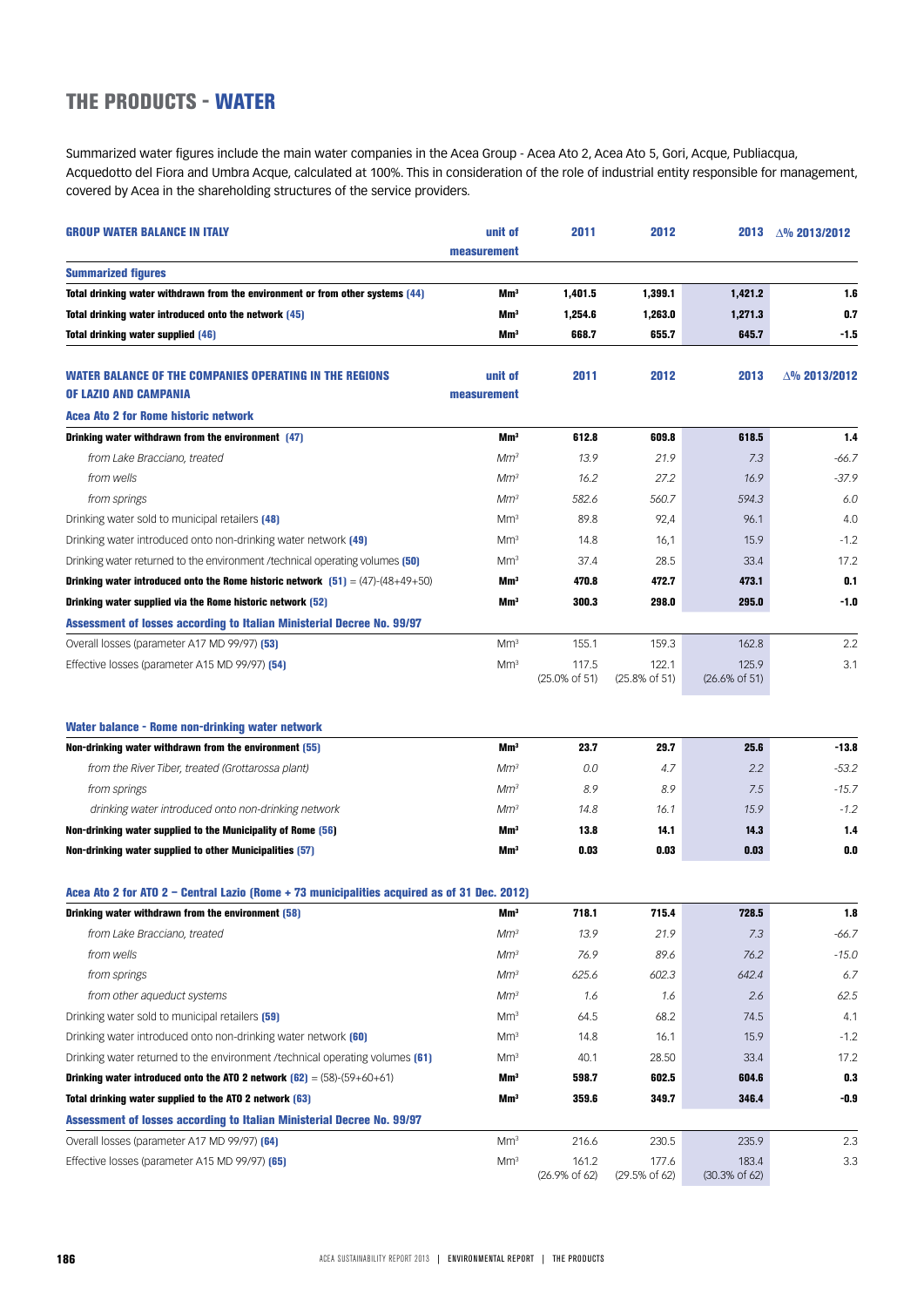| <b>WATER BALANCE OF THE COMPANIES OPERATING IN THE REGIONS</b>         | unit of         | 2011                               | 2012                   | 2013                               | $\Delta\%$ 2013/2012 |
|------------------------------------------------------------------------|-----------------|------------------------------------|------------------------|------------------------------------|----------------------|
| <b>OF LAZIO AND CAMPANIA</b>                                           | measurement     |                                    |                        |                                    |                      |
| Acea Ato 5 for ATO 5 -Southern Lazio - Frosinone (85 municipalities)   |                 |                                    |                        |                                    |                      |
| Drinking water withdrawn from the environment (66)                     | Mm <sup>3</sup> | 103.9                              | 98.8                   | 110.6                              | 11.9                 |
| from lakes/rivers                                                      | Mm <sup>3</sup> | 0.0                                | 0.0                    | 0.0                                |                      |
| from wells                                                             | Mm <sup>3</sup> | 73.8                               | 68.6                   | 80.5                               | 17.3                 |
| from springs                                                           | Mm <sup>3</sup> | 30.1                               | 30.2                   | 30.1                               | $-0.3$               |
| Drinking water introduced onto network (67)                            | Mm <sup>3</sup> | 93.5                               | 93.7                   | 105.3                              | 12.4                 |
| <b>Drinking water supplied (68)</b>                                    | Mm <sup>3</sup> | 20.4                               | 20.7                   | 21.0                               | 1.4                  |
| Assessment of losses according to Italian Ministerial Decree No. 99/97 |                 |                                    |                        |                                    |                      |
| Overall losses (parameter A17 MD 99/97) [69]                           | Mm <sup>3</sup> | 70.50                              | 70.41                  | 81.56                              | 15.8                 |
| Effective losses (parameter A15 MD 99/97) [70]                         | Mm <sup>3</sup> | 56.80<br>$(60.7\% \text{ of } 67)$ | 56.60<br>(60.4% of 67) | 66.30<br>$(63.0\% \text{ of } 67)$ | 17.1                 |
| Gori for ATO 3 - Sarnese Vesuviano (76 municipalities)                 |                 |                                    |                        |                                    |                      |
| Drinking water withdrawn from the environment (71)                     | Mm <sup>3</sup> | 41.17                              | 38.83                  | 38.84                              | 0.0                  |
| from lakes/rivers                                                      | Mm <sup>3</sup> | 0                                  | 0                      | 0                                  |                      |
| from wells                                                             | Mm <sup>3</sup> | 38.56                              | 36.19                  | 36.27                              | 0.2                  |
| from springs                                                           | Mm <sup>3</sup> | 2.61                               | 2.64                   | 2.57                               | $-2.7$               |
| Water withdrawn from other aqueduct systems (72)                       | Mm <sup>3</sup> | 170.4                              | 175.8                  | 176.2                              | 0.2                  |
| Drinking water introduced onto the network $(73) = (71) + (72)$        | Mm <sup>3</sup> | 211.6                              | 214.6                  | 215.0                              | 0.2                  |
| Drinking water supplied [74]                                           | Mm <sup>3</sup> | 91.1                               | 91.1                   | 87.6                               | $-3.8$               |
| Assessment of losses according to Italian Ministerial Decree No. 99/97 |                 |                                    |                        |                                    |                      |
| Overall losses (parameter A17 MD 99/97) [75]                           | Mm <sup>3</sup> | 119.3                              | 123.5                  | 126.4                              | 2.3                  |
| Effective losses (parameter A15 MD 99/97) [76]                         | Mm <sup>3</sup> | 94.6<br>(44.7% of 73)              | 94.6<br>(44.1% of 73)  | 95.1<br>(44.2% of 73)              | 0.5                  |

| <b>WATER BALANCE OF THE COMPANIES OPERATING IN THE REGIONS</b>         | unit of         | 2011                   | 2012                   | 2013                            | $\triangle$ % 2013/2012 |
|------------------------------------------------------------------------|-----------------|------------------------|------------------------|---------------------------------|-------------------------|
| OF TUSCANY AND UMBRIA                                                  | measurement     |                        |                        |                                 |                         |
| Publiacqua for ATO 3 - Medio Valdarno (52 municipalities)              |                 |                        |                        |                                 |                         |
| Drinking water withdrawn from the environment (77)                     | Mm <sup>3</sup> | 163.6                  | 167.6                  | 166.3                           | $-0.8$                  |
| from lakes/rivers                                                      | Mm <sup>3</sup> | 108.1                  | 110.7                  | 110.9                           | 0.2                     |
| from wells                                                             | Mm <sup>3</sup> | 43.6                   | 44.6                   | 43.2                            | $-3.1$                  |
| from springs                                                           | Mm <sup>3</sup> | 11.9                   | 12.2                   | 12.2                            | 0.0                     |
| Drinking water introduced onto the network (78)                        | Mm <sup>3</sup> | 148.8                  | 151.6                  | 150.6                           | $-0.7$                  |
| <b>Drinking water supplied (79)</b>                                    | Mm <sup>3</sup> | 86.0                   | 86.0                   | 86.0                            | 0.0                     |
| Assessment of losses according to Italian Ministerial Decree No. 99/97 |                 |                        |                        |                                 |                         |
| Overall losses (parameter A17 MD 99/97) [80]                           | Mm <sup>3</sup> | 55.0                   | 57.4                   | 55.5                            | $-3.3$                  |
| Effective losses (parameter A15 MD 99/97) [81]                         | Mm <sup>3</sup> | 44.5<br>(29.9% of 78)  | 46.5<br>(30.7% of 78)  | 44.6<br>$(29.6 \text{ of } 78)$ | $-4.1$                  |
| Acque for ATO 2 - Basso Valdarno (57 municipalities)                   |                 |                        |                        |                                 |                         |
| Drinking water withdrawn from the environment (82)                     | Mm <sup>3</sup> | 76.98                  | 74.55                  | 72.89                           | $-2.2$                  |
| from lakes/rivers                                                      | Mm <sup>3</sup> | 3.32                   | 3.63                   | 3.28                            | $-9.6$                  |
| from wells                                                             | Mm <sup>3</sup> | 66.90                  | 65.53                  | 62.85                           | $-4.1$                  |
| from springs                                                           | Mm <sup>3</sup> | 6.76                   | 5.39                   | 6.75                            | 25.2                    |
| Water withdrawn from other aqueduct systems (83)                       | Mm <sup>3</sup> | 5.98                   | 6.09                   | 6.00                            | $-1.5$                  |
| Drinking water introduced onto the network (84)                        | Mm <sup>3</sup> | 82.96                  | 80.63                  | 78.89                           | $-2.2$                  |
| <b>Drinking water supplied (85)</b>                                    | Mm <sup>3</sup> | 49.48                  | 45.70                  | 44.87                           | $-1.8$                  |
| Assessment of losses according to Italian Ministerial Decree No. 99/97 |                 |                        |                        |                                 |                         |
| Overall losses (parameter A17 MD 99/97) [86]                           | Mm <sup>3</sup> | 27.55                  | 26.61                  | 25.71                           | $-3.4$                  |
| Effective losses (parameter A15 MD 99/97) [87]                         | Mm <sup>3</sup> | 18.79<br>(22.6% of 84) | 18.08<br>(22.4% of 84) | 16.98<br>(21.5% of 84)          | $-6.1$                  |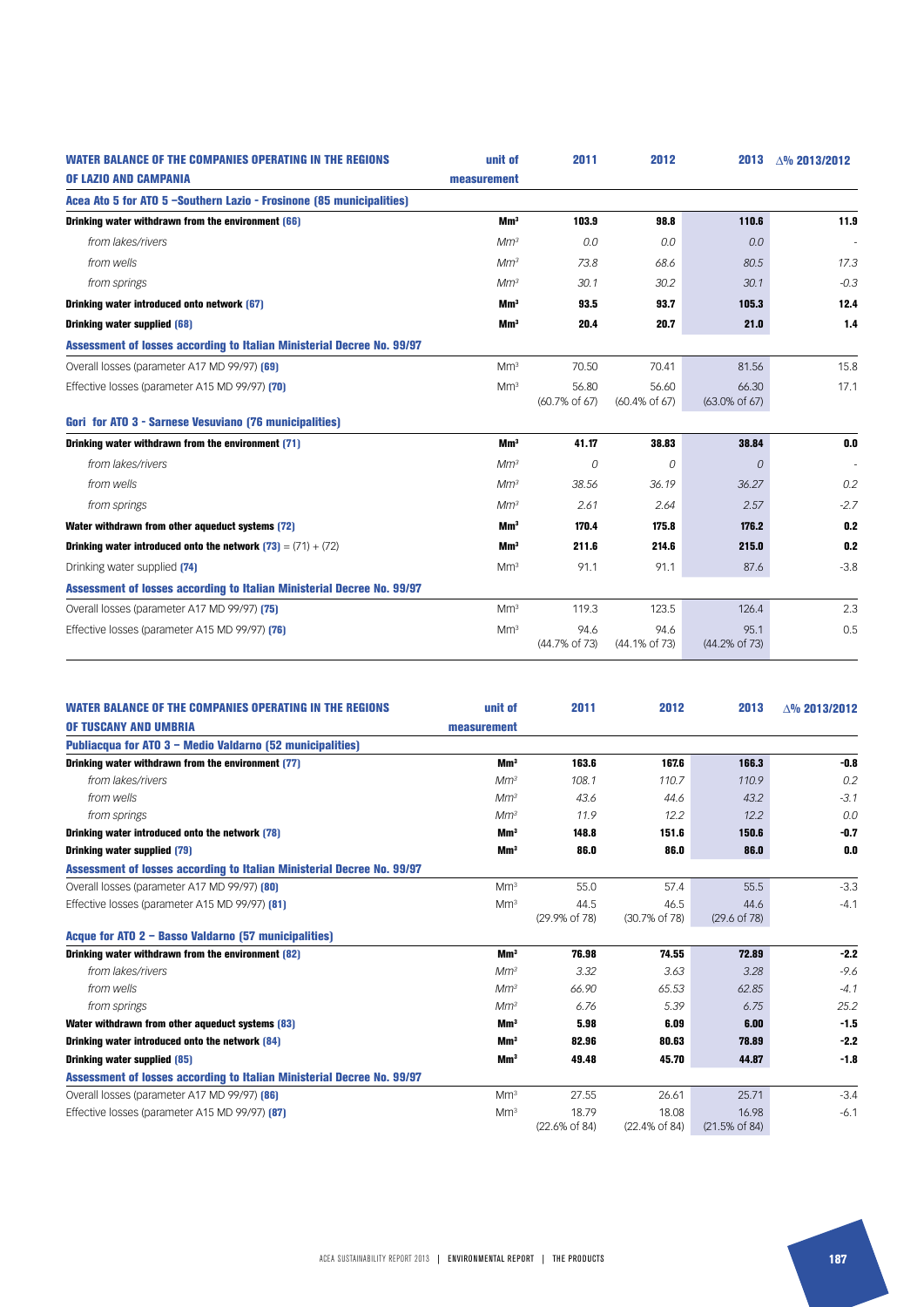| <b>WATER BALANCE OF THE COMPANIES OPERATING IN THE REGIONS</b>                | unit of         | 2011          | 2012          | 2013          | △% 2013/2012         |
|-------------------------------------------------------------------------------|-----------------|---------------|---------------|---------------|----------------------|
| OF TUSCANY AND UMBRIA                                                         | measurement     |               |               |               |                      |
| Acquedotto del Fiora for ATO 6 - Ombrone (56 municipalities)                  |                 |               |               |               |                      |
| Drinking water withdrawn from the environment (88)                            | Mm <sup>3</sup> | 62.43         | 62.75         | 64.80         | 3.3                  |
| from lakes/rivers                                                             | Mm <sup>3</sup> | 0.85          | n.d.          | n.d.          |                      |
| from wells                                                                    | Mm <sup>3</sup> | 21.97         | n.d.          | n.d.          |                      |
| from springs                                                                  | Mm <sup>3</sup> | 39.04         | n.d.          | n.d.          |                      |
|                                                                               | Mm <sup>3</sup> | 60.33         | 60.93         | 60.10         | $-1.4$               |
| Drinking water introduced onto the network (89)                               |                 |               |               |               |                      |
| Drinking water supplied (90)                                                  | Mm <sup>3</sup> | 31.45         | 31.4          | 31.4          |                      |
| <b>Assessment of losses according to Italian Ministerial Decree No. 99/97</b> |                 |               |               |               |                      |
| Overall losses (parameter A17 MD 99/97) [91]                                  | Mm <sup>3</sup> | 28.18         | n.d.          | n.d.          |                      |
| Effective losses (parameter A15 MD 99/97) [92]                                | Mm <sup>3</sup> | 22.85         | n.d.          | n.d.          |                      |
|                                                                               |                 | (37.8% of 78) |               |               |                      |
| Umbra Acque for ATOs 1 and 2 - Umbria (38 municipalities)                     |                 |               |               |               |                      |
| Drinking water withdrawn from the environment (93)                            | Mm <sup>3</sup> | 58.96         | 59.30         | 57.05         | $-3.8$               |
| from lakes/rivers                                                             | Mm <sup>3</sup> | 0.98          | 1.18          | 0.92          | $-22.0$              |
| from wells                                                                    | Mm <sup>3</sup> | 44.62         | 45.27         | 39.33         | $-13.1$              |
| from springs                                                                  | Mm <sup>3</sup> | 13.36         | 12.85         | 16.80         | 30.7                 |
| Drinking water introduced onto the network (94)                               | Mm <sup>3</sup> | 58.72         | 59.07         | 56.80         | $-3.8$               |
| Drinking water supplied (95)                                                  | Mm <sup>3</sup> | 30.63         | 31.09         | 28.45         | $-8.5$               |
| <b>Assessment of losses according to Italian Ministerial Decree No. 99/97</b> |                 |               |               |               |                      |
| Overall losses (parameter A17 MD 99/97) [96]                                  | Mm <sup>3</sup> | 23.90         | 23.50         | 24.17         | 2.9                  |
| Effective losses (parameter A15 MD 99/97) [97]                                | Mm <sup>3</sup> | 22.30         | 21.90         | 22.69         | 3.6                  |
|                                                                               |                 | (37.9% of 94) | (37.1% of 94) | (40.0% of 94) |                      |
| <b>TOTAL WASTE WATER TREATED BY THE GROUP COMPANIES,</b>                      | unit of         | 2011          | 2012          | 2013          | △% 2013/2012         |
| <b>IN ITALY</b>                                                               | measurement     |               |               |               |                      |
| Waste water treated in main purification plants of the Group companies        | Mm <sup>3</sup> | 935.6         | 851.9         | 916.4         | 7.6                  |
|                                                                               |                 |               |               |               |                      |
| in Italy (98)                                                                 |                 |               |               |               |                      |
|                                                                               |                 |               |               |               |                      |
| <b>WASTE WATER TREATED BY ACEA ATO 2</b>                                      | unit of         | 2011          | 2012          | 2013          | △% 2013/2012         |
|                                                                               | measurement     |               |               |               |                      |
| Waste water treated in main purification plants (99)                          | Mm <sup>3</sup> | 598.6         | 522.1         | 562.3         | 77                   |
| Rome South                                                                    | Mm <sup>3</sup> | 353.3         | 300.2         | 331.8         | 10.5                 |
| Rome North                                                                    | Mm <sup>3</sup> | 104.7         | 96.7          | 96.2          | 0.5                  |
| Rome East                                                                     | Mm <sup>3</sup> | 100.2         | 87.8          | 94.0          | 7.1                  |
| Rome Ostia                                                                    | Mm <sup>3</sup> | 26.7          | 24.5          | 26.8          | 9.4                  |
| COBIS                                                                         | Mm <sup>3</sup> | 7.9           | 7.4           | 7.3           | $-1.4$               |
| Fregene                                                                       | Mm <sup>3</sup> | 5.8           | 5.5           | 4.1           | $-25.5$              |
| Other - municipality of Rome                                                  | Mm <sup>3</sup> | 13.4          | 14.4          | 14.1          | $-2.1$               |
| Other - outside Municipality of Rome                                          | Mm <sup>3</sup> | 60.8          | 63.0          | 65.3          | 3.7                  |
| Total waste water treated by Acea Ato 2 (100)                                 | Mm <sup>3</sup> | 672.8         | 599.5         | 639.6         | 6.7                  |
|                                                                               |                 |               |               |               |                      |
| ANALYTICAL CONTROLS ON DRINKING WATER AND WASTE WATER                         | unit of         | 2011          | 2012          | 2013          | $\Delta\%$ 2013/2012 |
| <b>FOR ACEA GROUP IN ITALY</b>                                                | measurement     |               |               |               |                      |
| DGroup total analytical checks on drinking water (101) (*)                    | No.             | 1,102,737     | 1,169,201     | 1,200,924     | 2.7                  |
| Acea Ato 2                                                                    | No.             | 337,529       | 328,202       | 339,229       | 3.4                  |
| Acea Ato 5                                                                    | No.             | 94,327        | 79,953        | 78,830        | $-1.4$               |
| Gori                                                                          | No.             | 82,193        | 70,488        | 71,409        | 1.3                  |
| Acque                                                                         | No.             | 254,297       | 330,569       | 355,380       | 7.5                  |
| Publiacqua                                                                    | No.             | 189,508       | 192,653       | 185,399       | $-3.8$               |
| Acquedotto del Fiora                                                          | No.             | 65,007        | 87,079        | 90,472        | 3.9                  |
| Umbra Acque                                                                   | No.             | 79,876        | 80,257        | 80,205        | $-0.1$               |
|                                                                               |                 |               |               |               | 13.5                 |
| Group total analytical checks on waste water (102)                            | No.             | 358,320       | 412,461       | 468,182       |                      |
| Acea Ato 2                                                                    | No.             | 95,527        | 122,231       | 178,262       | 45.8                 |
| Acea Ato 5                                                                    | No.             | 17,786        | 23,816        | 24,820        | 4.2                  |
| Gori                                                                          | No.             | 14,986        | 9,821         | 13,333        | 35.8                 |
| Acque                                                                         | No.             | 105,076       | 125,546       | 119,192       | $-5.1$               |
| Publiacqua                                                                    | No.             | 34,405        | 37,664        | 38,869        | 3.2                  |
| Acquedotto del Fiora                                                          | No.             | 42,902        | 48,259        | 48,774        | 1.1                  |
| Umbra Acque                                                                   | No.             | 47,638        | 45,124        | 44,932        | $-0.4$               |

(\*) the number includes the controls carried out independently by each Company, and those carried out by LaboratoRI in-house.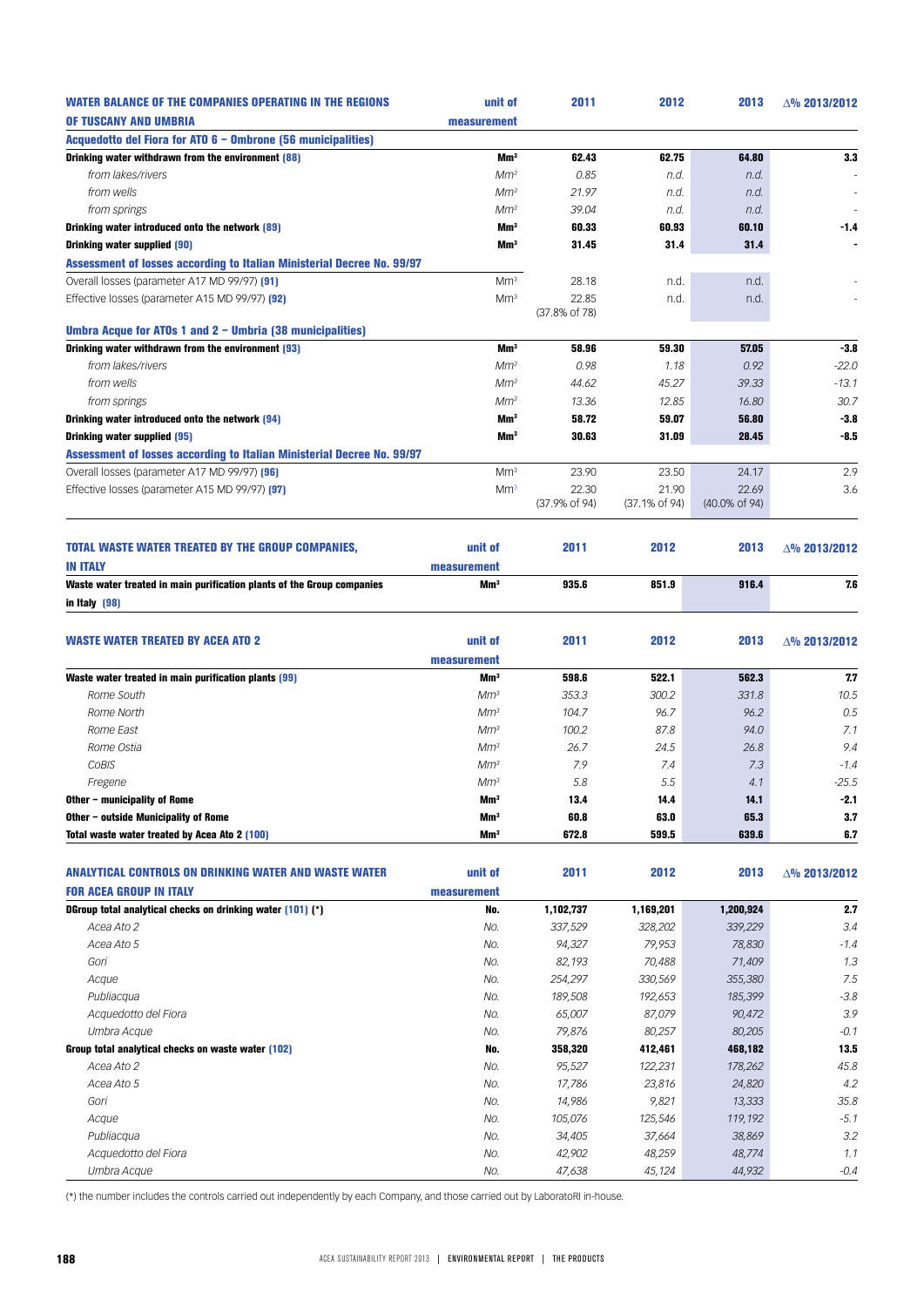## THE RESOURCES USED - ENERGY

The figures of the resources used refer to Acea Produzione (AP) (100% Acea SpA), A.R.I.A. (100% Acea SpA) and Acea Distribuzione (100% Acea SpA)

| <b>GENERATION, TRANSPORT AND SALE OF ELECTRICITY,</b>                   | unit of                | 2011      | 2012      | 2013           | $\Delta\%$ 2013/2012 |
|-------------------------------------------------------------------------|------------------------|-----------|-----------|----------------|----------------------|
| <b>HEAT AND PUBLIC LIGHTING</b>                                         | measurement            |           |           |                |                      |
| Natural gas                                                             |                        |           |           |                |                      |
| <b>Electricity and heat generation <math>(103) = (104 + 105)</math></b> | Nm <sup>3</sup> x1,000 | 15,336    | 14,249    | 19,155         | 34.4                 |
| Thermoelectric and heat production AP (104)                             | Nm <sup>3</sup> x1,000 | 12,664    | 11,352    | 14,113         | 24.3                 |
| Tor di Valle reserve boilers - for district heating                     | Nm <sup>3</sup> x1,000 | 7,419     | 7,615     | 10,071         | 32.3                 |
| Tor di Valle co-generation plant                                        | $Nm^{3}x1,000$         | 2,956     | 3,328     | 4,042          | 21.5                 |
| Tor di Valle combined cycle                                             | Nm <sup>3</sup> x1,000 | 2,289     | 408       | $\overline{0}$ | $-100.0$             |
| <b>Waste to energy (105)</b>                                            | Nm <sup>3</sup> x1,000 | 2,572     | 2,897     | 5,042          | 74.0                 |
| San Vittore del Lazio waste to energy plant                             | $Nm^{3}x1,000$         | 2,572     | 2,897     | 3,460          | 19.4                 |
| Terni waste to energy plant (*)                                         | Nm <sup>3</sup> x1,000 | n. a.     | n.a.      | 1,582          |                      |
| Gas oil for thermoelectric generation                                   |                        |           |           |                |                      |
| <b>Montemartini plant (106)</b>                                         | lx1,000                | 1,815     | 758       | 512            | $-32.5$              |
| <b>Refuse Derived Fuel (RDF) burnt</b>                                  |                        |           |           |                |                      |
| San Vittore del Lazio waste to energy plant (107)                       | tx1,000                | 158.451   | 218.256   | 224.220        | 2.7                  |
| <b>Pulper from paper industry waste burnt</b>                           |                        |           |           |                |                      |
| Impianto di termovalorizzazione di Terni (108) (*)                      | tx1,000                | n. a.     | n.a.      | 69.417         |                      |
| <b>Water</b>                                                            |                        |           |           |                |                      |
| <b>Cooling of thermoelectric plants AP <math>(109) = (167)</math></b>   | Mm <sup>3</sup>        | 6.69      | 0.80      | 0.00           |                      |
| Offtake for hydroelectric production (110)                              | Mm <sup>3</sup>        | 3,400.50  | 2,740.50  | 4,436.62       | 61.9                 |
| Process water [111]                                                     | Mm <sup>3</sup>        | 0.1549    | 0.1380    | 0.1604         | 16.2                 |
| Domestic/sanitary uses [112]                                            | Mm <sup>3</sup>        | 0.2609    | 0.3776    | 0.2796         | $-27.9$              |
| <b>Sundry materials</b>                                                 |                        |           |           |                |                      |
| Dielectric mineral oil in operation (113)                               | t                      | 4,564     | 4,587     | 9,462          |                      |
| Dielecric mineral oil - oil loss make-up                                | t                      | 28.0      | 24.2      | 76.6           |                      |
| SF <sub>e</sub> in operation (114)                                      | t                      | n.d.      | 29.15     | 29.68          | 1.8                  |
|                                                                         | t                      | 0.62      | 0.44      | 0.73           | 65.9                 |
| $SF_{2}$ - gas loss make-up                                             | t                      | 0.215     | 0.017     | 0.040          | 135.3                |
| Coolants (HCFC type) loss replacement/make-up (115)                     |                        |           |           |                | 41.7                 |
| <b>Sundry chemicals (116)</b>                                           | kg                     | 3,611,579 | 4,765,055 | 6,807,934      |                      |
| <b>Acidity corrector</b>                                                | kg                     | 7,200     | 2,340     | 780            | $-66.7$              |
| Deoxygenating substances                                                | kg                     | 660       | 0.0       | 0.0            |                      |
| Stabilizers and bio-dispersing agents                                   | kg                     | 2,700     | 1,300     | 0.0            |                      |
| Sodium chloride                                                         | kg                     | 76,500    | 78,000    | 72,000         | $-7.7$               |
| Caustic soda                                                            | kg                     | 109,080   | 71,990    | 98,630         | 37.0                 |
| Sodium hypochlorite                                                     | kg                     | 4,800     | 3,390     | 620            | $-81.7$              |
| Sodium bicarbonate                                                      | kg                     | 2,910,380 | 3,982,720 | 5,983,440      | 50.2                 |
| Hydrochloric acid                                                       | kg                     | 119,320   | 68,675    | 101,759        | 32.5                 |
| Ammoniacal solution                                                     | kg                     | 380,939   | 556,640   | 550,705        | $-1.1$               |
| Oil and greases / lubricants (117)                                      | kg                     | 10,576    | 4,986     | 5,125          | 2.8                  |
| <b>Electricity</b>                                                      |                        |           |           |                |                      |
| Consumed for electricity distribution $(118) = (25)$                    | GWh                    | 733.10    | 757.12    | 701.72         | $-7.3$               |
| Consumed for electricity generation $[119] = (1)-(2)$                   | GWh                    | 40.16     | 47.17     | 50.71          | 7.5                  |
| Consumed for offices (50% of the electricity consumed by the Parent     | GWh                    | 5.21      | 5.20      | 5.77           | 10.9                 |
| Company) [120]                                                          | GWh                    | 27.90     | 30.61     | 30.43          | $-0.6$               |
| Other internal uses (121)                                               |                        |           |           |                |                      |
| <b>Total (122)</b> = $(118+119+120+121)$                                | GWh                    | 806.37    | 840.10    | 788.41         | -6.2                 |
| <b>Illuminazione pubblica</b>                                           |                        |           |           |                |                      |
| <b>Consumption for public lighting (123)</b>                            | GWh                    | 161.66    | 162.16    | 161.66         | -0.3                 |

(\*) Terni plant was shutdown for revamping work from August 2010 to the end of 2012.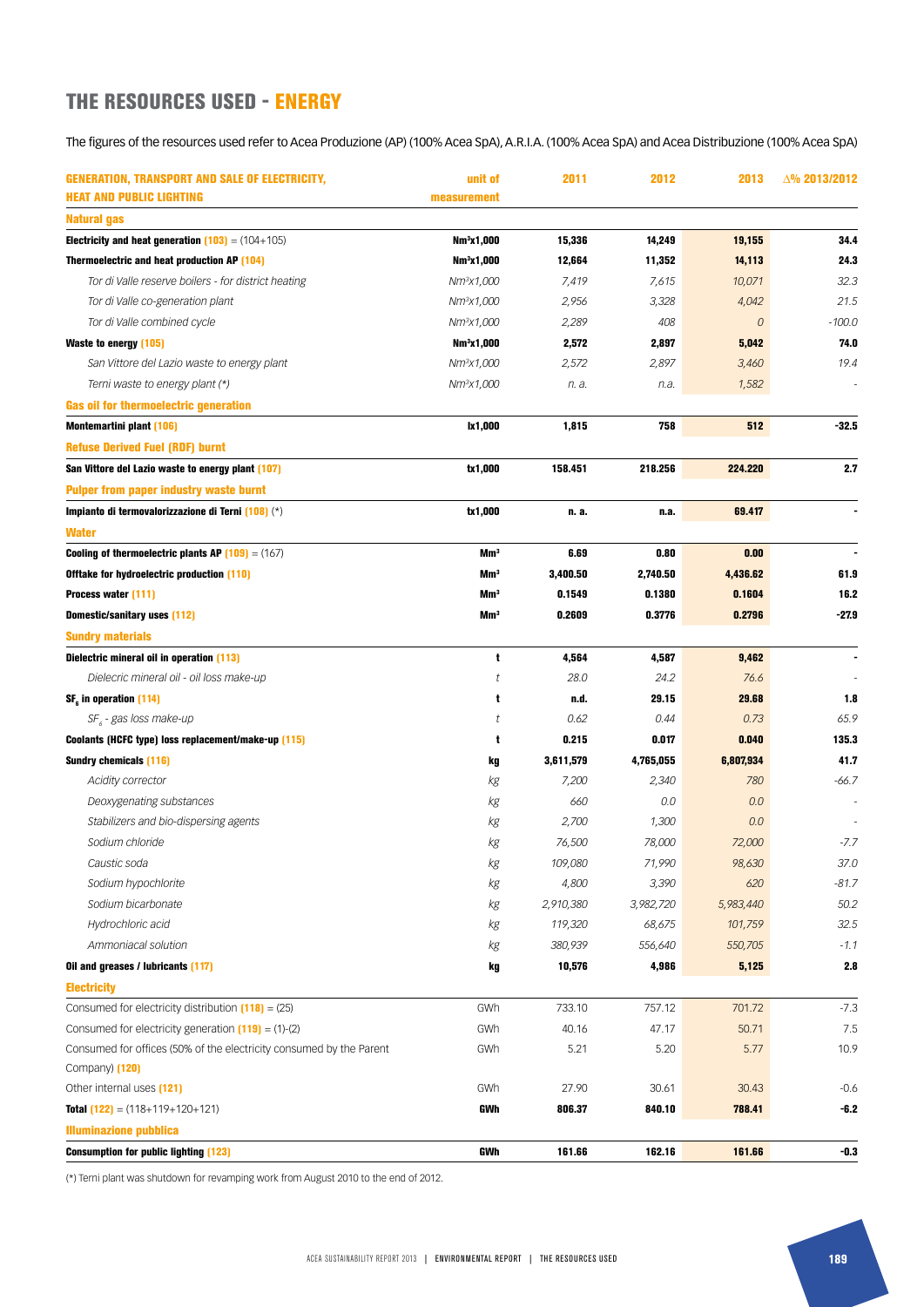## THE RESOURCES USED - ENVIRONMENT

The figures of the resources used refer to Kyklos and Solemme both of Aquaser Srl (100% Acea SpA) and to SAO, controlled by A.R.I.A.

| <b>LANDFILL WASTE DISPOSAL - SAO</b>    | unit of         | 2011    | 2012    | 2013    | $\Delta\%$ 2013/2012 |
|-----------------------------------------|-----------------|---------|---------|---------|----------------------|
|                                         | measurement     |         |         |         |                      |
| Process water (124)                     | m <sup>3</sup>  | 2,712   | 1,532   | 1,208   | $-21.1$              |
| Sundry chemicals (125)                  |                 | 7,000   | 7,000   | 7,000   | 0.0                  |
|                                         |                 |         |         |         |                      |
| Electricity (126)                       | GWh             | 1.695   | 1.574   | 1.605   | 1.9                  |
| Gasolio (127)                           |                 | 435,440 | 352,189 | 295,753 | $-16.0$              |
| <b>Domestic/sanitary water uses</b>     | Mm <sup>3</sup> | 0.0012  | 0.0011  | 0.0015  | 34.4                 |
| <b>PRODUCTION OF COMPOST</b>            | unit of         | 2011    | 2012    | 2013    | $\Delta\%$ 2013/2012 |
|                                         | measurement     |         |         |         |                      |
| Process water (Kyklos, Solemme) (128)   | m <sup>3</sup>  | 0.00    | 0.00    | 0.00    | $\blacksquare$       |
| Sundry chemicals (Kylos, Solemme) (129) | t               | 0.00    | 139.39  | 265.32  | 90.3                 |
| Sodium hydroxide                        | t               | 0.00    | 12.89   | 14.83   | 15.1                 |
| Sulphuric acid                          | t               | 100.8   | 126.50  | 250.49  | 98.0                 |
| Electricity (130) (Kylos, Solemme)      | <b>GWh</b>      | 2.603   | 2.971   | 3.492   | 17.6                 |
| Fuels (131) (Kylos, Solemme)            | t               | 128.80  | 136.90  | 128.30  | $-6.3$               |
| Gas oil                                 | t               | 128.80  | 136.90  | 128.30  | $-6.3$               |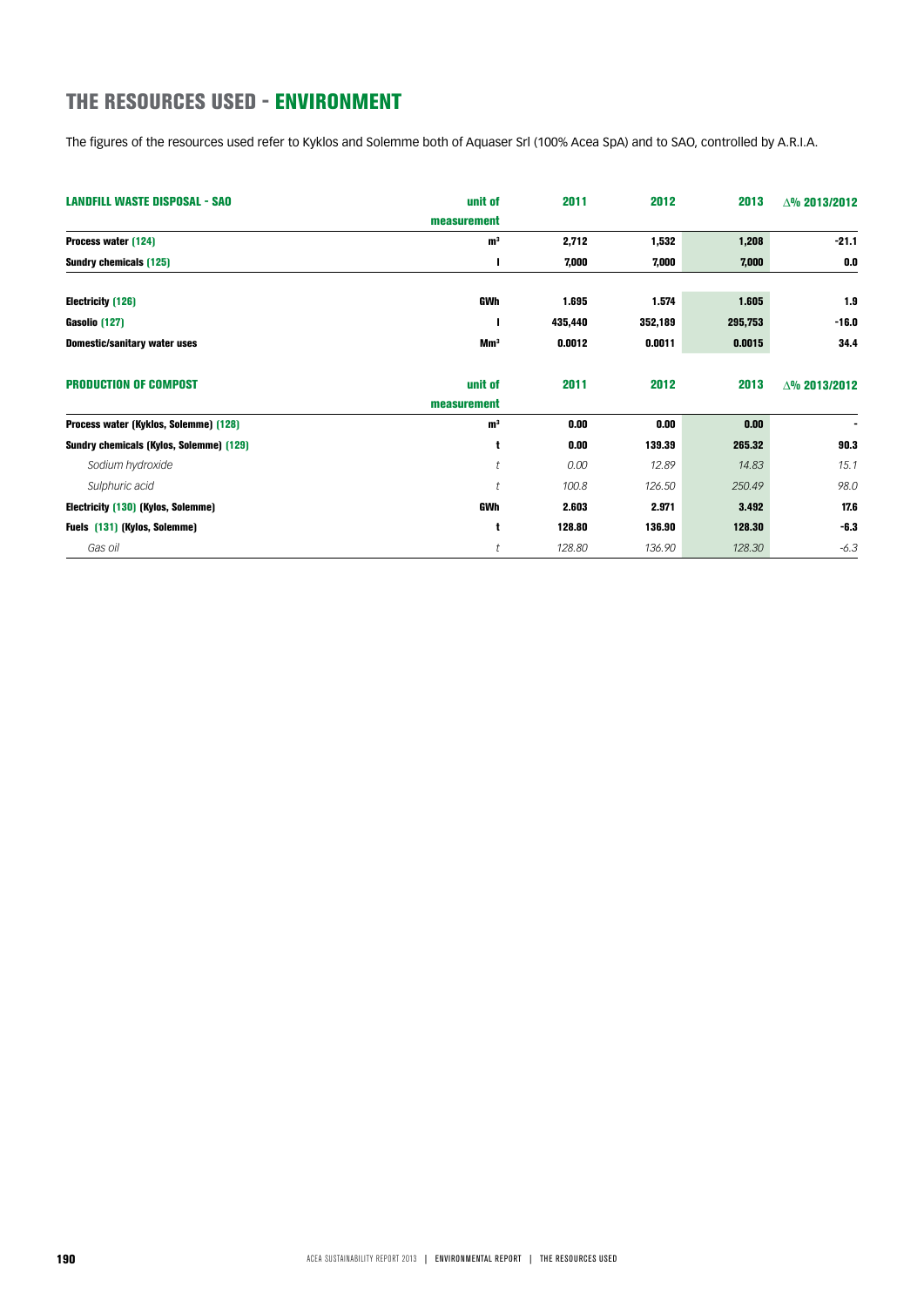### THE RESOURCES USED - WATER

The figures of the resources used refer to the main Group water companies: Acea Ato 2, Acea Ato 5, Gori, Acque, Publiacqua, Acquedotto del Fiora and Umbra Acque.

| <b>COLLECTION, TRANSPORTATION AND DISTRIBUTION OF DRINKING</b><br><b>AND NON-DRINKING WATER</b> | unit of<br>measurement | 2011     | 2012      | 2013      | △% 2013/2012         |
|-------------------------------------------------------------------------------------------------|------------------------|----------|-----------|-----------|----------------------|
| <b>Sundry materials and natural resources</b>                                                   |                        |          |           |           |                      |
| <b>Reagents for purification and disinfection (132)</b>                                         | t                      | 11,213.7 | 12,616.67 | 12,310.40 | $-2.4$               |
| Reagents used in chemical analyses (133)                                                        | t                      | 1.30     | 1.30      | 1.40      | 7.7                  |
| Gas used in chemical analyses (134)                                                             | MNm <sup>3</sup>       | 3.11     | 3.13      | 4.06      | 29.7                 |
| Coolants (HCFC type) replacement/make-up (135)                                                  | t                      | 0.215    | 0.017     | 0.040     | 135.3                |
| <b>Electricity</b>                                                                              |                        |          |           |           |                      |
| Water pumping plants (136)                                                                      | GWh                    | 481.17   | 489.07    | 443.42    | $-9.3$               |
| Offices /internal use (50% of energy consumed by the Parent Company) $(137) = (120)$            | GWh                    | 5.21     | 5.20      | 5.77      | 10.9                 |
| Chemical laboratory [138]                                                                       | GWh                    | 1.14     | 1.25      | 1.25      |                      |
| <b>Total electricity consumed <math>(139) = (136 + 137 + 138)</math></b>                        | <b>GWh</b>             | 487.52   | 495.52    | 450.44    | $-9.1$               |
| <b>Drinking water</b>                                                                           |                        |          |           |           |                      |
| Domestic/sanitary uses [140]                                                                    | Mm <sup>3</sup>        | 0.87     | 1.36      | 0.99      | $-27.2$              |
| Offices (50% of drinking water consumed by Parent Company) (141)                                | Mm <sup>3</sup>        | 0.17     | 0.21      | 0.15      | $-28.6$              |
| <b>Total drinking water consumed <math>(142) = (140+141)</math></b>                             | Mm <sup>3</sup>        | 1.02     | 1.57      | 1.15      | $-26.7$              |
| <b>WASTE WATER TREATMENT</b>                                                                    | unit of                | 2011     | 2012      | 2013      | $\Delta\%$ 2013/2012 |
|                                                                                                 | measurement            |          |           |           |                      |
| Materiali vari e risorse naturali                                                               |                        |          |           |           |                      |
| Reagents used in waste water treatment (143)                                                    | t                      | 8,430    | 9,897     | 10,366    | 4.7                  |
| Polyelectrolytes used to dehydrate sludge                                                       | t                      | 1,692    | 1,781     | 1,815     | 1.9                  |
| Sodium hypochlorite for final disinfection                                                      | t                      | 3,794    | 3,201     | 3,341     | 4.4                  |
| Ferric chloride used to dehydrate sludge                                                        | t                      | 571      | 1,040     | 1,119     | 7.6                  |
| Lime, Formic acid, aluminium polychloride                                                       | t                      | 338      | 1,889     | 2,231     | 18.1                 |
| Peracetic acid                                                                                  | t                      | 1,720    | 1,739     | 1,604     | $-7.8$               |
| Others (anti-foaming agents, etc.)                                                              | t                      | 315      | 248       | 256       | 3.3                  |
| Mineral oil and grease (144)                                                                    | t                      | 2.05     | 1.1       | 4.75      | 331.8                |
| <b>Electricity</b>                                                                              |                        |          |           |           |                      |
| Sewage and purification systems (145)                                                           | <b>GWh</b>             | 296.3    | 297.0     | 304.3     | 2.5                  |

#### FUELS USED BY THE GROUP COMPANIES FOR AUTOMOTIVE AND HEATING PURPOSES

The figures concerning the Vehicle Pool refer to the main Group companies: Acea Ato 2, Acea Ato 5, Acea Distribuzione, Acea SpA, Laboratori, Acea Reti e Servizi Energetici.

The figures concerning heating purposes refer to Acea SpA, Acea Ato 2, Acea Distribuzione and Acea Produzione.

| <b>FUEL TYPE</b>                       | unit of                | 2011  | 2012  | 2013  | △% 2013/2012 |
|----------------------------------------|------------------------|-------|-------|-------|--------------|
|                                        | measurement            |       |       |       |              |
| <b>Automotive (Group Vehicle Pool)</b> |                        |       |       |       |              |
| Gasoline (146)                         | lx1,000                | 639.2 | 831.6 | 643.9 | $-22.6$      |
| Diesel (147)                           | lx1,000                | 566.1 | 848.3 | 697.7 | $-17.8$      |
| <b>Heating</b>                         |                        |       |       |       |              |
| <b>Gas oil (148)</b>                   | lx1,000                | 6.5   | 8.7   | 4.4   | $-49.4$      |
| Natural gas (149)                      | Nm <sup>3</sup> x1,000 | 690.3 | 690.3 | 386.0 | $-44.1$      |
| <b>GPL (150)</b>                       | lx1,000                | 23.2  | 24.5  | 24.9  | 1.9          |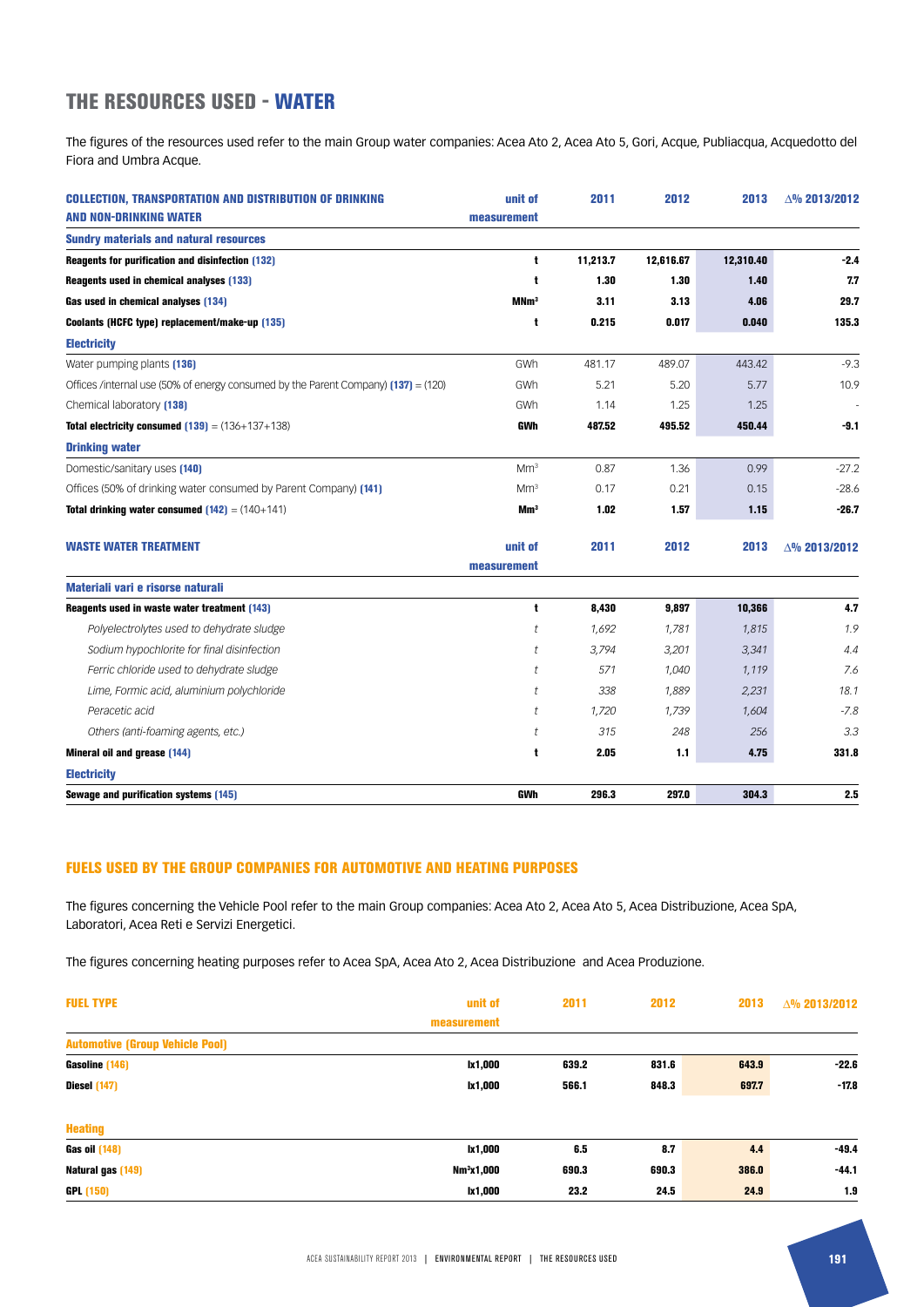## EMISSIONS AND WASTE - ENERGY

The figures concerning emissions and waste refer to Acea Produzione (AP) (100% Acea SpA) and A.R.I.A. (100% Acea SpA)

| <b>EMISSIONS INTO THE ATMOSPHERE</b>      | unit of     | 2011   | 2012    | 2013    | $\Delta\%$ 2013/2012 |
|-------------------------------------------|-------------|--------|---------|---------|----------------------|
|                                           | measurement |        |         |         |                      |
| <b>CO</b> , $(151) = (152+153)$           | t           | 30,851 | 126,364 | 225,404 | 43.9                 |
| Acea Produzione [152]                     |             | 30,851 | 25,364  | 30,404  | 19.9                 |
| A.R.I.A. (153)                            |             | n.a.   | 101,000 | 195,000 | 93.1                 |
| <b>NO.</b> $(154) = (155 + 156)$          |             | 95,79  | 96.76   | 155.03  | 60.2                 |
| Acea Produzione [155]                     |             | 62.26  | 51.34   | 48.04   | $-6.4$               |
| A.R.I.A. (156)                            |             | 33.53  | 45.42   | 106.99  | 135.6                |
| $C0$ (157) = (158+159)                    |             | 6.74   | 10.12   | 9.94    | $-1.8$               |
| Acea Produzione [158]                     |             | 3.23   | 4.16    | 2.76    | $-33.7$              |
| A.R.I.A. (159)                            |             | 3.51   | 5.96    | 7.18    | 20.5                 |
| <b>SO, <math>(160) = (161+162)</math></b> | ŧ           | 0.69   | 0.04    | 0.23    | $\blacksquare$       |
| Acea Produzione [161]                     |             | 0.07   | 0.03    | 0.02    | $-33.3$              |
| A.R.I.A. (162)                            |             | 0.64   | 0.01    | 0.21    | $\sim$               |
| <b>Dust (163)</b> = $(164+165)$           | t           | 0.32   | 0.05    | 0.46    | ٠                    |
| Acea Produzione [164]                     |             | 0.09   | 0.04    | 0.03    | $-25.0$              |
| A.R.I.A. (165)                            |             | 0.23   | 0.01    | 0.43    |                      |

| <b>OTHER EMISSIONS AND WASTE</b>                           | unit of         | 2011                                                          | 2012             | 2013                                                     | A% 2013/2012 |
|------------------------------------------------------------|-----------------|---------------------------------------------------------------|------------------|----------------------------------------------------------|--------------|
|                                                            | measurement     |                                                               |                  |                                                          |              |
| Waste water treated (166)                                  | Mm <sup>3</sup> | 0.0007                                                        | 0.0001           | 0.0007                                                   | 600.0        |
| <b>Acqua per raffreddamento restituita (167)</b> = $(109)$ | Mm <sup>3</sup> | 6.694                                                         | 0.803            | 0.000                                                    |              |
| 50 Hz electric fields                                      | kV              | <b>Monitored</b>                                              |                  |                                                          |              |
|                                                            |                 | Commitment to keep within the legal limits                    |                  |                                                          |              |
| 50 Hz magnetic fields                                      | μT              |                                                               | <b>Monitored</b> |                                                          |              |
|                                                            |                 |                                                               |                  | Commitment to keep within the legal limits               |              |
| Noise                                                      | dB              | <b>Monitored</b>                                              |                  |                                                          |              |
|                                                            |                 |                                                               |                  | Commitment to keep within the legal limits               |              |
| <b>Dispersed luminous flux</b>                             | <b>Mlumen</b>   |                                                               |                  | Commitment to design the plants in order to limit to the |              |
|                                                            |                 | maximum the percentage of emissions dispersed towards the sky |                  |                                                          |              |

| <b>WASTE (ITALIAN LEGISLATIVE DECREE NO. 152/06)</b>                           | unit of     | 2011     | 2012     | 2013     | $\Lambda$ % 2013/2012 |
|--------------------------------------------------------------------------------|-------------|----------|----------|----------|-----------------------|
|                                                                                | measurement |          |          |          |                       |
| Hazardous waste excluding waste to energy sector and Aguaser's waste (168)     |             | 604.30   | 665.60   | 849.98   | 27.7                  |
| Energy sector production                                                       |             | 598.0    | 663.50   | 847.97   | 27.8                  |
| Portion deriving from activities carried out by Parent Company (*)             |             | 6.30     | 2.10     | 2.01     | $-4.3$                |
| Hazardous waste of A.R.I.A. (169)                                              |             | 23.122.5 | 39.354.0 | 44.561.7 | 13.2                  |
| Non-hazardous waste excluding waste to energy sector and Aquaser's waste (170) |             | 1.071.9  | 1.316.5  | 993.1    | $-24.6$               |
| Energy sector production                                                       |             | 1.062.2  | 1,303.3  | 966.4    | $-25.8$               |
| Portion deriving from activities carried out by Parent Company (*)             |             | 9.7      | 13.2     | 26.7     | 102.3                 |
| Non-hazardous waste of A.R.I.A. (171)                                          |             | 2.814.2  | 1.684.9  | 10,408.7 | 517.8                 |

(\*) 50% of waste produced by Parent Company.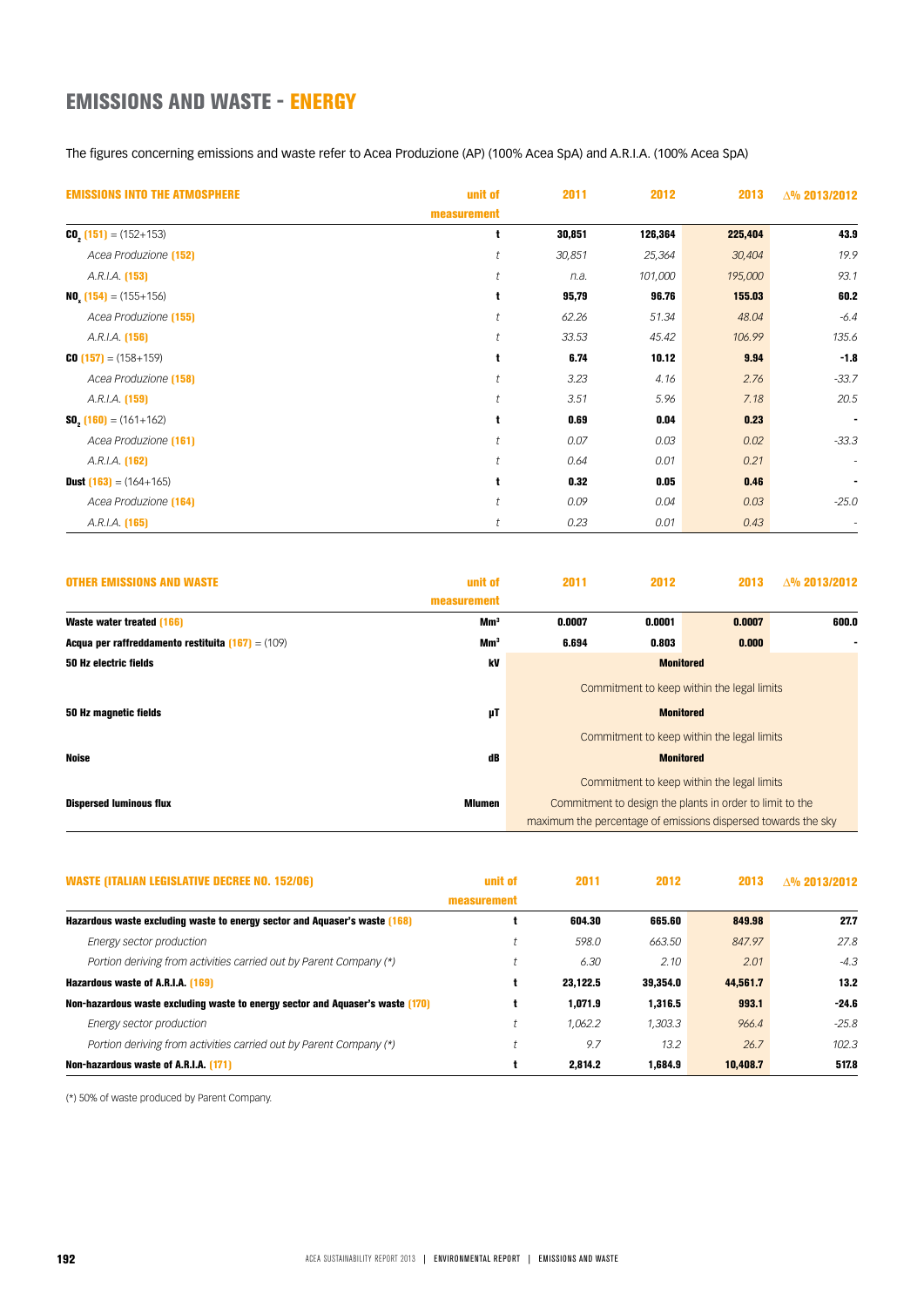## EMISSIONS AND WASTE - ENVIRONMENT

The figures refer to Kyklos and Solemme both of Aquaser Srl (100% Acea SpA) and to SAO, controlled by Aquaser.

| <b>WASTE (ITALIAN LEGISLATIVE DECREE NO. 152/06)</b>                 | unit of     | 2011      | 2012      | 2013      | $\triangle$ % 2013/2012 |
|----------------------------------------------------------------------|-------------|-----------|-----------|-----------|-------------------------|
|                                                                      | measurement |           |           |           |                         |
| Hazardous waste of Kyklos + Solemme (172)                            |             | 1.5       | 1.6       | 1.79      | 10.1                    |
| Non-hazardous waste of Kyklos + Solemme (173) excluding the leachate |             | 3,457.15  | 3,832.37  | 4,790.98  | 20.0                    |
| Hazardous waste of SAO (174)                                         |             | 1.1       | 1.2       | 0.7       | $-71.4$                 |
| Leachate (175)                                                       |             | 30.194.50 | 29,564.19 | 31,290.70 | 5.5                     |
| Kyklos                                                               |             | 9.557.8   | 11,316.5  | 10,289.1  | $-10.0$                 |
| Solemme                                                              |             | 485.70    | 55.72     | 351.56    | 84.2                    |
| SAO                                                                  |             | 20.151    | 18.192    | 20,650    | 11.9                    |

| <b>EMISSIONS INTO THE ATMOSPHERE</b>  | unit of     | 2011  | 2012  | 2013  | <b>Limite</b> |
|---------------------------------------|-------------|-------|-------|-------|---------------|
|                                       | measurement |       |       |       |               |
| <b>Dust (176)</b>                     |             | 5.725 | 8.564 | 6.300 | $-35.9$       |
| <b>Total Organic Compound (177)</b>   |             | 4.681 | 4.513 | 6.152 | 26.6          |
| Ammonia (178)                         |             | 0.771 | 1.570 | 1.741 | 9.8           |
| <b>Volatile inorganic acids (179)</b> |             | 2.376 | 1.149 | 1.910 | 39.8          |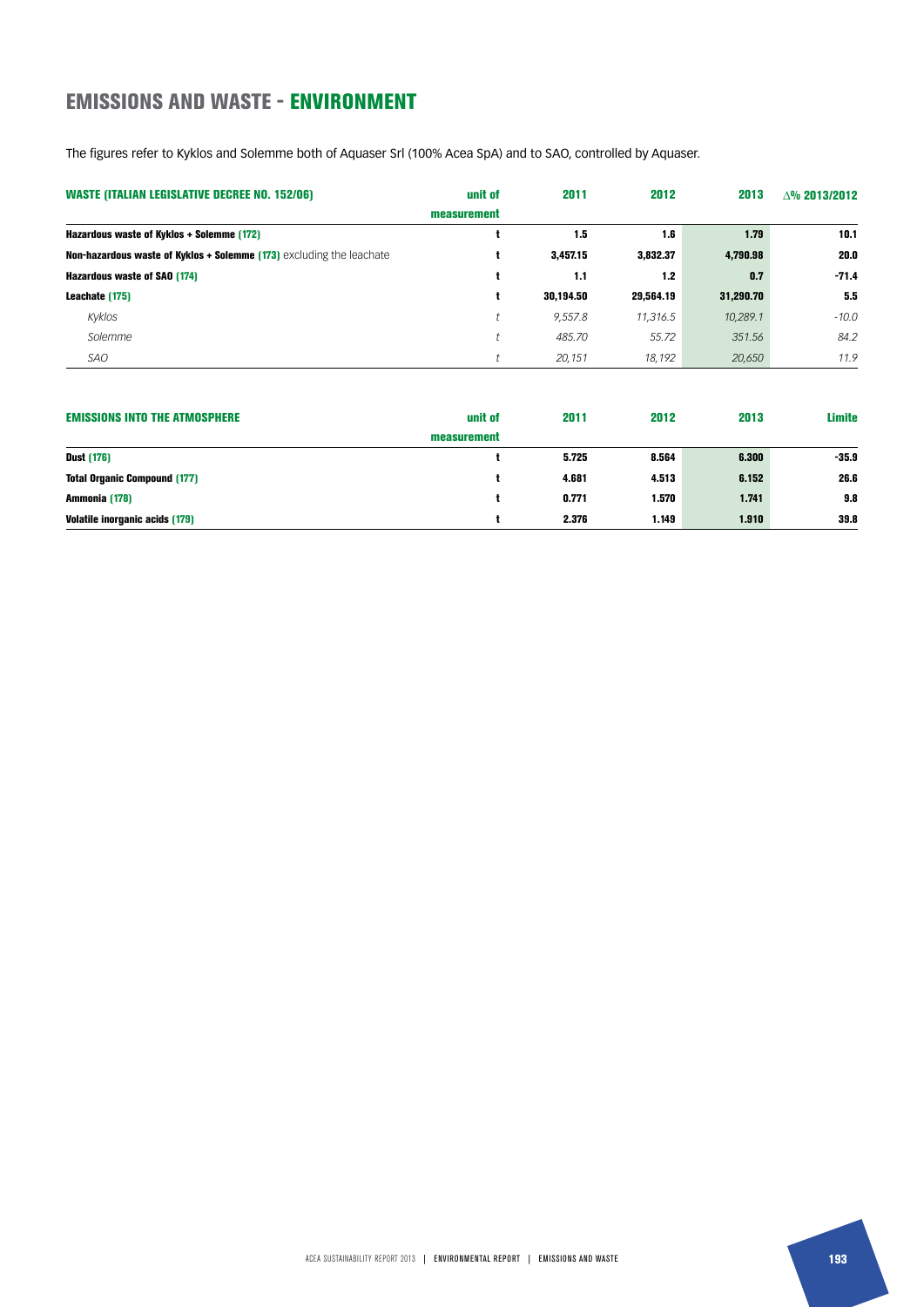## EMISSIONS AND WASTE - WATER

The figures refer to the main water companies in the Acea Group: Acea Ato 2, Acea Ato 5, Gori, Acque, Publiacqua, Acquedotto del Fiora and Umbra Acque.

| <b>ACEA ATO 2</b>                                                  | unit of        | 2011                                              | 2012    | 2013                                       | $\triangle$ % 2013/2012 |
|--------------------------------------------------------------------|----------------|---------------------------------------------------|---------|--------------------------------------------|-------------------------|
|                                                                    | measurement    |                                                   |         |                                            |                         |
| Specific waste from waste water treatment                          |                |                                                   |         |                                            |                         |
| Treatment sludge (180)                                             | t              | 140,880                                           | 136,831 | 136,305                                    | $-0.4$                  |
| Sand and sediment from treatment (181)                             | t              | 10,008                                            | 9,332   | 10,442                                     | 10.6                    |
| <b>Waste (Italian Legislative Decree No. 152/06)</b>               |                |                                                   |         |                                            |                         |
| Hazardous waste (182)                                              | $\mathbf t$    | 55.5                                              | 55.6    | 196.3                                      | 250.1                   |
| own production in water sector                                     |                | 49.2                                              | 53.5    | 194.3                                      | 263.2                   |
| portion deriving from activities carried out by Parent Company (*) |                | 6.3                                               | 2.1     | 2.0                                        | $-4.8$                  |
| Non-hazardous waste (183)                                          | t              | 1,674.9                                           | 1,046.0 | 489.2                                      | $-53.2$                 |
| own production in water sector                                     |                | 1,188.3                                           | 325.1   | 251.4                                      | $-22.7$                 |
| portion deriving from activities carried out by Parent Company (*) |                | 9.7                                               | 13.2    | 26.7                                       | 102.6                   |
| inert material                                                     | $\mathfrak{t}$ | 477.0                                             | 707.7   | 211.0                                      | $-70.2$                 |
| <b>Other emissions and waste</b>                                   |                |                                                   |         |                                            |                         |
| <b>Noise</b>                                                       | dB             |                                                   |         | <b>Monitored</b>                           |                         |
|                                                                    |                |                                                   |         | Commitment to keep within the legal limits |                         |
| <b>Smells</b>                                                      |                |                                                   |         | <b>Monitored</b>                           |                         |
|                                                                    |                | Commitment to keep within the limit of perception |         |                                            |                         |
|                                                                    |                |                                                   |         | in areas nearby treatment plants           |                         |

(\*) 50% of waste produced by Parent Company.

| <b>OTHER WATER COMPANIES (*)</b>                     | unit of     | 2011     | 2012     | 2013     | $\triangle$ % 2013/2012 |
|------------------------------------------------------|-------------|----------|----------|----------|-------------------------|
|                                                      | measurement |          |          |          |                         |
| Specific waste from waste water treatment            |             |          |          |          |                         |
| Treatment sludge (184)                               |             | 129.337  | 144.047  | 142,765  | $-0.9$                  |
| Sand and sediment (185)                              |             | 6.652    | 6,835    | 7,573    | 10.8                    |
| <b>Waste (Italian Legislative Decree No. 152/06)</b> |             |          |          |          |                         |
| Hazardous waste (186)                                |             | 247.9    | 100.6    | 72.0     | $-28.4$                 |
| Non-hazardous waste (187)                            |             | 48.538.4 | 77.426.3 | 28,197.7 | $-63.6$                 |

(\*) 2012 waste figures are estimated. Data from previous years are annually confirmed or rectified.

### EMISSIONS FROM VEHICLES AND AIR-CONDITIONING

The figures concerning the Car Pool refer to the main companies of the Group: Acea Ato 2, Acea Ato 5, Acea Distribuzione, Acea Spa, Laboratori, Acea Reti e Servizi Energetici.

The figures concerning heating purposes refer to Acea SpA, Acea Ato 2, Acea Distribuzione and Acea Produzione.

| <b>GROUP COMPANIES</b> | unit of     | 2011  | 2012  | 2013    | △% 2013/2012   |
|------------------------|-------------|-------|-------|---------|----------------|
|                        | measurement |       |       |         |                |
| <b>Vehicles</b>        |             |       |       |         |                |
| $CO2$ (188)            |             | 2,699 | 3,993 | 3,166.6 | $-20.7$        |
| $NO_x(189)$            |             | 4.8   | 7.9   | 6.4     | $-19.0$        |
| CO(190)                |             | 28.0  | 39.5  | 30.7    | $-22.3$        |
| $SO2$ (191)            |             | n.d.  | n.d.  | n.d.    | $\overline{a}$ |
| <b>Heating</b>         |             |       |       |         |                |
| $CO2$ (192)            |             | 1,758 | 1,766 | 1,003   | $-43.2$        |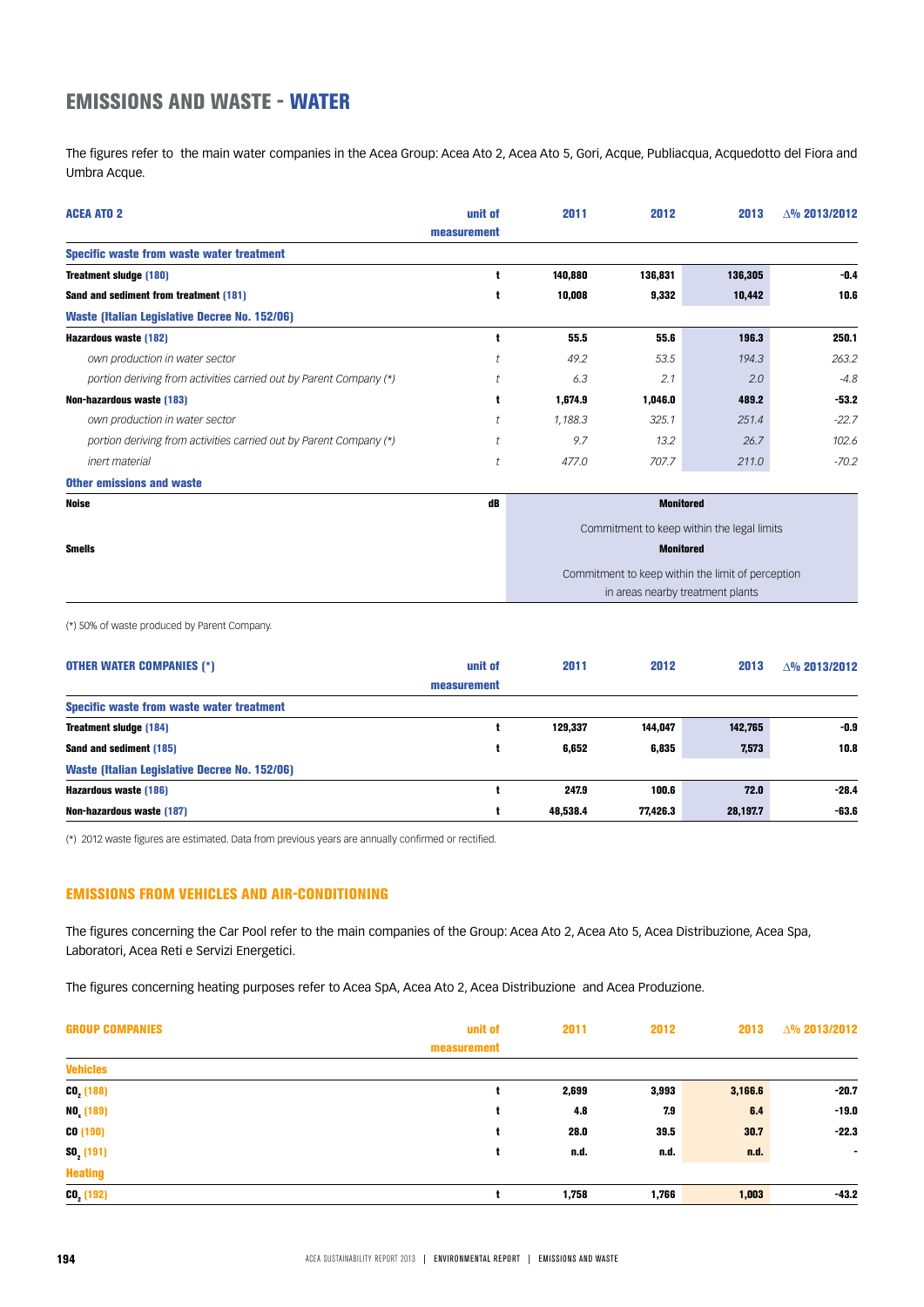## ENVIRONMENTAL SUSTAINABILITY PERFORMANCE – ENERGY

#### Key environmental performance indicators (Key Performance Indicators)

| <b>INDICATOR</b>                                                      | u. m.                   | 2011                  | 2012                   | 2013                  |
|-----------------------------------------------------------------------|-------------------------|-----------------------|------------------------|-----------------------|
| <b>Energy used in processes</b>                                       |                         |                       |                        |                       |
| A Consumption for electricity distribution                            | <b>TJoules</b><br>(GWh) | 1,692.4<br>(470.1)    | 1,377.2<br>(382.6)     | 1,512.7<br>(420.2)    |
| B Consumption for electricity production (item 119)                   | <b>TJoules</b><br>(GWh) | 144.7<br>(40.2)       | 169.8<br>(47.17)       | 182.6<br>(50.71)      |
| C Heat loss on district heating network (item 20)                     | <b>TJoules</b><br>(GWh) | 59.0<br>(16.4)        | 41.8<br>(11.6)         | 82.1<br>(22.8)        |
| D Consumption for public lighting (item 123)                          | TJoules<br>(GWh)        | 582.0<br>(161.7)      | 583.9<br>(162.2)       | 582.1<br>(161.7)      |
| E Consumption for Environment (126+130)                               | TJoules<br>(GWh)        |                       |                        | 18.4<br>(5.1)         |
| F Water distribution (139-137)                                        | <b>TJoules</b><br>(GWh) | 1,736.3<br>(482.3)    | 1,765.1<br>(490.3)     | 1,600.9<br>(444.7)    |
| G Waste water treatment (item 145)                                    | <b>TJoules</b><br>(GWh) | 1,066.7<br>(296.3)    | 1,069.2<br>(297.0)     | 1,095.5<br>(304.3)    |
| H Electricity for offices (item 120+137)                              | <b>TJoules</b><br>(GWh) | 37.4<br>(10.4)        | 37.4<br>(10.4)         | 41.4<br>(11.5)        |
| I Consumption for office heating                                      | <b>TJoules</b><br>(GWh) | 24.5<br>(6.8)         | 24.6<br>(6.8)          | 14.0<br>(3.9)         |
| L Vehicles (item 146+147)                                             | <b>TJoules</b><br>(GWh) | 40.4<br>(11.2)        | 56.5<br>(15.7)         | 45.2<br>(12.6)        |
| Indirect consumption + consumption from vehicles + heating            | <b>TJoules</b><br>(GWh) | 5,383.4<br>(1, 495.4) | 5,125.60<br>(1, 423.8) | 5,174.9<br>(1,437.5)  |
| M - Energy losses when converting from primary sources to electricity | <b>TJoules</b><br>(GWh) | 2,237.15<br>(621.43)  | 2,884.6<br>(801.3)     | 4,185.0<br>(1, 162.5) |
| Total energy use (Sum A:M)                                            | <b>TJoules</b><br>(GWh) | 7,620.5<br>(2, 116.8) | 8,010.1<br>(2, 225.1)  | 9,359.9<br>(2,600.0)  |
| <b>EMISSIONS, EFFLUENT, AND WASTE</b>                                 |                         |                       |                        |                       |
| Greenhouse gas emissions $(C02)$ (dato $151+188+192$ )                | t                       | 35,308                | 132,123                | 229,574               |
| Emissions of SO, NO, and other significant gases by type              |                         |                       |                        |                       |
| <b>NO</b> <sub>c</sub> (item $154+189$ )                              | t                       | 100.59                | 104.66                 | 161.43                |
| <b>CO</b> (item $157+190$ )                                           | t                       | 34.73                 | 49.62                  | 40.64                 |
| $SOn$ (item 160+191)                                                  | t                       | 0.71                  | 0.04                   | 0.23                  |
| Acea Produzione emission/production indicators (*)                    |                         |                       |                        |                       |
| NO /thermoelectric production                                         | g/kWh                   | 2.78                  | n.a                    | n.a                   |
| <b>CO/thermoelectric production</b>                                   | g/kWh                   | 0.14                  | n.a                    | n.a                   |
| <b>CO</b> <sub>2</sub> /thermoelectric production                     | g/kWh                   | 1,375                 | n.a                    | n.a                   |
| <b>CO./thermoelectric production</b>                                  | g/kWh                   | 90                    | n.a                    | n.a                   |
| <b>SO</b> <sub>2</sub> /thermoelectric production                     | g/kWh                   | 0.00312               | n.a                    | n.a                   |
| Acea (Acea Produzione and A.R.I.A.) emission/production indicators    |                         |                       |                        |                       |
| NO,/thermoelectric production                                         | g/kWh                   | 0.99                  | 0.80                   | 1,02                  |
| <b>CO</b> <sub>2</sub> /thermoelectric production                     | g/kWh                   | 180                   | 548                    | 830                   |
| <b>CO<sub>2</sub>/total gross production</b>                          | g/kWh                   | 56.7                  | 193.9                  | 286.9                 |
| <b>SO</b> <sub>2</sub> /thermoelectric production                     | g/kWh                   | 0.0                   | 0.0                    | 0.0                   |

(\*) having registered a very low level of thermoelectric production in both years 2012 and 2013 at Tor Di Valle combined cycle plant, the emission indicators are not sufficiently representative.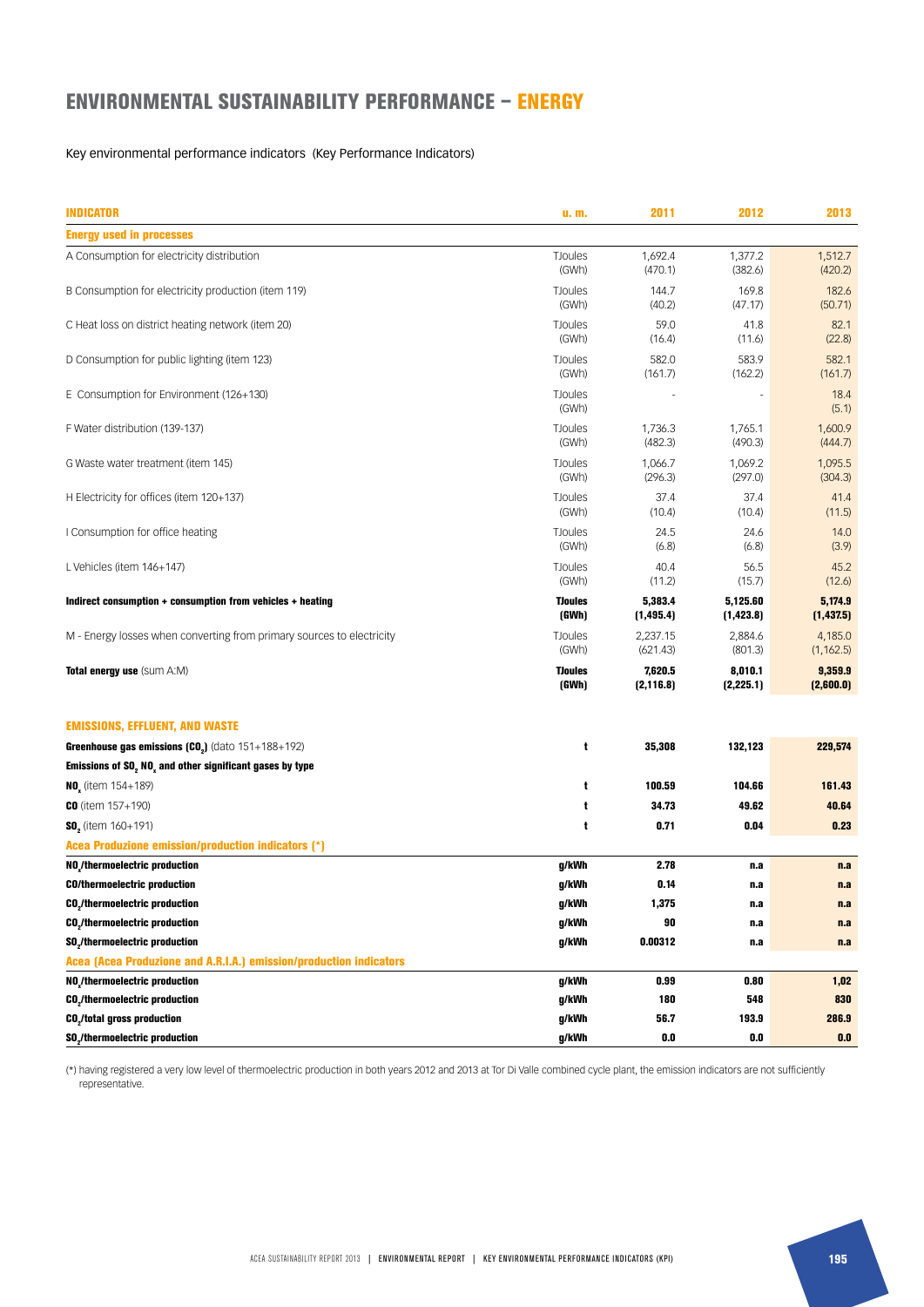| <b>INDICATOR</b>                                                                        | unit of measurement                                        | 2011                | 2012                | 2013                  |
|-----------------------------------------------------------------------------------------|------------------------------------------------------------|---------------------|---------------------|-----------------------|
| <b>PRODUCTS AND SERVICES: ELECTRICITY</b>                                               |                                                            |                     |                     |                       |
| Electricity production process efficiency - Acea Produzione figures (*)                 |                                                            |                     |                     |                       |
| Gross average efficiency of thermoelectric production (calculation 1)                   | $\mathbf{0}/\mathbf{0}$                                    | 30.8                | 26.3                | 24.1                  |
| Tor di Valle plant (combined cycle)                                                     | %                                                          | 40.69               | 25.2                | 0.0                   |
| Tor di Valle plant (co-generation - solely electricity efficiency)                      | %                                                          | 25.9                | 26.5                | 24.0                  |
| Montemartini plant                                                                      | %                                                          | 26.1                | 26.0                | 25.4                  |
| Gross average efficiency of thermoelectric production including recovered               | $\mathbf{0}/\mathbf{0}$                                    | 46.1                | 55.3                | 57.4                  |
| <b>thermal energy</b> (calculation 2)                                                   |                                                            |                     |                     |                       |
| Gross average efficiency of hydroelectric production (calculation 3)                    | $\mathbf{0}/\mathbf{0}$                                    | 84.3                | 82.7                | 83.1                  |
| Gross average efficiency of total production (calculation 4)                            | $\frac{0}{0}$                                              | 80.8                | 80.8                | 81.8                  |
| Gross average efficiency of total production including recovered heat                   | $\frac{0}{0}$                                              | 82.9                | 81.8                | 82.4                  |
| (calculation 5)                                                                         |                                                            |                     |                     |                       |
| Electricity generation process efficiency -                                             |                                                            |                     |                     |                       |
| <b>Waste to energy plants</b>                                                           |                                                            |                     |                     |                       |
| San Vittore del Lazio plant                                                             |                                                            |                     |                     |                       |
| Gross efficiency of WTE conversion in electricity (calculation 6)                       | kWh /kg RDF                                                | 0.94                | 1.00                | 0.90                  |
| Electric net efficiency (calculation 7)                                                 | %                                                          | 18.6                | 20.1                | 17.9                  |
| <b>Terni plant</b>                                                                      |                                                            |                     |                     |                       |
| Gross efficiency of Pulper conversion in electricity (calculation 8)                    | kWh /kg pulper                                             | n.a.                | n.a.                | 0.83                  |
| Electric net efficiency (calculation 9)                                                 | %                                                          | n.a.                | n.a.                | 16.4                  |
| Electricity generation process efficiency - photovoltaic plants                         |                                                            |                     |                     |                       |
| Average efficiency of photovoltaic units                                                | $\frac{0}{0}$                                              | 14.0                | 14.0                | 14.0                  |
| Other indicators (surroundings, public lighting, controls, water leaks)                 |                                                            |                     |                     |                       |
| <b>Specific production of waste</b>                                                     | g/kWh                                                      | 0.46                | 0.58                | 0.57                  |
| Protection of the surrounding areas                                                     | $\frac{0}{0}$                                              | 39.31               | 39.31               | 42.93                 |
| total length of HV lines in cables / (length of HV overhead and in cable lines)x100     |                                                            |                     |                     |                       |
| <b>Public lighting flux efficiency</b> (item 31 / item 123)                             | Lumen/kWh                                                  | 18.9                | 19.4                | 20.3                  |
| Average efficiency of installed lamps (item 31 / wattage)                               | Lumen/W<br>installed power                                 | 79.8<br>(38,300 kW) | 80.5<br>(39,020 kW) | 82.7<br>(39,590 kW)   |
| <b>Specific consumption per lighting unit</b> (item 111 / No. of lighting units)        | kWh/lighting unit<br>(No. lighting units x year)           | 888.3<br>(181,991)  | 870.7<br>(186, 238) | 853.7<br>(189, 361)   |
| Percentage of illuminated roads (**)                                                    | $\frac{0}{0}$<br>(km of lighted roads / km of total roads) | n.d                 | n.d.                | 84.8<br>(6,032/7,110) |
| No. of operating and laboratory checks /GWh net electricity sold<br>(item 32 / item 29) | no./GWh                                                    | 0.09                | 0.14                | 0.12                  |
| Total electricity losses (item 25) / (item 24) $(***)$                                  | $%$ of required energy                                     | 6.2                 | 6.4                 | 6.2                   |

(\*) The thermoelectricity generation efficiencies, calculated using computation as described before the explanatory notes at the end of the document, are strongly affected by the low level of production recorded in 2013 at the combined cycle power plant of Tor di Valle. Such calculations therefore have to be evaluated cautiously because not complying with typical values of the plant technologies used.

(\*\*) This is an estimate.

(\*\*\*) The total electricity losses include: initial transformation loss, transport loss, internal consumptions and technical and commercial losses, these due to incorrect measurements and fraud.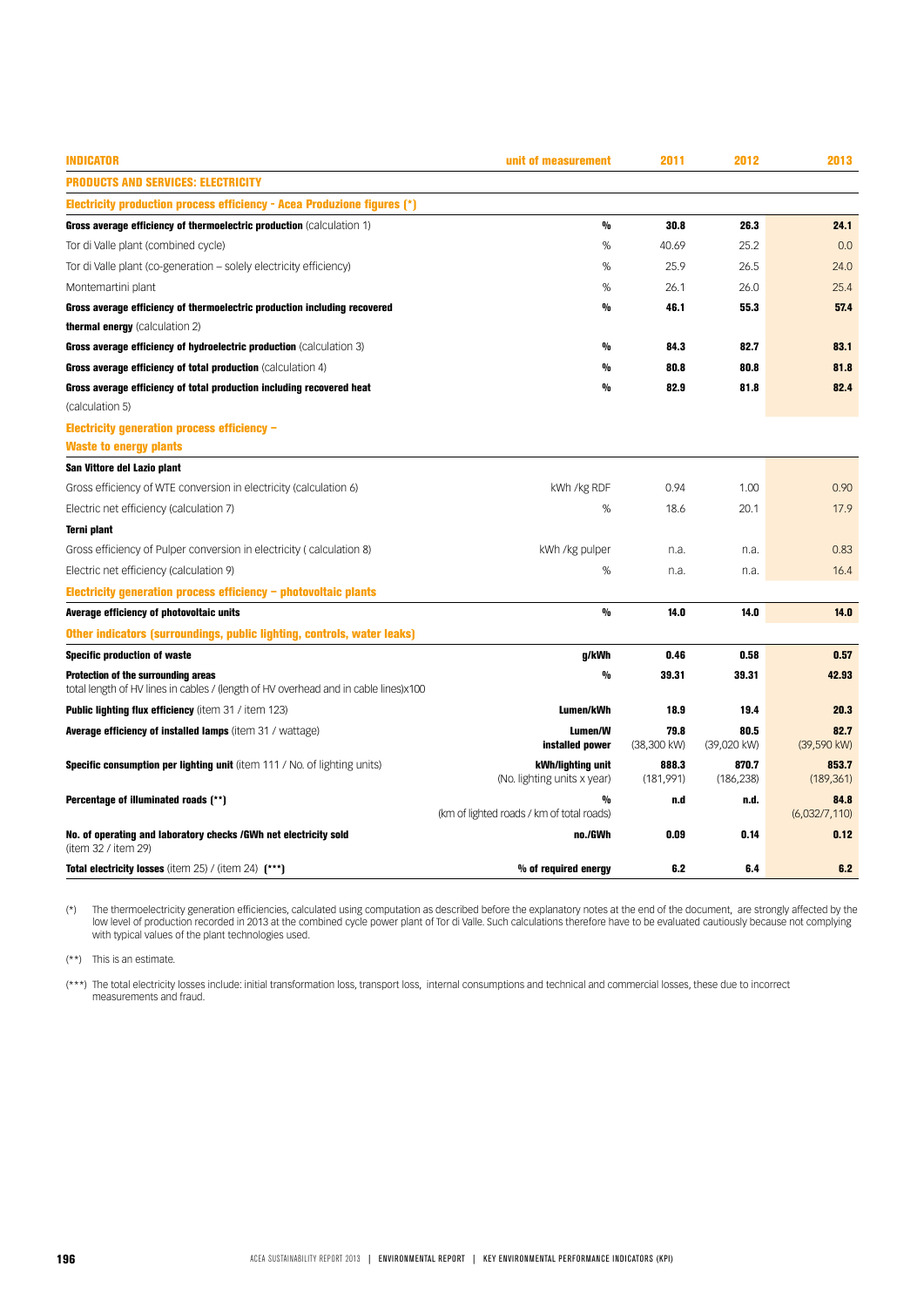## ENVIRONMENTAL SUSTAINABILITY PERFORMANCE – WATER

key environmental performance indicators (Key Performance Indicators)

| <b>INDICATOR</b>                                                                                                             | unit of<br>measurement            | 2011                | 2012                | 2013                |
|------------------------------------------------------------------------------------------------------------------------------|-----------------------------------|---------------------|---------------------|---------------------|
| <b>Carbon footprint</b>                                                                                                      |                                   |                     |                     |                     |
| <b>WATER SERVICE IN ITALY</b>                                                                                                |                                   |                     |                     |                     |
| Total CO <sub>2</sub> /m <sup>3</sup> of water supplied (integrated water service) $(*)$                                     | kgCO <sub>2</sub> /m <sup>3</sup> | 0.61                | 0.63                | 0.61                |
| CO <sub>.</sub> /m <sup>3</sup> of water supplied (distribution process)                                                     | kgCO <sub>s</sub> /m <sup>3</sup> | 0.38                | 0.39                | 0.37                |
| CO <sub>2</sub> /m <sup>3</sup> of treated water (treatment process)                                                         | kgCO <sub>2</sub> /m <sup>3</sup> | 0.16                | 0.18                | 0.17                |
| <b>DRINKING WATER SERVICE</b><br>(Assessment parameters as per Italian Ministerial Decree No. 99/97)                         |                                   |                     |                     |                     |
| Rete di Acea Ato 2                                                                                                           |                                   |                     |                     |                     |
| Primary efficiency (R1): (item 63) / (item 62)                                                                               | $\frac{0}{0}$                     | 60.1                | 58.0                | 57.3                |
| <b>Efficiency at consumption level (R2):</b> (item $63+41$ ) / (item $62$ )<br>A 11 = 2.0% of (item 63)                      | $\frac{0}{0}$                     | 61.4                | 59.2                | 58.4                |
| <b>Net efficiency (R3):</b> (item $63+411+412$ ) / (item $62$ )<br>A $12 = 2.0\%$ of (item 62)                               | $\frac{0}{0}$                     | 63.8                | 61.5                | 60.4                |
| "Historic" network (Rome + Fiumicino)                                                                                        |                                   |                     |                     |                     |
| <b>Primary efficiency (R1) "historic" network:</b> (item $52$ ) / (item $51$ )                                               | $\frac{0}{0}$                     | 63.8                | 63.0                | 62.4                |
| <b>Efficiency at consumption level (R2):</b> (item $52 + A 11$ ) / (item 51)<br>A 11 = $2.0\%$ of (item 52)                  | $\frac{0}{0}$                     | 65.1                | 64.3                | 63.6                |
| <b>Net efficiency (R3):</b> (item $52 + A 11 + A 12$ ) / (item 51)<br>A 12 = around 2.0% of (item 51)                        | $\frac{0}{0}$                     | 67.1                | 66.3                | 65.6                |
| <b>PRODUCT: DRINKING WATER</b>                                                                                               |                                   |                     |                     |                     |
| <b>Acea Ato 2 network</b>                                                                                                    |                                   |                     |                     |                     |
| Linear index of overall drinking water losses (as per MD No. 99/97)<br>(item 64) / (km network) $(**)$                       | Mm <sup>3</sup> (1,000)/km        | 20.7<br>(10, 444.9) | 21.8<br>(10,508.5)  | 22.3<br>(10, 568.9) |
| Linear index of effective distribution losses (as per MD No. 99/97) Ato 2 network<br>(item 65) / (km network) (**)           | Mm <sup>3</sup> (1,000)/km        | 15.4<br>(10, 444.9) | 16.9<br>(10, 508.5) | 17.4<br>(10, 568.9) |
| Specific electricity consumption for water network<br>(Ato 2 energy network consumption) / (item 62)                         | kWh/m <sup>3</sup>                | 0.221               | 0.259               | 0.226               |
| <b>No. of checks on drinking water distributed</b> (item 102- drinking water Ato 2) / (item 62)                              | n/Mm <sup>3</sup>                 | 564                 | 545                 | 559                 |
| Indice di additivazione acqua potabile (dato 132 - solo rete di Acea Ato2) / (item 62)                                       | q/m <sup>3</sup>                  | 1.9                 | 2.8                 | 3.0                 |
| "Historic" network (Rome + Fiumicino)                                                                                        |                                   |                     |                     |                     |
| Linear index of overall drinking water losses (as per MD No. 99/97: A 17 / km network)<br>(item 53) / (km network) (**)      | $Mm3$ (1,000)/km                  | 21.7<br>(7, 161.7)  | 22.1<br>(7, 207.3)  | 22.4<br>(7, 258.7)  |
| Indice lineare delle perdite reali acqua potabile (as per MD No. 99/97: A15 / km network)<br>(item 54) / (km network) $(**)$ | Mm <sup>3</sup> (1,000)/km        | 16.4<br>(7, 161.7)  | 16.9<br>(7,207.3)   | 17.3<br>(7, 258.7)  |
| <b>SERVICE: WASTE WATER TREATMENT</b>                                                                                        |                                   |                     |                     |                     |
| Total sludge disposed of (item 180)                                                                                          | t                                 | 140,880             | 136,831             | 136,305             |
| Sand and sediment removed (item 181)                                                                                         | t                                 | 10,008              | 9,332               | 10,442              |
| <b>COD</b> removed                                                                                                           | t                                 | 149,055             | 133,210             | 124,339             |
| <b>Total Suspended Solids (TSS) removed</b>                                                                                  | t                                 | 86,202              | 69,657              | 77,428              |
| <b>Additive process index</b>                                                                                                | g/mª                              | 9.81                | 10.44               | 9.89                |
| Specific electricity consumption for treatment process                                                                       | kWh/m <sup>3</sup>                | 0.237               | 0.273               | 0.257               |
| Intensity of checks on waste water                                                                                           | n/Mm <sup>3</sup>                 | 140.5               | 195.9               | 256.7               |
| <b>COMPLIANCE</b>                                                                                                            |                                   |                     |                     |                     |
| Penalty paid for non-compliance with environmental regulations/agreements                                                    | euro                              | 473,731             | 544,132             | 167,934             |
|                                                                                                                              |                                   |                     |                     |                     |

(\*) "Scope 2" emissions, arising from electricity consumption of the Group.

(\*\*) These are the kilometres of distribution and transportation network.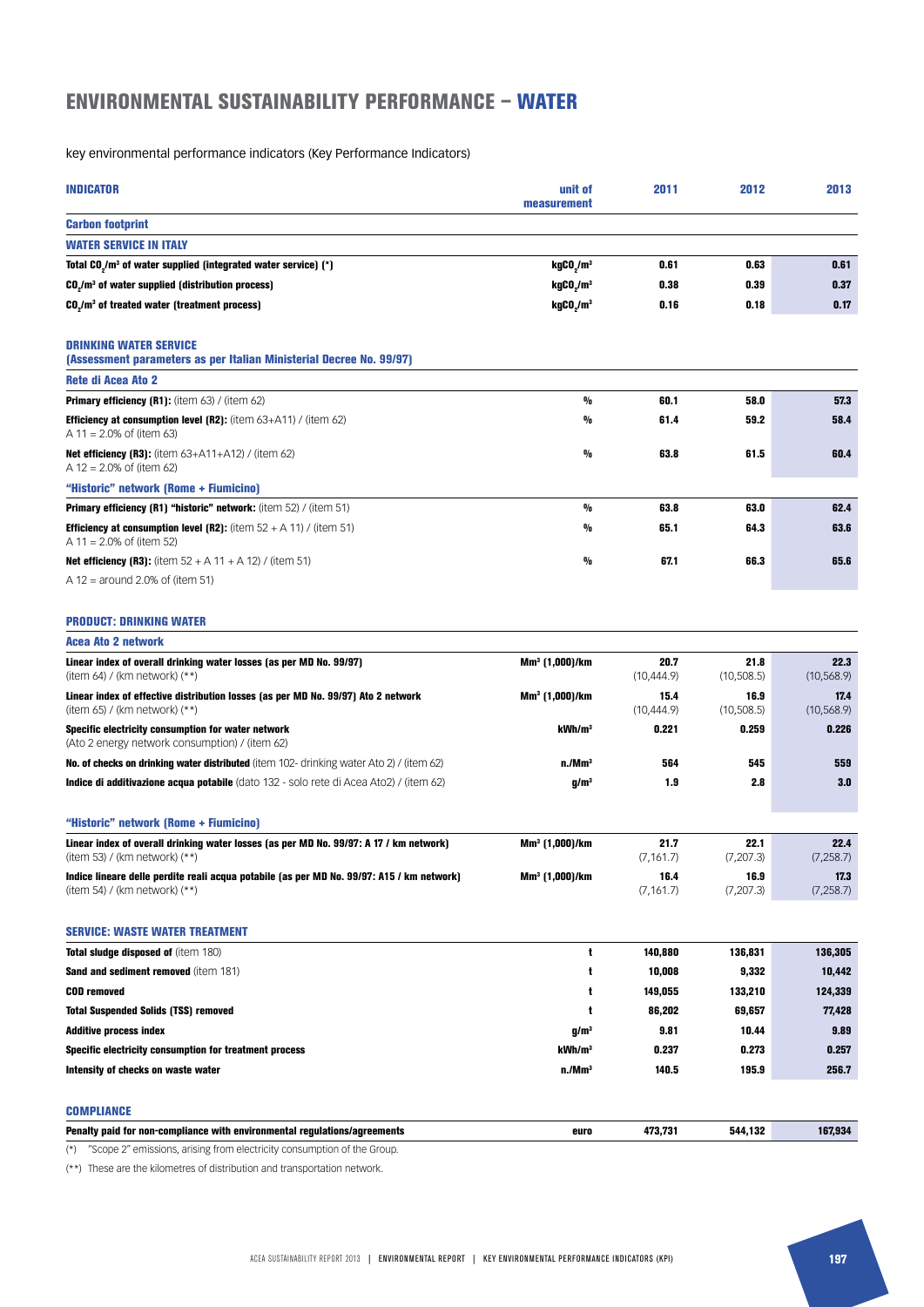## ENVIRONMENTAL SUSTAINABILITY PERFORMANCE – ENVIRONMENT

key environmental performance indicators (Key Performance Indicators)

| <b>INDICATOR</b>                                                                                      | unit of measurement | 2011  | 2012  | 2013  |
|-------------------------------------------------------------------------------------------------------|---------------------|-------|-------|-------|
| <b>Non-hazardous waste disposed in landfill / t total waste entered at plan</b> (item 34) / (item 33) | t/t                 | 0.82  | 0.86  | 0.83  |
| Waste disposed in landfill / energy consumed (item 34) / (item 126)                                   | t/kWh               | 0.07  | 0.08  | 0.06  |
| Waste disposed in landfill / energy consumed net of photovoltaic production                           | t/kWh               | 0.09  | 0.10  | 0.08  |
| <b>Compost/ incoming waste</b> (item 41) / (item $38+$ item $39+$ item 40)                            | t/t                 | 0.33  | 0.20  | 0.29  |
| <b>Compost produced/electricity consumed (item 41) / (item 130)</b>                                   | t/kWh               | 0.007 | 0.004 | 0.005 |

### DESCRIPTION OF THE CALCULATIONS USED TO DETERMINE ELECTRICITY GENERATION EFFICIENCY

| <b>CALCULATION 1</b>                                                                                        |  |                                                                                                                                                                   |                               |
|-------------------------------------------------------------------------------------------------------------|--|-------------------------------------------------------------------------------------------------------------------------------------------------------------------|-------------------------------|
| $efficiency$ (thermoelectric) =                                                                             |  | Energy <sub>thermoelectric</sub> (kWh)                                                                                                                            |                               |
|                                                                                                             |  | Energy $_{\text{diesel oil}}$ (kWh) + Energy $_{\text{natural gas}}$ (kWh)                                                                                        |                               |
| where:                                                                                                      |  |                                                                                                                                                                   |                               |
| Energy <sub>thermoelectric</sub>                                                                            |  | = gross electricity produced using thermoelectric cycle                                                                                                           |                               |
| Energy $_{\text{diesel oil}}$ (kWh) =                                                                       |  | diesel oil (l) x 0.835 x NCV <sub>a</sub> (kCal/kg)                                                                                                               | Energy equivalent             |
|                                                                                                             |  | 860 (kCal/kWh)                                                                                                                                                    | to diesel oil consumed (106)  |
|                                                                                                             |  | natural gas (Nm <sup>3</sup> ) x NCV <sub>m</sub> (kCal/Nm <sup>3</sup> )                                                                                         | Energy equivalent             |
| Energy $_{natural gas}$ (kWh) =                                                                             |  | 860 (kCal/kWh)                                                                                                                                                    | to natural gas consumed (104) |
| $NCW_m$                                                                                                     |  | $= 8,500$ kCal/Nm <sup>3</sup> (net calorific value of natural gas)                                                                                               |                               |
| $NCV_{d}$                                                                                                   |  | = 10,000 kCal/kg (net calorific value of diesel oil)                                                                                                              |                               |
| 860                                                                                                         |  | = energy conversion factor from kCal to kWh                                                                                                                       |                               |
| 0.835                                                                                                       |  | = specific weight of diesel oil (kg/l)                                                                                                                            |                               |
|                                                                                                             |  | NB: betweewn 2011-2013, the calorific values used for Acea Produzione were the effective ones taken from the gaugings of thr natural gas and diesel oil suppliers |                               |
| <b>CALCULATION 2</b>                                                                                        |  |                                                                                                                                                                   |                               |
|                                                                                                             |  | Energy <sub>thermoelectric</sub> (kWh) + Energy <sub>thermal</sub> (kWh)                                                                                          |                               |
| efficiency (thermoelectric) =<br>Energy $_{\text{diesel oil}}$ (kWh) + Energy $_{\text{natural gas}}$ (kWh) |  |                                                                                                                                                                   |                               |
| where:                                                                                                      |  |                                                                                                                                                                   |                               |
| Energy <sub>thermal</sub>                                                                                   |  | = Gross thermal energy produced                                                                                                                                   |                               |
| Energia <sub>thermoelectric</sub>                                                                           |  | = Gross thermoelectric energy produced                                                                                                                            |                               |
|                                                                                                             |  | diesel oil (l) x 0.835 • NCV <sub>a</sub> (kCal/kg)                                                                                                               | Energy equivalent             |
| Energia $_{\text{diesel oil}}$ (kWh) =                                                                      |  | 860 (kCal/kWh)                                                                                                                                                    | to diesel oil consumed (106)  |
|                                                                                                             |  | natural gas (Nm <sup>3</sup> ) x NCV <sub>m</sub> (kCal/Nm <sup>3</sup> )                                                                                         | Energy equivalent             |
| Energia $_{natural\, gas}$ (kWh) =                                                                          |  | 860 (kCal/kWh)                                                                                                                                                    | to natural gas consumed (104) |
| $NCV_m$                                                                                                     |  | $= 8,500$ kCal/Nm <sup>3</sup> (net calorific value of natural gas)                                                                                               |                               |
| $NCV_{d}$                                                                                                   |  | = 10,000 kCal/kg (net calorific value of diesel oil)                                                                                                              |                               |
| 860                                                                                                         |  | = energy conversion factor from kCal to kWh                                                                                                                       |                               |
| 0.835                                                                                                       |  | = specific weight of diesel oil (kg/l)                                                                                                                            |                               |

NB: the calorific value used for Acea Produzione weew the effective ones taken from the gaugings of the gas and diesel oil suppliers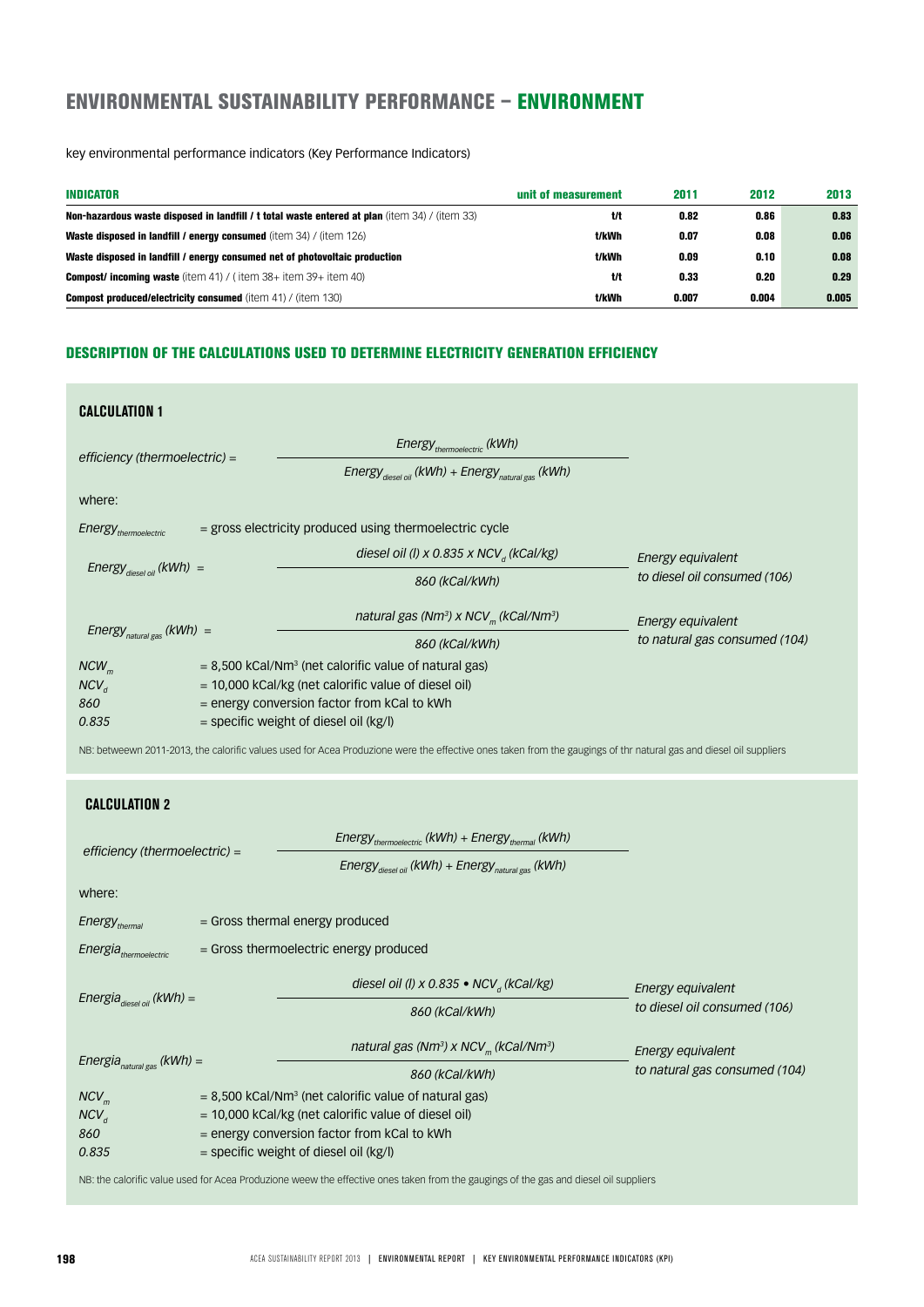### **CALCULATION 3**

| efficiency (hydroelectric) = |  | Energy <sub>hydroelectric</sub> (MWh) x 3.6 x 10 <sup>9</sup> |
|------------------------------|--|---------------------------------------------------------------|
|                              |  | $[m(kg) \times 9.8(m/s^2) \cdot h(m)](joule)$                 |
| where:                       |  |                                                               |
| 3.6 $\times$ 10 <sup>9</sup> |  | = water energy conversion factor from Joules to MWh           |
| m                            |  | $=$ offtake water for hydroelectric production                |
| 9.8                          |  | $=$ gravitation ecceleration at sea level                     |
| $\mathsf{h}$                 |  | $=$ height of water drop (free surface reservoir $-$ turbine) |
| Energy hydroelectric         |  | $=$ energy produced in hydroelectric cycle                    |

### **CALCULATION 4**

|        | (E)       |                                   | (E)       |                                                 |
|--------|-----------|-----------------------------------|-----------|-------------------------------------------------|
|        | $(E, +E)$ | $\bullet \varepsilon_{i+1}$       | $(E, +E)$ | $\bullet \mathcal{E}_t = \mathcal{E}_{average}$ |
| where: |           |                                   |           |                                                 |
| E      |           | = total hydroelectricity produced |           |                                                 |

| Ε,                             | $=$ total thermoelectricity produced |
|--------------------------------|--------------------------------------|
| $\mathcal{E}_{i}$              | $=$ hydroelectric efficiency         |
| $\mathcal{E}_t$                | $=$ thermoelectric efficienty        |
| $\mathcal{E}_{\text{average}}$ | $=$ average production efficiency    |

### **CALCULATION 5**

| (E,         |                         |             |                                                                  |
|-------------|-------------------------|-------------|------------------------------------------------------------------|
| $(E_i + E)$ | $\cdot \varepsilon_{+}$ | $(E_i + E)$ | • $\mathbf{\varepsilon} = \mathbf{\varepsilon}_{\text{average}}$ |

where:

| $E_i$                          | $=$ total hydroelectricity produced                         |
|--------------------------------|-------------------------------------------------------------|
| E                              | = sum of total energy (thermoelectric and thermal) produced |
| $\mathbf{E}_{i}$               | $=$ hydroelectric efficiency                                |
| E.                             | $=$ efficiency (thermoelectric and thermal)                 |
| $\mathcal{E}_{\text{average}}$ | $=$ average production efficiency                           |

### **CALCULATION 6**

|                         | kWh | Gross electricity produced (kWh) |
|-------------------------|-----|----------------------------------|
| recovery efficiency $=$ |     | RDF (kg)                         |

*Gross electricity produced (kWh) = gross electricity produced at S. Vittore = (item 12)*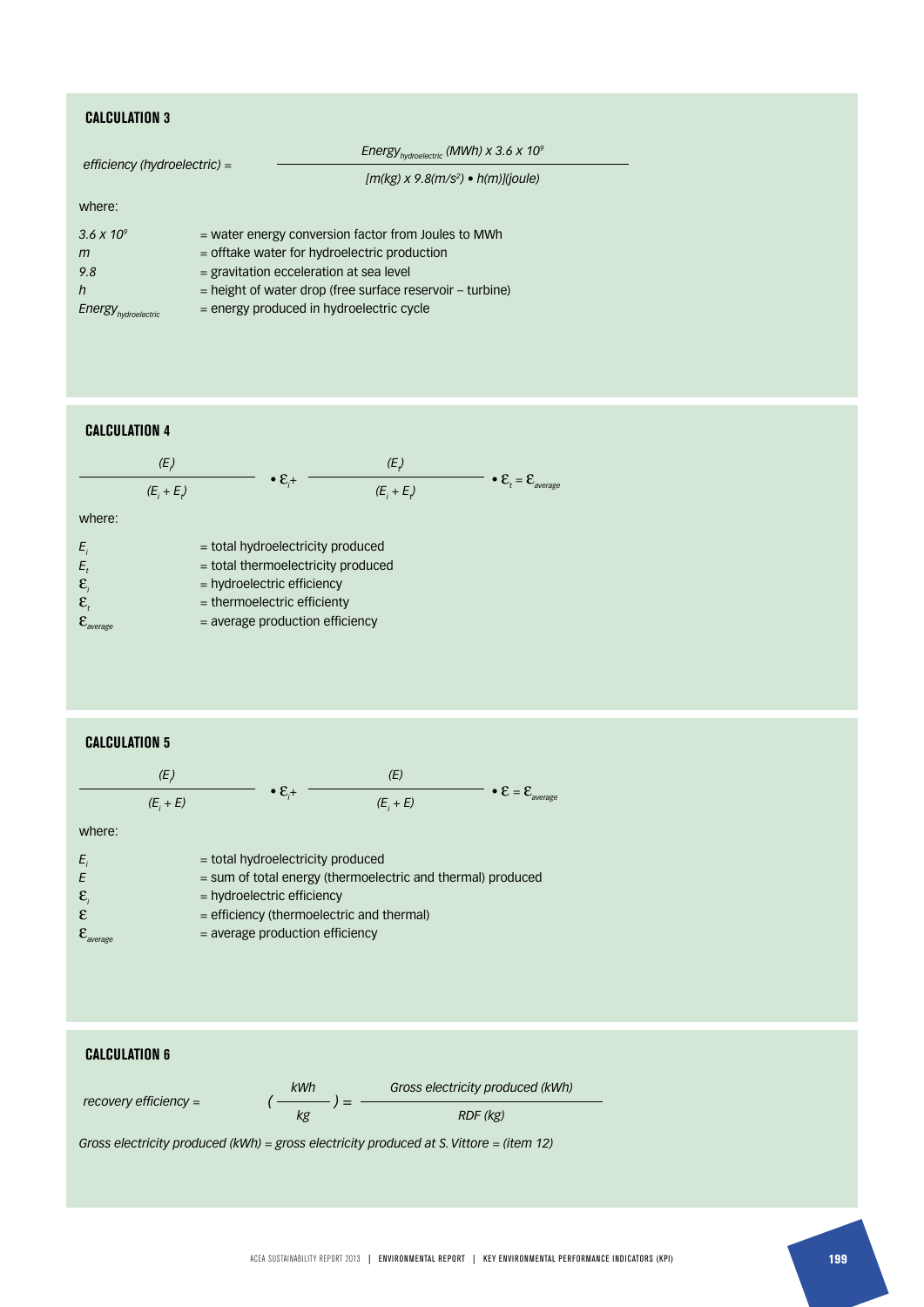## **CALCULATION 7**

| <b><i>UALCOLAIIUN 7</i></b>                 |                                                                                                                          |  |
|---------------------------------------------|--------------------------------------------------------------------------------------------------------------------------|--|
|                                             | Net electricity produced (kWh)                                                                                           |  |
| electric efficiency (%) =                   | RDF internal energy (kWh) + Natural gas internal energy (kWh)                                                            |  |
| where:                                      |                                                                                                                          |  |
|                                             | Net electricity produced at S. Vittore (item 12 - internal consumptions)                                                 |  |
|                                             | Natural gas (Sm <sup>3</sup> ) x NCY <sub>n</sub> (kCal/Sm <sup>3</sup> )                                                |  |
| Natural gas internal energy ( $kWh$ ) = $-$ | 860 (kCal/kWh)                                                                                                           |  |
| $NCV_n$<br>860                              | $=$ about 8,500 kCal/Sm <sup>3</sup> (net calorific value of natural gas)<br>= energy conversion factor from kCal to kWh |  |
|                                             | $RDF$ (kg) $X$ PCI <sub>w</sub> (kCal/kg)                                                                                |  |
| RDF internal energy $(kWh) =$               | 860 (kCal/kWh)                                                                                                           |  |
| $NCV$ <sub>w</sub><br>860                   | = 3,583 kCal/kg (15,000 kJ/kg) - RDF average net calorific value<br>= energy conversion factor from kCal to kWh          |  |
| <b>CALCULATION 8</b>                        |                                                                                                                          |  |
| recovery efficiency =                       | $\left(\frac{kWh}{kg}\right) = \frac{Gross electricity produced (kWh) at Terni}{pulper (kg)}$                            |  |
|                                             | Gross <sub>electricity</sub> produced (kWh) at Terni = Gross electricity produced = (item 13)                            |  |
| <b>CALCULATION 9</b>                        |                                                                                                                          |  |
|                                             | Net electricity produced (kWh)                                                                                           |  |
| electric efficiency $(\%) =$                | pulper internal energy (kWh) + natural gas internal energy (kWh)                                                         |  |
| where:                                      |                                                                                                                          |  |
|                                             | Net electricity produced at Terni (intem 13 - internal consumptions)                                                     |  |
| Natural gas internal energy (kWh)=          | Natural gas (Sm <sup>3</sup> ) x NCV <sub>n</sub> (kCal/Sm <sup>3</sup> )                                                |  |
|                                             | 860 (kCal/kWh)                                                                                                           |  |
| $NCV_n$<br>860                              | = about 8,500 kCal/Sm <sup>3</sup> (net calorific value of natural gas)<br>= energy conversion factor from kCal to kWh   |  |
|                                             | pulper (kg) $x$ NCV <sub>p</sub> (kCal/kg)                                                                               |  |
| Pulper internal energy (kWh) =              | 860 (kCal/kWh)                                                                                                           |  |
| $NCV_{p}$<br>860                            | = 3,635 kcal/kg 15,216 kJ/kg) - Pulper average net calorific value<br>= energy conversion factor from kCal to kWh        |  |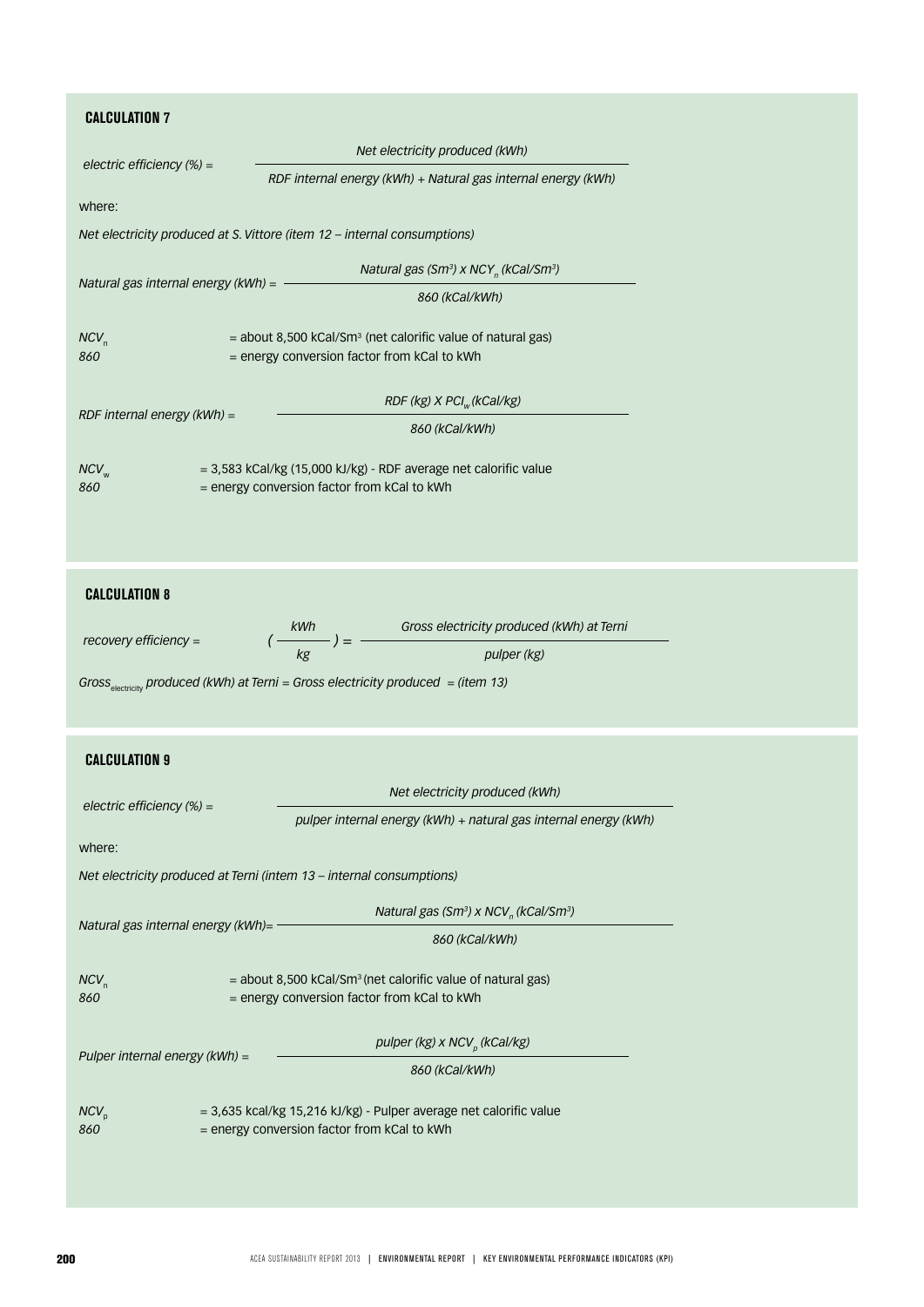## EXPLANATORY NOTES TO THE ENVIRONMENTAL REPORT

The figures presented in the *Environmental Report* have been produced and audited by the pertinent divisions.

Responsibility for the correct formation of the figures has been maintained within the individual production units, pending the implementation of a standardized Environmental Management System, capable of coding the procedures for obtaining a regular flow of numeric information.

Before final acceptance, however, the official figures have been subject to a validation process which anticipated four control procedures:

- 1. comparison with the historical data in order to highlight and justify any significant discrepancies;
- 2. repetition at least twice of the acquisition process;
- 3. *feedback* to the divisions responsible for the final validation of the figures;
- 4. sample audit carried out by an auditing firm.

The figures have been divided up into three categories:

- estimated;
- calculated;
- measured.

In the event of estimated data, the greatest of attention was paid to checking the reasonableness of the underlying criteria used, with the aim of resorting as little as possible, in the future, to this form of measurement of the environmental parameters.

When the figures are the result of calculation, the algorithm used has been concisely specified in order to permit the full comprehension of the mathematical result.

When, lastly, the data has been measured, an estimate of the uncertainty to be associated with the number is provided.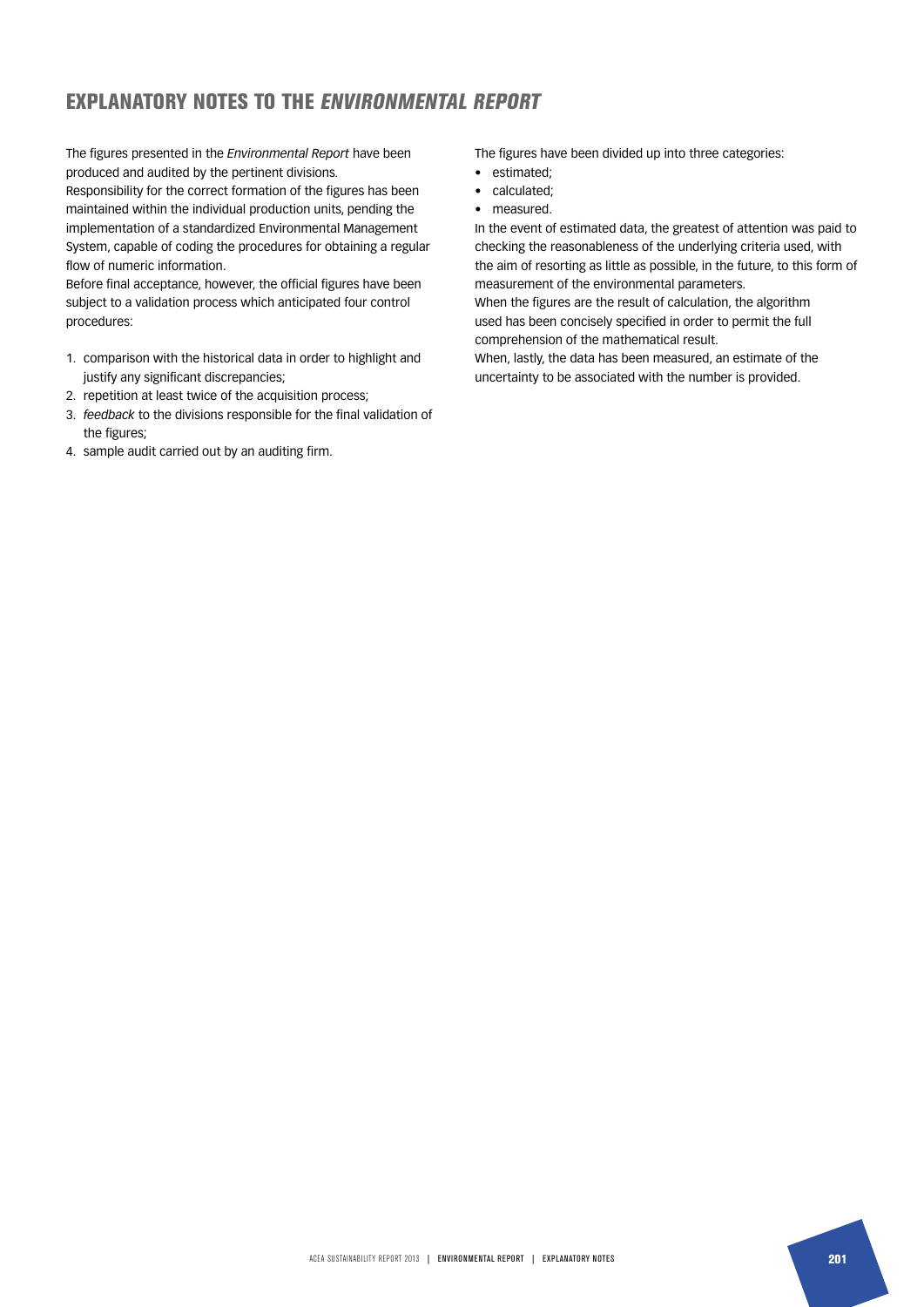### ADDITIONAL INFORMATION ON FIGURES PROVIDED IN THE ENVIRONMENTAL REPORT

|                 | <b>ENERGY SECTOR PRODUCTS</b>                                                                                                                                                                                                                                                                                                                                                                                                                                                                                                     |
|-----------------|-----------------------------------------------------------------------------------------------------------------------------------------------------------------------------------------------------------------------------------------------------------------------------------------------------------------------------------------------------------------------------------------------------------------------------------------------------------------------------------------------------------------------------------|
| <b>Item No</b>  | explanation - comment                                                                                                                                                                                                                                                                                                                                                                                                                                                                                                             |
|                 | Total gross energy produced by the Group. This figure is calculated.                                                                                                                                                                                                                                                                                                                                                                                                                                                              |
| 2               | Electricity produced net of losses due to just the production phase. This figure is calculated.                                                                                                                                                                                                                                                                                                                                                                                                                                   |
| $3 = 4 + 5$     | Total electricity produced by the Acea Produzione plants, gross of losses. It includes thermoelectric and hydroelectric energy.<br>The production increase registered at the Salisano plant is due to return to operation after repowering work<br>The figure is measured with uncertainty of less than $\pm$ 0.5%.                                                                                                                                                                                                               |
| $6 = 7 + 8 + 9$ | Electricity losses attributable to just the production phase of the Acea Production plants. Includes: internal consumption<br>(thermo and hydro) and initial transformation losses. The figure is measured with uncertainty of less than $\pm 0.5$ %.                                                                                                                                                                                                                                                                             |
| 10              | Electricity produced by the Acea Produzione plants, net of losses. This figure is calculated.                                                                                                                                                                                                                                                                                                                                                                                                                                     |
| $11 = 12 + 13$  | Electricity produced by the waste to energy plants: San Vittore del Lazio plant and Terni plant belonging to A.R.I.A. Note that the<br>fuel used by the two plants (RDF -Refuse Derived Fuel - for San Vittore and industry pulper for the Terni plant) comprises both<br>biodegradable organic material, therefore neutral with regard to the CO <sub>2</sub> balance, and non-biodegradable organic substances<br>(plastic, resins. etc.). The Terni plant was reactivated, after revamping works, at the end of December 2012. |
| 14              | Internal consumption of the two waste to energy plants at S. Vittore and Terni. It does not include the energy withdrawn from<br>the network. The figure is measured with uncertainty of less than $\pm 0.5\%$ .                                                                                                                                                                                                                                                                                                                  |
| 15              | Electricity produced by the two waste-to-energy plants at S. Vittore and Terni, net of internal consumption. This figure is<br>calculated.                                                                                                                                                                                                                                                                                                                                                                                        |
| 16              | Gross energy produced by photovoltaic plants. The figure is measured with uncertainty of less than $\pm 0.5$ %.                                                                                                                                                                                                                                                                                                                                                                                                                   |
| 17              | Total losses in photovoltaic generation phase, due above all else to the Joule effect (dissipation with heating) in the equipment.<br>Estimated figure.                                                                                                                                                                                                                                                                                                                                                                           |
| 18              | Net photovoltaic energy made available by the generation plants. The figure is measured with uncertainty of less than 0.5%.                                                                                                                                                                                                                                                                                                                                                                                                       |
| 19              | Thermal energy produced at the Tor di Valle co-generation plant, gross of losses. The item is measured with uncertainty of $\pm$ 2%<br>in correspondence with the delivery pipes of the boilers. The thermal energy is produced by the co-generation plant, comprising<br>a turbogas unit and superheated water regeneration generator powered by the hot exhaust fumes of the turbogas units, with<br>the possibility of integration via Galleri-type auxiliary boilers.                                                         |
| 20              | Thermal energy losses of the district heating system, due to: heat dispersion, losses on the network, technical emissions due to<br>maintenance work, thermal recoveries of the heat accumulation systems. The item is calculated as the difference between the<br>thermal energy produced and that effectively supplied to the customers (billed).                                                                                                                                                                               |
| 21              | Net thermal energy supplied to end customers. The item, calculated, was obtained from the reading of the billed consumption.                                                                                                                                                                                                                                                                                                                                                                                                      |
| 22              | Electricity supplied by Acea Produzione to Acea Energy SpA involving infra-Group exchange. The item is marginal due to<br>the decision made by the Acea Group to sell the electricity produced on the electricity exchange or by means of bilateral<br>agreements.                                                                                                                                                                                                                                                                |
| 23              | Net electricity acquired on the market by:<br>Sole Buyer for 3,107.76 GWh<br>Imports for 431.50 GWh<br>$\bullet$<br>Market for 7,844.09 GWh.<br>$\bullet$<br>In 2012 and 2013 the "Colari plant" of Malagrotta (waste Gasifier) didn't work. In 2011 had produced and marketed in the Acea<br>distribution network 20.14 GWh.<br>The item is measured with uncertainty of $\pm$ 0.5%.                                                                                                                                             |
| 24              | Energy requested on the Rome and Formello distribution network by all the connected customers (free + protected markets).<br>This item is estimated.                                                                                                                                                                                                                                                                                                                                                                              |
| 25              | Electricity losses which take place during the distribution and transmission phase. These are attributable to: transformation and<br>transport losses, fraud and erroneous measurements. This item is estimated.                                                                                                                                                                                                                                                                                                                  |
| 26              | Internal uses of electricity for the performance of distribution activities. The 2013 item is estimated.                                                                                                                                                                                                                                                                                                                                                                                                                          |
| 27              | Electricity transferred to third parties. This involves exchanges of energy between distribution companies. The item is measured<br>with uncertainty of $\pm$ 0.5%.                                                                                                                                                                                                                                                                                                                                                               |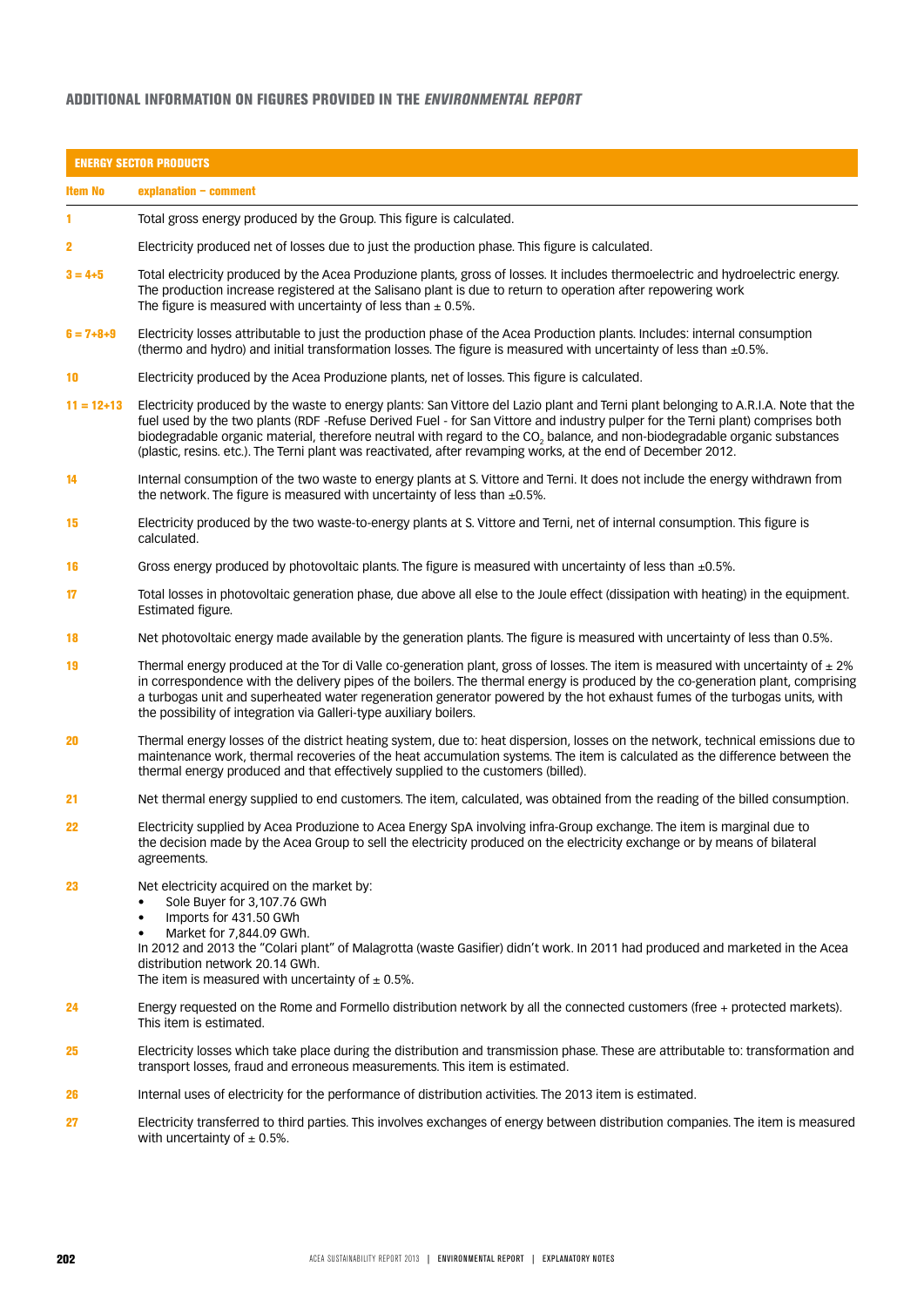|         | <b>ENERGY SECTOR PRODUCTS</b>                                                                                                                                                                                                                                                                                                                                                                                                                                                                                                                                         |  |  |
|---------|-----------------------------------------------------------------------------------------------------------------------------------------------------------------------------------------------------------------------------------------------------------------------------------------------------------------------------------------------------------------------------------------------------------------------------------------------------------------------------------------------------------------------------------------------------------------------|--|--|
| ltem No | explanation - comment                                                                                                                                                                                                                                                                                                                                                                                                                                                                                                                                                 |  |  |
| 28      | Total net electricity conveyed to customers in free market connected to the Rome and Formello electricity distribution network.<br>This includes both the portion of electricity sold by Acea Energy and that sold by other operators active on the free market. The<br>item is measured with uncertainty of $\pm$ 5%. (CEI 13-4 standard). The considerable increase in the item over the last few years is<br>the direct consequence of the process for deregulating the electricity market underway in Italy since 1999 (Italian Legislative<br>Decree No. 79/99). |  |  |
| 29      | Net electricity sold to customers in enhanced protection market. The downwards trend is the consequence of the progressive<br>changeover of protected customers to the deregulated market, in other words it is the direct consequence of the process for<br>de-regulating the electricity market underway in Italy since 1999 (Italian Legislative Decree No. 79/99).<br>The item is estimated on the basis of the readings of billed consumption.                                                                                                                   |  |  |
| 30      | Net electricity sold by Acea on the free market at Italian national level.<br>The item is measured with uncertainty of $\pm$ 5%. (CEI 13-4 standard).<br>Includes . Includes the sold on Rome and Formello (item 28). Total sales on the free and the protected market is obtained by<br>summing the items (29) and (30). The figure is estimated.                                                                                                                                                                                                                    |  |  |
| 31      | Lighting flux supplied by the public lighting system in Rome. The item, calculated, represents the product between the number<br>of lamps installed and the related value of "rated" lighting flux. As a result of the overestimation introduced by:<br>abatement of efficiency due to the ageing of the lamps;<br>shutdown due to faults;<br>2.<br>shutdown due to maintenance;<br>3.<br>it is believed that a more realistic supplied lighting flux figure equates to the item provided, decreased by 20%.                                                          |  |  |
| 32      | Total number of gaugings/checks carried out benefiting the energy area.<br>The item is calculated as the sum of the individual calculations made by the pertinent laboratories.                                                                                                                                                                                                                                                                                                                                                                                       |  |  |

#### ENVIRONMENT SECTOR PRODUCTS

- 33 Incoming total waste.These are the amounts arriving at SAO plant: Municipal solid waste, organic fraction, green, non-hazardous industrial waste. This figure is calculated.
- 34 Landfilled waste, either directly or after processing. The figure is calculated.
- 35 Recovered waste. This is glass, paper and paperboard, iron and plastic, recycled and not sent to landfills. The figure is calculated.
- 36 Compost produced at the SAO plant. The data is measured with an uncertainty of  $\pm$  1%.
- 37 Reduction for stabilisation. Represents the mass loss caused by such as treatments or natural transformation of matter. This figure is calculated.
- 38 Incoming sludges. This is the amount of incoming sludges at the Acquaser plants: Kyklos and Solemme. The item is measured with uncertainty of  $\pm$  1%.
- 39 Incoming green. This is the amount of green from the parks, forests and other areas arriving at Acquaser plants, Kyklos (Latina) and Solemme (Grosseto). The data is measured with an uncertainty of  $\pm$  1%.
- 40 Organic fraction from incoming waste collection. It represents the total quantity of organic fraction resulting from recycling collection. The item is measured with uncertainty of  $\pm$  1 % differenziata. Il dato è misurato con incertezza del  $\pm$  1 %.
- 41 High Quality Compost. It represents the amount of high quality compost produced at the Acquaser plants, Kyklos (Latina) and Solemme (Grosseto). The item is measured with uncertainty of  $\pm$  1%.
- 42 Non-compostable material to disposal. It is the plastic that is sent to disposal as unfit to be composted. The item is measured with uncertainty of  $\pm$  1%.
- 43 Total analytical controls. The item represents the total of analytical determinations made at the following plants: SAO, Kyklos e Solemme. Il dato è calcolato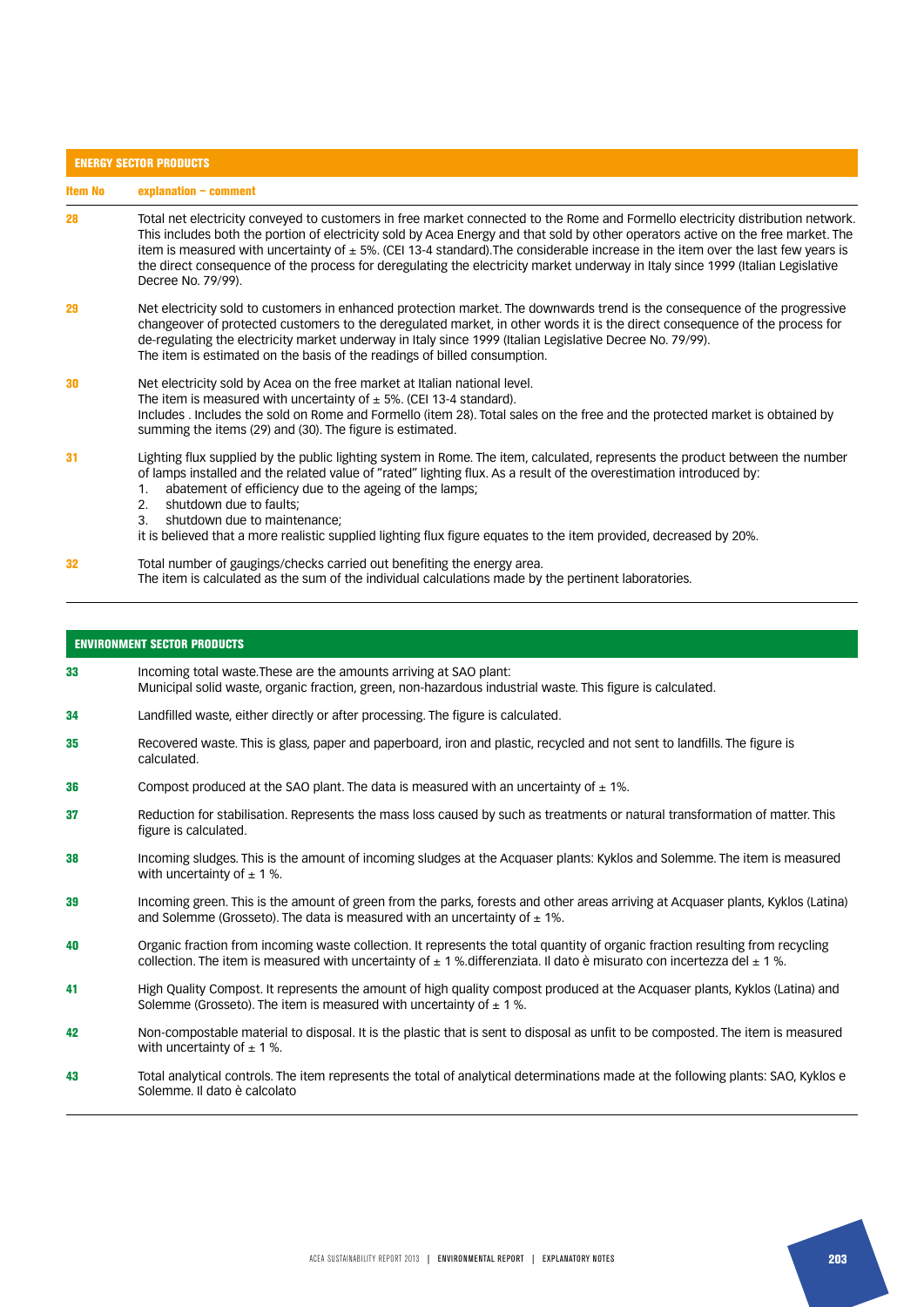|                | <b>WATER SECTOR PRODUCTS</b>                                                                                                                                                                                                                                                                                                                                                                                                                                                                                                                                                                                                                                                                                                                                                                                                                                                                                                                                                                                                                                                                                             |  |
|----------------|--------------------------------------------------------------------------------------------------------------------------------------------------------------------------------------------------------------------------------------------------------------------------------------------------------------------------------------------------------------------------------------------------------------------------------------------------------------------------------------------------------------------------------------------------------------------------------------------------------------------------------------------------------------------------------------------------------------------------------------------------------------------------------------------------------------------------------------------------------------------------------------------------------------------------------------------------------------------------------------------------------------------------------------------------------------------------------------------------------------------------|--|
| <b>Item No</b> | explanation - comment                                                                                                                                                                                                                                                                                                                                                                                                                                                                                                                                                                                                                                                                                                                                                                                                                                                                                                                                                                                                                                                                                                    |  |
| 44             | Total drinking water withdrawn from the environment or from other systems. This is the sum of the water withdrawn by the<br>Group companies: Acea Ato 2 (Rome), Acea Ato 5 (Frosinone); Gori (Sarnese Vesuviano); Acque (Pisa); Publiacqua (Florence);<br>Acquedotto del Fiora (Grosseto); Umbra Acque (Umbria).                                                                                                                                                                                                                                                                                                                                                                                                                                                                                                                                                                                                                                                                                                                                                                                                         |  |
| 45             | Total drinking water delivered to the distribution networks of the companies listed under item 44 net of losses due to the water<br>supply at sources. The figure is estimated.                                                                                                                                                                                                                                                                                                                                                                                                                                                                                                                                                                                                                                                                                                                                                                                                                                                                                                                                          |  |
| 46             | Total drinking water supplied to the respective customers of the companies listed in item 44. The figure represents estimated<br>consumption due to the entire territories served. Includes consumptions due to users, fountains, pipe washing activities, etc.<br>The figure is estimated.                                                                                                                                                                                                                                                                                                                                                                                                                                                                                                                                                                                                                                                                                                                                                                                                                              |  |
| 47             | Total drinking water withdrawn from the sources except the high drains, by the company Acea Ato 2 and introduced into the<br>aqueduct system of the Rome historic network. It includes the water withdrawn from Lake Bracciano, treated. The item is<br>measured with uncertainty of $\pm 3\%$ .                                                                                                                                                                                                                                                                                                                                                                                                                                                                                                                                                                                                                                                                                                                                                                                                                         |  |
| 48             | Total drinking water sold to Municipalities located along the route of the aqueducts, in turn retailers of the resource, who are<br>not Acea Ato 2 customers. The item is measured and is affected by a systematic error estimated as around - 5%.                                                                                                                                                                                                                                                                                                                                                                                                                                                                                                                                                                                                                                                                                                                                                                                                                                                                       |  |
| 49             | Drinking water introduced onto non-drinking water network. These are events which take place in the case of maintenance or<br>extraordinary measures which make the dedicated non-drinking water resource insufficient. The item is estimated.                                                                                                                                                                                                                                                                                                                                                                                                                                                                                                                                                                                                                                                                                                                                                                                                                                                                           |  |
| 50             | Drinking water returned to the environment / technical operating volumes with reference to the Rome "historic" distribution<br>network (Rome + Fiumicino). This figure is calculated.                                                                                                                                                                                                                                                                                                                                                                                                                                                                                                                                                                                                                                                                                                                                                                                                                                                                                                                                    |  |
| 51             | Total drinking water transported to the Rome "historic" distribution network (Rome + Fiumicino), net of the losses due to the<br>water supply at sources. The item is estimated.                                                                                                                                                                                                                                                                                                                                                                                                                                                                                                                                                                                                                                                                                                                                                                                                                                                                                                                                         |  |
| 52             | Total drinking water supplied in the Municipality of Rome on the "historic" network (Rome + Fiumicino). The figure represents<br>estimated consumption due to the entire territory served. It includes the consumption due to users, drinking fountains, pipe<br>washing activities, etc. The item is estimated.                                                                                                                                                                                                                                                                                                                                                                                                                                                                                                                                                                                                                                                                                                                                                                                                         |  |
| 53             | Overall distribution losses – Rome "historic" network. This is the parameter A17 of the Italian MD No. 99/97 defined as the<br>quantity of water lost during distribution.<br>$A17 = A9 - (A10+A11+A12) = (A13+A14+A15+A16)$ , where:<br>Parameter A9 of MD 99/97 - total volume of water introduced onto the network;<br>Parameter A10 of MD 99/97 - gauged volume of water supplied to the end user;<br>Parameter A11 of MD 99/97 - authorized and unrecorded uses, totaling around 2% of total water supplied to end users;<br>Parameter A12 of MD 99/97 - maintenance and cleaning, totaling around 2% of total introduced onto the network;<br>Parameter A13 of MD 99/97 – inefficiencies, estimated at 3 million $m^3$ per year;<br>Parameter A14 of MD 99/97 - frauds, totaling 1.0% of total water supplied to end users (item 20) x 1.0/100;<br>Parameter A15 of MD 99/97 - volume lost in distribution (effective losses);<br>Parameter A16 of MD 99/97 - gauging errors, totaling 10% of total water supplied to end users - (item 41) x 10.0/100;<br>Parameter A17 of MD 99/97 - overall distribution losses |  |
| 54             | Effective distribution losses - Rome "historic" network (Rome + Fiumicino). This is the parameter A15 of the Italian MD No. 99/97 and<br>represents the nearest value to the true estimate of the volume of water lost along the distribution network for reasons linked to the<br>state of maintenance of the assets.                                                                                                                                                                                                                                                                                                                                                                                                                                                                                                                                                                                                                                                                                                                                                                                                   |  |
| 55             | Total non-drinking water taken from the environment, gross of losses. This item is estimated.                                                                                                                                                                                                                                                                                                                                                                                                                                                                                                                                                                                                                                                                                                                                                                                                                                                                                                                                                                                                                            |  |
| 56             | Total non-drinking water supplied to Rome and Fiumicino. The item, calculated, corresponds with total water billed.                                                                                                                                                                                                                                                                                                                                                                                                                                                                                                                                                                                                                                                                                                                                                                                                                                                                                                                                                                                                      |  |
| 57             | Total non-drinking water supplied to Municipalities other than the Municipality of Rome and Fiumicino. This is a small estimated<br>quantity.                                                                                                                                                                                                                                                                                                                                                                                                                                                                                                                                                                                                                                                                                                                                                                                                                                                                                                                                                                            |  |
| 58             | Total drinking water withdrawn from the sources except the high drains, by the company Acea Ato 2 and introduced into the<br>Central Lazio Optimum Area of Operations ATO 2 (Rome "historic" network + Municipalities acquired) aqueduct system. The<br>item is measured with uncertainty of $\pm 3\%$ .                                                                                                                                                                                                                                                                                                                                                                                                                                                                                                                                                                                                                                                                                                                                                                                                                 |  |
| 59             | Total drinking water sold to Municipalities located along the route of the aqueducts, in turn retailers of the resource, who are<br>not Acea Ato 2 customers. The item is measured and is affected by a systematic error estimated as around - 5%.                                                                                                                                                                                                                                                                                                                                                                                                                                                                                                                                                                                                                                                                                                                                                                                                                                                                       |  |
| 60             | Drinking water introduced onto non-drinking water network. These are events which take place in the case of maintenance or<br>extraordinary measures which make the dedicated non-drinking water resource insufficient. This item is estimated.                                                                                                                                                                                                                                                                                                                                                                                                                                                                                                                                                                                                                                                                                                                                                                                                                                                                          |  |
| 61             | Drinking water returned to the environment / technical operating volumes with reference to the Ato 2 distribution network<br>(Rome and Fiumicino + municipalities acquired as of 31 December 2013). This figure is calculated.                                                                                                                                                                                                                                                                                                                                                                                                                                                                                                                                                                                                                                                                                                                                                                                                                                                                                           |  |
| 62             | Total drinking water transported to the Ato 2 distribution network (Rome and Fiumicino + municipalities acquired as of 31<br>December 2013). The item is gauged with uncertainty of $\pm 3\%$ . This item was estimated for 2013.                                                                                                                                                                                                                                                                                                                                                                                                                                                                                                                                                                                                                                                                                                                                                                                                                                                                                        |  |
| 63             | Total drinking water supplied (i.e. gauged at the metres, where present) to the customers connected to the Ato 2 network<br>(Rome and Fiumicino + municipalities acquired as of 31 December 2013). The figure represents estimated consumption due to<br>the entire territory served. It includes the consumption due to users, drinking fountains, pipe washing activities, etc.                                                                                                                                                                                                                                                                                                                                                                                                                                                                                                                                                                                                                                                                                                                                        |  |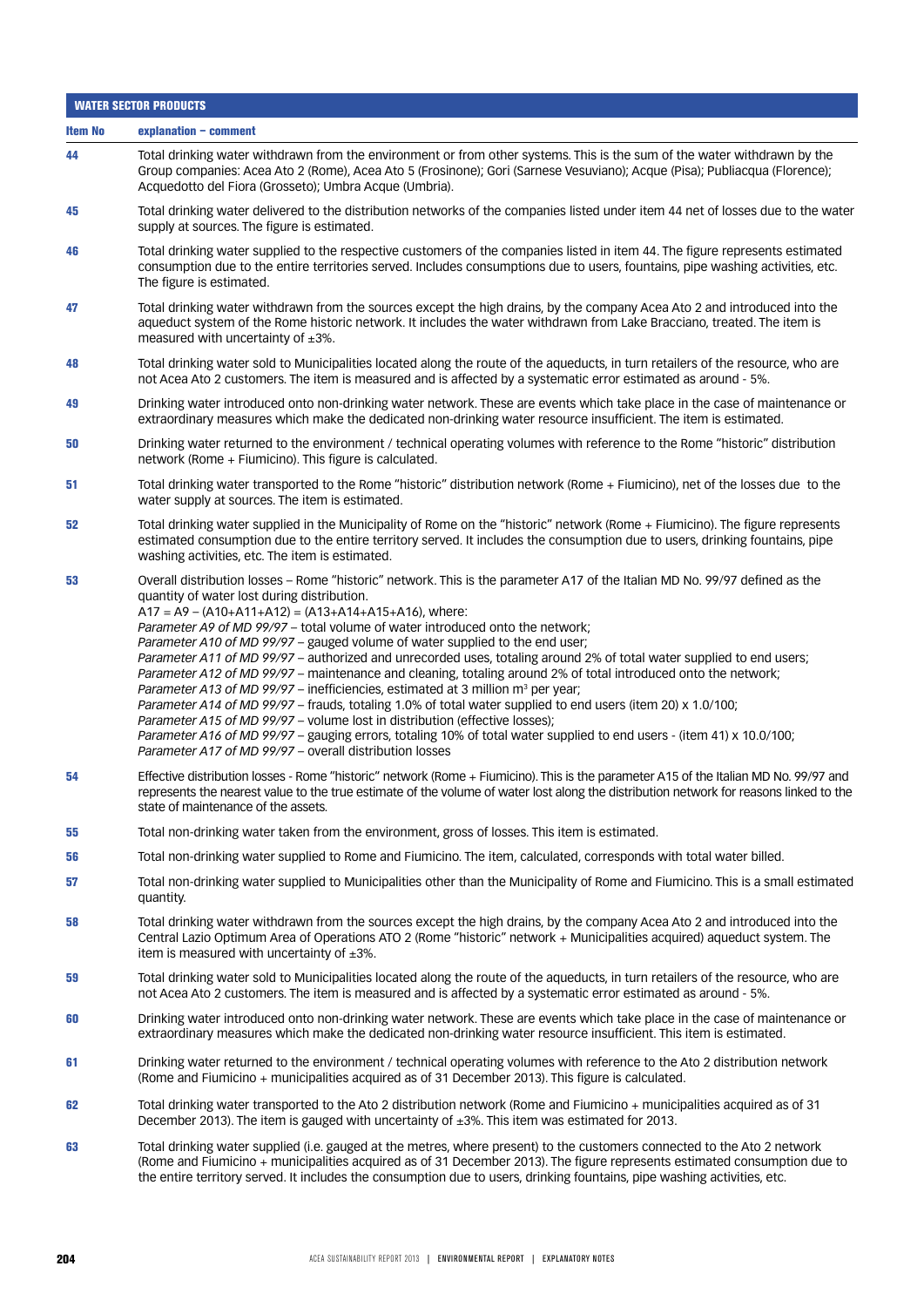| <b>WATER SECTOR PRODUCTS (SEGUE)</b> |                                                                                                                                                                                                                                                                 |
|--------------------------------------|-----------------------------------------------------------------------------------------------------------------------------------------------------------------------------------------------------------------------------------------------------------------|
| <b>Item No</b>                       | explanation - comment                                                                                                                                                                                                                                           |
| 64                                   | Overall distribution losses - Ato 2 network (Rome and Fiumicino + municipalities acquired as of 31 December 2013). This is the<br>parameter A17 of the Italian MD No. 99/97 defined as the quantity of water lost during distribution. See item 53 for details. |
| 65                                   | Effective distribution losses - Ato 2 network (Rome and Fiumicino + municipalities acquired as of 31 December 2013). This is the<br>parameter A15 of the Italian MD No. 99/97. See item 54.                                                                     |
| 66, 67, 68                           | Respectively: quantity of water withdrawn from the environment, introduced onto the distribution network and supplied to its<br>customers by Acea Ato 5 (Frosinone).                                                                                            |
| 69                                   | Overall distribution losses of Acea Ato 5 (Frosinone). This is the parameter A17 of the Italian MD No. 99/97 defined as the<br>quantity of water lost during distribution. See item 53 for details.                                                             |
| 70                                   | Effective distribution losses of Acea Ato 5 (Frosinone). This is the parameter A15 of the Italian MD No. 99/97. See item 54.                                                                                                                                    |
| 71, 73, 74                           | Respectively: quantity of water withdrawn from the environment, introduced onto the distribution network and supplied to its<br>customers by Gori (Sarnese Vesuviano).                                                                                          |
| 72                                   | Water withdrawn from other aqueduct systems to satisfy excess demand; if added to the water withdrawn from the<br>environment (item 71), the quantity introduced onto the network is obtained (item 73).                                                        |
| 75                                   | Overall distribution losses of Gori (Sarnese Vesuviano). This is the parameter A17 of the Italian MD No. 99/97 defined as the<br>quantity of water lost during distribution. See item 53 for details.                                                           |
| 76                                   | Effective distribution losses of Gori (Sarnese Vesuviano). This is the parameter A15 of the Italian MD No. 99/97. See item 54 for<br>details.                                                                                                                   |
| 77, 78, 79                           | Respectively: quantity of water withdrawn from the environment, introduced onto the distribution network and supplied to its<br>customers by Publiacqua (Florence). Estimated figures.                                                                          |
| 80                                   | Overall distribution losses of Publiacqua (Florence). This is the parameter A17 of the Italian MD No. 99/97 defined as the<br>quantity of water lost during distribution. See item 53 for details.                                                              |
| 81                                   | Effective distribution losses of Publiacqua (Florence). This is the parameter A15 of the Italian MD No. 99/97. See item 54.                                                                                                                                     |
| 82, 84, 85                           | Respectively: quantity of water withdrawn from the environment, introduced onto the distribution network and supplied to its<br>customers by Acque (Pisa). Estimated figures.                                                                                   |
| 83                                   | Water withdrawn from other aqueduct systems to satisfy excess demand; if added to the water withdrawn from the<br>environment (item 82), the quantity introduced onto the network is obtained (item 84).                                                        |
| 86                                   | Overall distribution losses of Acque (Pisa). This is the parameter A17 of the Italian MD No. 99/97 defined as the quantity of water<br>lost during distribution. See item 53 for details.                                                                       |
| 87                                   | Effective distribution losses of Acque (Pisa). This is the parameter A15 of the Italian MD No. 99/97. See item 54.                                                                                                                                              |
| 88, 89, 90                           | Respectively: quantity of water withdrawn from the environment, introduced onto the distribution network and supplied to its<br>customers by Acquedotto del Fiora (Grosseto). Estimated figures.                                                                |
| 91                                   | Overall distribution losses of Acquedotto del Fiora (Grosseto). This is the parameter A17 of the Italian MD No. 99/97 defined as<br>the quantity of water lost during distribution. See item 53 for details.                                                    |
| 92                                   | Effective distribution losses of Acquedotto del Fiora (Grosseto). This is the parameter A15 of the Italian MD No. 99/97.<br>See item 54.                                                                                                                        |
| 93, 94, 95                           | Respectively: quantity of water withdrawn, introduced and supplied by Umbra Acque (Umbria). Estimated figures.                                                                                                                                                  |
| 96                                   | Overall distribution losses of Umbra Acque (Umbria). This is the parameter A17 of the Italian MD No. 99/97 defined as the<br>quantity of water lost during distribution. See item 53 for details.                                                               |
| 97                                   | Effective distribution losses of Umbra Acque (Umbria). This is the parameter A15 of the Italian MD No. 99/97. See item 54.                                                                                                                                      |
| 98                                   | Total waste water conveyed to main treatment plants of Acea Ato 2 and treated.<br>For the remarkable change of the item if compared with 2011, see item 88, that represents the most sensitive variation. This<br>figure is calculated.                         |
| 99                                   | Total waste water conveyed to the main treatment plants of Acea Ato 2 and treated. The reduction amount is mainly due to<br>exchanged flowmeter re-calibration of Roma Sud, decreasing. This figure is calculated.                                              |
| 100                                  | Total waste water conveyed to the treatment plants of Acea Ato 2 and treated, including the quantities treated in the minor<br>plants of the Municipality of Rome and in those outside the Municipality of Rome. This figure is calculated.                     |
| 101                                  | Overall number of analytical controls carried out on drinking water by the Acea Group. The item includes the analysis carried<br>out by LaboratoRI and the analysis carried out independently by the companies. This figure is calculated.                      |
| 102                                  | Overall number of analytical controls carried out on waste water by the Acea Group. The item includes the analysis carried out<br>by LaboratoRI and the analysis carried out independently by the companies. This figure is calculated.                         |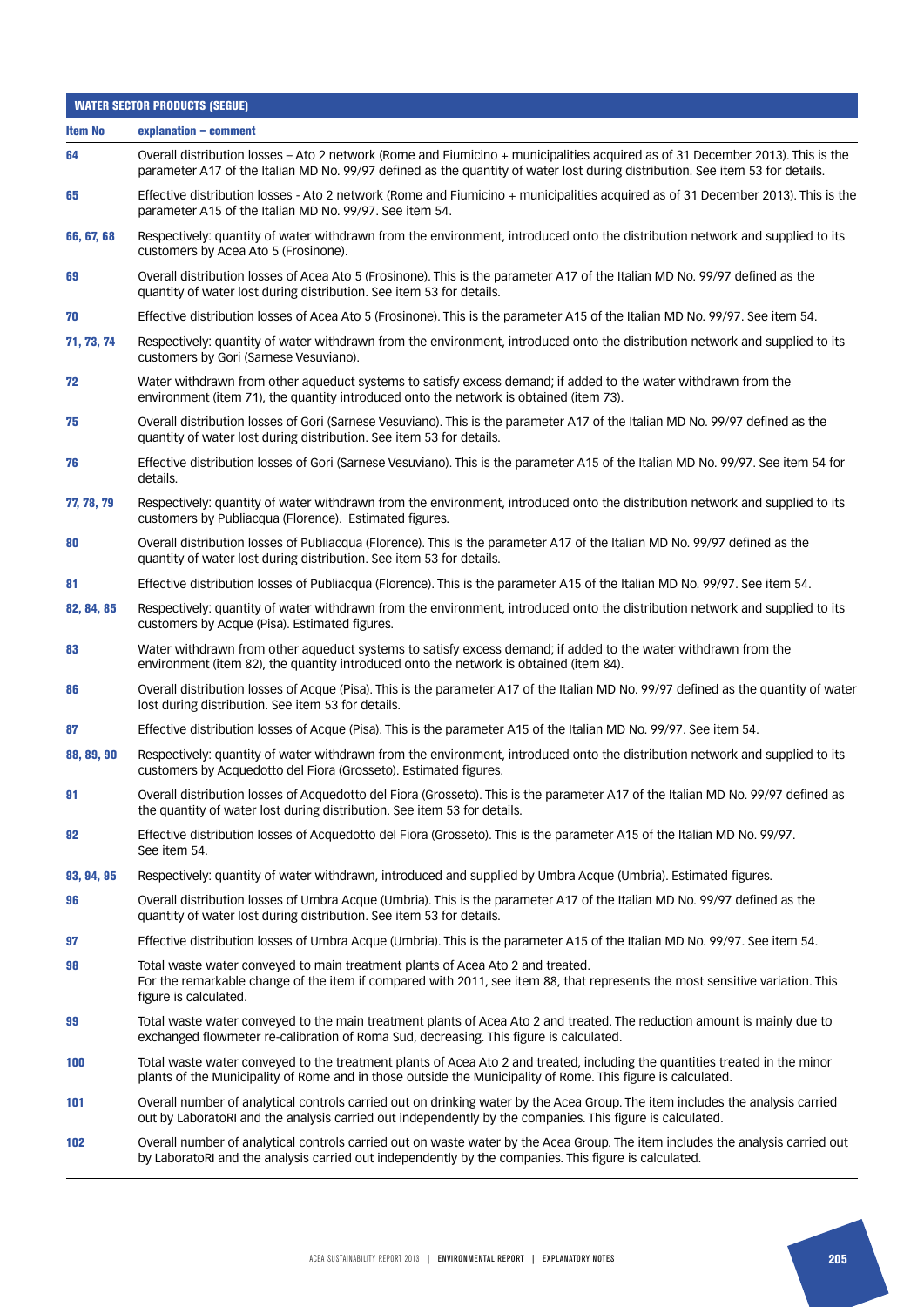| <b>RESOURCES USED - ENERGY SECTOR</b> |                                                                                                                                                                                                                                                                                                                                                                                                                                                                                                                                                                                                                                                                 |
|---------------------------------------|-----------------------------------------------------------------------------------------------------------------------------------------------------------------------------------------------------------------------------------------------------------------------------------------------------------------------------------------------------------------------------------------------------------------------------------------------------------------------------------------------------------------------------------------------------------------------------------------------------------------------------------------------------------------|
| <b>Item No</b>                        | explanation - comment                                                                                                                                                                                                                                                                                                                                                                                                                                                                                                                                                                                                                                           |
| $103 = 104 +$<br>105                  | Total quantity of natural gas used for the generation of electricity and heat at the Acea Produzione and A.R.I.A. production<br>plants. The item, expressed in normal cubic metres (volume at $0^{\circ}$ C and 1 Atm), is measured with uncertainty of $\pm$ 0.5%. The<br>figure is estimated.                                                                                                                                                                                                                                                                                                                                                                 |
| 106                                   | Total quantity of coal used for the generation of electricity at the Acea Produzione Montemartini (turbogas) plant. This item is<br>measured with uncertainty of $\pm$ 2%.                                                                                                                                                                                                                                                                                                                                                                                                                                                                                      |
| 107                                   | Quantity of RDF (Refuse Derived Fuel) sent to the waste to energy process at the San Vittore plant in Lazio. The item is<br>measured with uncertainty of $\pm$ 1%.                                                                                                                                                                                                                                                                                                                                                                                                                                                                                              |
| 108                                   | Quantity of pulper sent to the waste to energy process at the Terni plant. The item is measured with uncertainty of $\pm$ 1%.                                                                                                                                                                                                                                                                                                                                                                                                                                                                                                                                   |
| 109                                   | Total cooling water in the thermoelectric plants. This item is estimated.                                                                                                                                                                                                                                                                                                                                                                                                                                                                                                                                                                                       |
| 110                                   | Total water taken from surface resources and from aqueducts (Salisano hydroelectric plant) for the production of<br>hydroelectricity. This figure is calculated.                                                                                                                                                                                                                                                                                                                                                                                                                                                                                                |
| 111                                   | Total quantity of water used in the industrial processes. The various contributions were due to:<br>- Replenishment of the losses in the thermal cycles at the Acea Produzione plants. This is drinking water;<br>- Replenishment of losses on the district heating network. This is drinking water;<br>- Various uses in the San Vittore and Terni waste to energy plants.<br>This figure is calculated.                                                                                                                                                                                                                                                       |
| 112                                   | Quantity of drinking water used by the companies included in the energy sector for civil/sanitary use. The item, calculated,<br>refers to billed consumption.                                                                                                                                                                                                                                                                                                                                                                                                                                                                                                   |
| 113                                   | This represents the total quantity of new dielectric mineral oil introduced into the distribution substations (only from 2013 the<br>Acea Distribution data include, in addition to the primary substations, even secondary ones). This item is estimated.<br>The total amount of new dielectric mineral oil entered into the production circuit (transformers, capacitors, storage depots etc.)<br>includes both the figure for Acea Distribuzione and Acea Produzione. This item is estimated.                                                                                                                                                                |
| 114                                   | The item represents the total quantity of gaseous insulator $(\text{SF}_{\lambda})$ in the systems of Acea Distribuzione. The item is estimated.<br>The total quantity of new gaseous insulator (SF <sub>c</sub> ) added to the production circuit represents the amount of replenishments and<br>substitutions of Acea Distribuzione in primary substations. This item is estimated.                                                                                                                                                                                                                                                                           |
| 115                                   | Quantity of refrigerating fluids used during maintenance of air-conditioning equipment, when the old gas is recovered<br>and replaced with new gas. Note that the R22 gas, still present as refrigerating fluid, can no longer be purchased<br>(European Regulation No. 2037/2000 concerning hazardous substances for the ozone stratosphere) but is still recycled (until<br>31 <sup>st</sup> December 2014); the replenishments are made using a different gas, R422 D. The item is calculated allocating the total<br>gases purveyed by the Parent Company in equal parts (50%) to the energy area and the water area. This item coincides with<br>item 135. |
| 116                                   | Total chemicals used in the electricity and heat generation process at the plants of Acea Produzione and A.R.I.A. (waste to<br>energy plants). This figure is calculated.                                                                                                                                                                                                                                                                                                                                                                                                                                                                                       |
| 117                                   | Amount of oils and lubricating greases used by Acea Produzione. The data is measured with an uncertainty of $\pm$ 0.5%.                                                                                                                                                                                                                                                                                                                                                                                                                                                                                                                                         |
| 118                                   | This item coincides with item 25.                                                                                                                                                                                                                                                                                                                                                                                                                                                                                                                                                                                                                               |
| 119                                   | Coincides with the difference between the items 1 and 2.                                                                                                                                                                                                                                                                                                                                                                                                                                                                                                                                                                                                        |
| 120                                   | Electricity consumed by the processes not directly linked with the production phases (offices). The item is calculated to an<br>extent equating to 50% of the overall electricity consumed by the Parent Company. The remaining portion of 50% is assigned to<br>the water sector as consumption.                                                                                                                                                                                                                                                                                                                                                               |
| 121                                   | Other uses of electricity in the energy sector. This figure is calculated.                                                                                                                                                                                                                                                                                                                                                                                                                                                                                                                                                                                      |
| 122                                   | Total electricity consumed by the product systems included in the energy sector. This figure is calculated.                                                                                                                                                                                                                                                                                                                                                                                                                                                                                                                                                     |
| 123                                   | Total electricity consumed for public lighting in the Municipality of Rome. This figure is calculated.                                                                                                                                                                                                                                                                                                                                                                                                                                                                                                                                                          |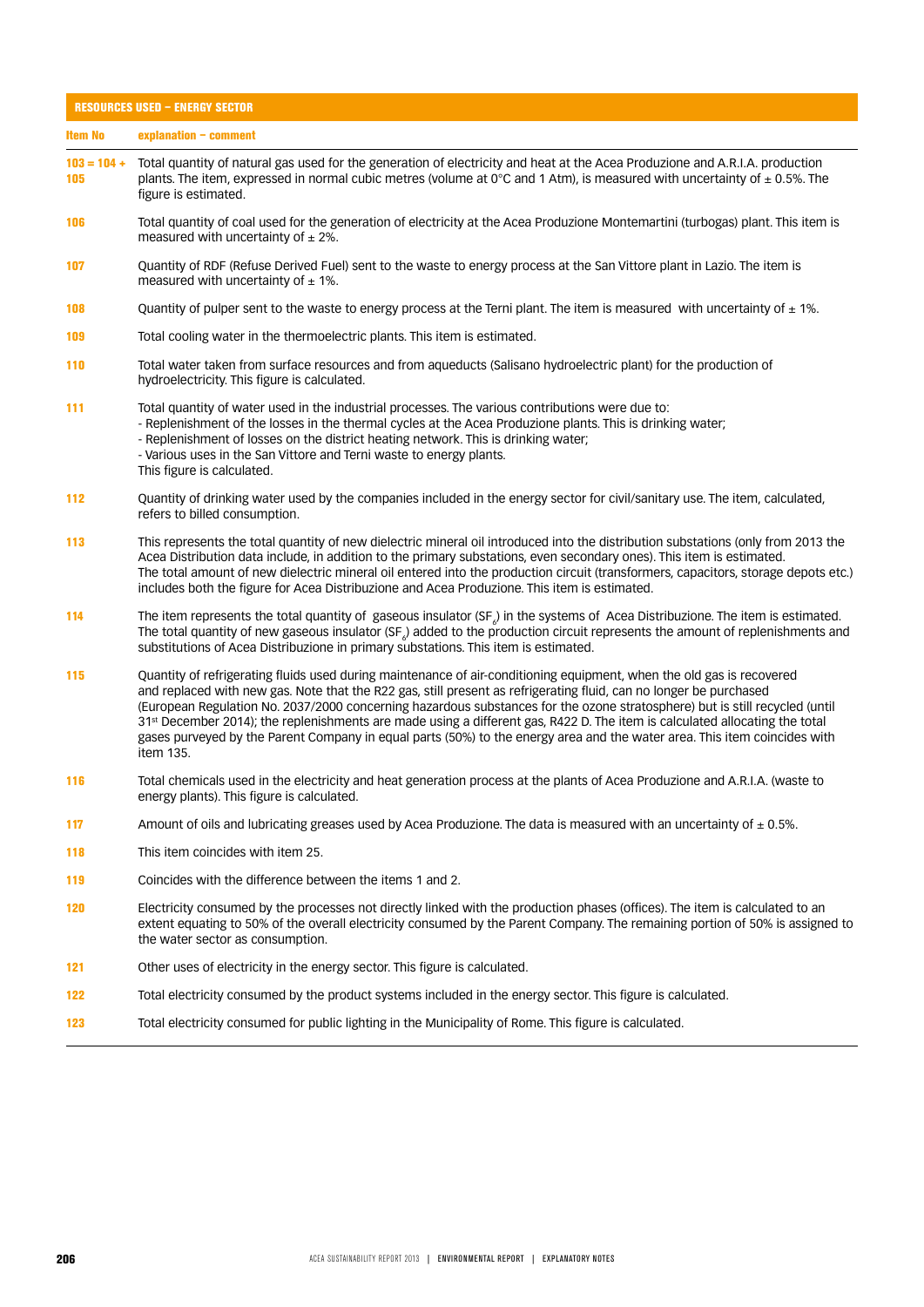| <b>RESOURCES USED - ENVIRONMENT</b> |                                                                                                                                                                                                                                                                                  |
|-------------------------------------|----------------------------------------------------------------------------------------------------------------------------------------------------------------------------------------------------------------------------------------------------------------------------------|
| <b>Item No</b>                      | explanation $-$ comment                                                                                                                                                                                                                                                          |
| <b>SAO</b>                          |                                                                                                                                                                                                                                                                                  |
| 124                                 | Quantity of water consumed at the plant SAO. It should be noted that the resource comes in part from the marguises (rain<br>water) and partly from the riverbed (river water). The figure is estimated.                                                                          |
| 125                                 | Total chemicals used at the plant SAO. The figure is calculated.                                                                                                                                                                                                                 |
| 126                                 | Electricity consumed in SAO. The data is measured with an uncertainty of $\pm$ 1%.                                                                                                                                                                                               |
| 127                                 | Total amount of gas oil consumed at the plant of SAO. The data is measured with an uncertainty of $\pm$ 2%.                                                                                                                                                                      |
|                                     | <b>Production of compost</b>                                                                                                                                                                                                                                                     |
| 128                                 | Quantity of water consumed at the plants Kyklos and Solemme. The figure is close to zero as at the two plants, almost all of the<br>water used comes from recycling, after purification with reverse osmosis technology. Water consumption not from recycling are<br>negligible. |

- 129 Total chemicals used at the plants Kyklos and Solemme. The figure is calculated.
- 130 Electricity consumed at Kyklos and Solemme. The data is measured with an uncertainty of  $\pm$  1%.
- 131 The total amount of fuesl consumed at Kyklos and Solemme. The data is measured with an uncertainty of  $\pm 2\%$ .

| The figure represents the sum of the consumption of reagents for drinking water and disinfection of the water in Group water<br>companies. In detail this includes: sodium hypochlorite - used as a disinfectant upon the request of the Health Authorities -,<br>aluminium polychloride, caustic soda and ozone. This figure is calculated.<br>Total quantity of chemical reagents used by LaboratoRI for the performance of its duties, in other words the performance of<br>analytical checks benefiting Acea Group companies. The item is measured.<br>Total volume of pure gas for analyses used by LaboratoRI. The item is measured.<br>Quantity of refrigerating fluids used during maintenance of air-conditioning equipment, when the old gas is recovered and<br>replaced with new gas. The item is calculated allocating the total gases purveyed by the Parent Company in equal parts (50%)<br>to the energy area and the water area. This item coincides with item 106. |
|--------------------------------------------------------------------------------------------------------------------------------------------------------------------------------------------------------------------------------------------------------------------------------------------------------------------------------------------------------------------------------------------------------------------------------------------------------------------------------------------------------------------------------------------------------------------------------------------------------------------------------------------------------------------------------------------------------------------------------------------------------------------------------------------------------------------------------------------------------------------------------------------------------------------------------------------------------------------------------------|
|                                                                                                                                                                                                                                                                                                                                                                                                                                                                                                                                                                                                                                                                                                                                                                                                                                                                                                                                                                                      |
|                                                                                                                                                                                                                                                                                                                                                                                                                                                                                                                                                                                                                                                                                                                                                                                                                                                                                                                                                                                      |
|                                                                                                                                                                                                                                                                                                                                                                                                                                                                                                                                                                                                                                                                                                                                                                                                                                                                                                                                                                                      |
|                                                                                                                                                                                                                                                                                                                                                                                                                                                                                                                                                                                                                                                                                                                                                                                                                                                                                                                                                                                      |
|                                                                                                                                                                                                                                                                                                                                                                                                                                                                                                                                                                                                                                                                                                                                                                                                                                                                                                                                                                                      |
| Electricity used for the drinking and non-drinking water pumping plants.<br>The item is measured with uncertainty of $\pm$ 1%.                                                                                                                                                                                                                                                                                                                                                                                                                                                                                                                                                                                                                                                                                                                                                                                                                                                       |
| Electricity consumed by the processes not directly linked with the production phases (offices). The figure, equal to item 120, is<br>calculated to an extent equating to 50% of the total electricity consumed by the Parent Company.                                                                                                                                                                                                                                                                                                                                                                                                                                                                                                                                                                                                                                                                                                                                                |
| Electricity used by LaboratoRI. It includes all the energy relating to the various fields of activities of LaboratoRI, not only the<br>laboratory analysis activities. This item is measured with uncertainty of $\pm$ 0.5%, with the exclusion of 2011 when consumption                                                                                                                                                                                                                                                                                                                                                                                                                                                                                                                                                                                                                                                                                                             |
| Total electricity consumed in the water sector. This figure is calculated.                                                                                                                                                                                                                                                                                                                                                                                                                                                                                                                                                                                                                                                                                                                                                                                                                                                                                                           |
| Quantity of drinking water used by the companies included in the water sector for civil/sanitary use. The item, calculated, refers                                                                                                                                                                                                                                                                                                                                                                                                                                                                                                                                                                                                                                                                                                                                                                                                                                                   |
| Quantity of water consumed for civil/sanitary uses within the installations not directly linked with the production phases<br>(offices). The item is calculated to an extent equating to 50% of the overall water consumed by the Parent Company.                                                                                                                                                                                                                                                                                                                                                                                                                                                                                                                                                                                                                                                                                                                                    |
| Total drinking water consumed by the companies included in the water sector. The item, calculated, refers to billed                                                                                                                                                                                                                                                                                                                                                                                                                                                                                                                                                                                                                                                                                                                                                                                                                                                                  |
| Total quantity of chemicals used in the waste water treatment process. This is obtained from the sum of the consumption<br>registered for the following substances: polyelectrolytes, sodium hypochlorite, ferric chloride, lime.                                                                                                                                                                                                                                                                                                                                                                                                                                                                                                                                                                                                                                                                                                                                                    |
| Total quantity of lubricant oil and grease used for the apparatus of the water sector (pumps, centrifuges, engines, etc). This                                                                                                                                                                                                                                                                                                                                                                                                                                                                                                                                                                                                                                                                                                                                                                                                                                                       |
| Electricity used for the running of the waste water treatment plants and for the running of the sewage network. The item is                                                                                                                                                                                                                                                                                                                                                                                                                                                                                                                                                                                                                                                                                                                                                                                                                                                          |
|                                                                                                                                                                                                                                                                                                                                                                                                                                                                                                                                                                                                                                                                                                                                                                                                                                                                                                                                                                                      |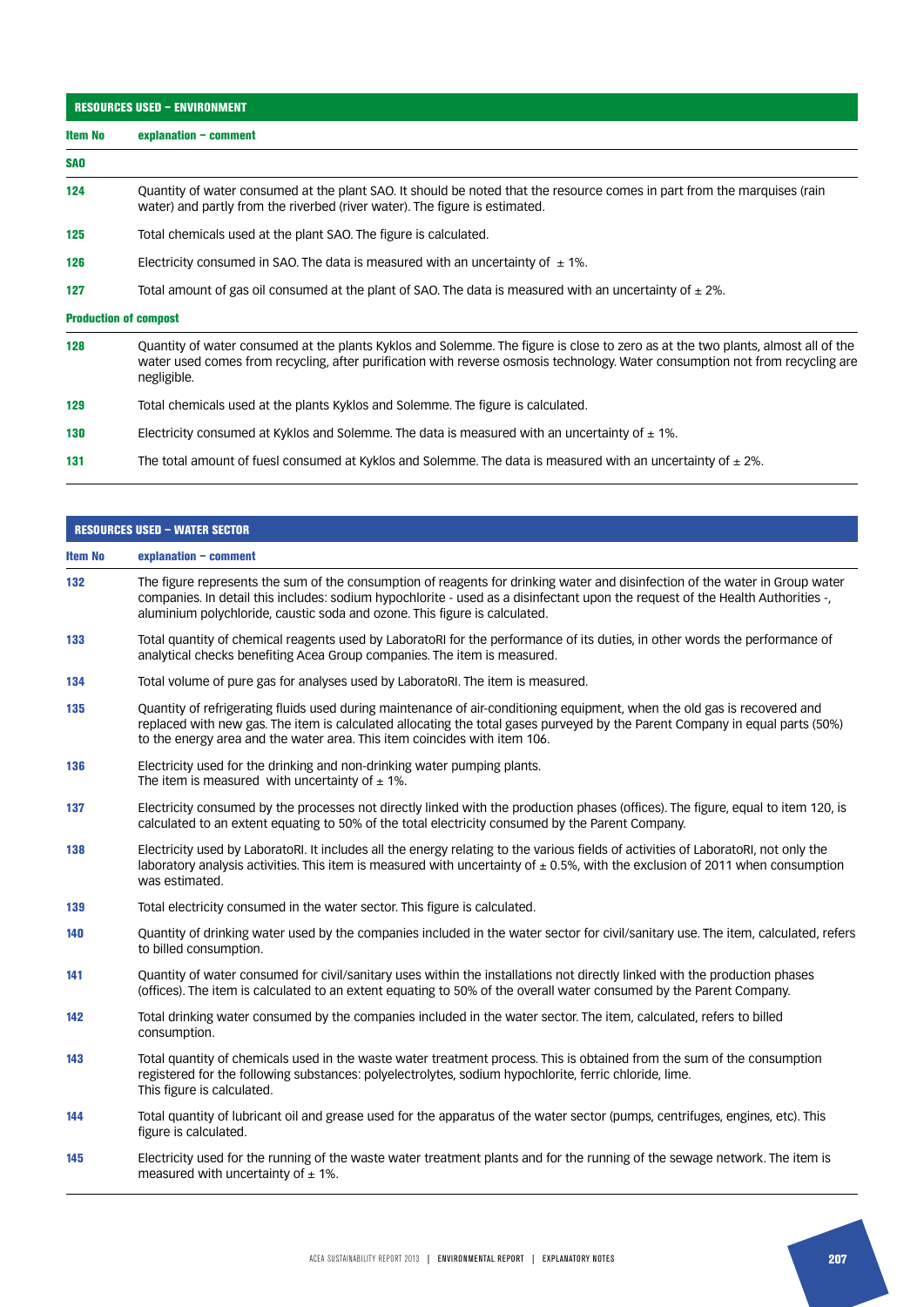#### FUELS USED BY THE GROUP (VEHICLE FLEET AND CONDITIONING)

Item No explanation – comment

- 146 Total quantity of petrol used for the Acea Group's vehicle pool. A density value of 0.735 kg/l was used to convert from volume (litres) to mass (kg). This item is measured with uncertainty of  $\pm$  0.5%.
- 147 Total quantity of diesel used by Acea Group's vehicle fleet. A density value of 0.835 kg/l was used to convert from volume (litres) to mass (kg). This item is measured with uncertainty of  $\pm$  0.5%.
- 148 Total quantity of gas oil used to heat Acea and Acea Ato 2 workplaces and to power generators. A density value of 0.835 kg/l was used to convert from volume (litres) to mass (kg). This item is measured with uncertainty of  $\pm$  0.5%.
- 149 Total quantity of natural gas used for heating working environments. In November 2013 (impacting on winter season) the boiler of the piazzale Ostiense has been replaced with a condensing boiler that, thanks to its efficiency, contributed to the reduction of fuel consumption. This item is measured with uncertainty of  $\pm$  0.5%.
- 150 Total quantity of LPG (liquid petroleum gas) used for heating working environments. A density value of 0.550 kg/l was used to convert from volume (litres) to mass (kg). This item is measured with uncertainty of  $\pm$  0.5%

| <b>SPILLS AND WASTE - ENERGY SECTOR</b> |                                                                                                                                                                                                                                                                                                                                                                                                                                                                                                                                               |
|-----------------------------------------|-----------------------------------------------------------------------------------------------------------------------------------------------------------------------------------------------------------------------------------------------------------------------------------------------------------------------------------------------------------------------------------------------------------------------------------------------------------------------------------------------------------------------------------------------|
| <b>Item No</b>                          | explanation - comment                                                                                                                                                                                                                                                                                                                                                                                                                                                                                                                         |
| 151                                     | Total quantity of carbon dioxide emitted into the atmosphere as a consequence of the generation of thermoelectric energy<br>from fossil fuels and from the waste to energy treatment of RDF and pulper. This is a "physiological" product deriving from<br>combustion. The item is calculated as the sum of the items 152 and 153.                                                                                                                                                                                                            |
| 152                                     | Quantity of carbon dioxide emitted into the atmosphere by the Acea Produzione plants. This item is calculated according to<br>current legislation.                                                                                                                                                                                                                                                                                                                                                                                            |
| 153                                     | Quantity of carbon dioxide emitted into the atmosphere by the A.R.I.A. waste to energy plants.<br>The doubling in the amount of 2013 quantities compared to 2012 depends on the restart of the plant in Terni, which wasn't<br>working until December 2012. This figure is calculated.                                                                                                                                                                                                                                                        |
| 154                                     | Total quantity of nitric oxides (NO+NO <sub>2</sub> ) emitted into the atmosphere as a consequence of the generation of thermoelectric<br>energy from fossil fuels and from the waste to energy treatment of RDF and pulper. Their presence in trace form in the<br>emissions is due to the secondary undesirable reactions which take place at a<br>high temperature between the nitrogen and the oxygen in the air. This figure is calculated.                                                                                              |
| 155                                     | Quantity of nitric oxides (NO+NO <sub>2</sub> ) emitted into the atmosphere as a consequence of the generation of thermoelectric energy<br>from fossil fuels in the Acea Produzione plants. This figure is calculated.                                                                                                                                                                                                                                                                                                                        |
| 156                                     | Quantity of nitric oxides (NO + NO <sub>2</sub> ) emitted into the atmosphere by the A.R.I.A. waste-to-energy plants. The considerable<br>increase in 2013 is due to the restart of the plant in Terni, which wasn't working for two years prior to revamping. This figure<br>is calculated.                                                                                                                                                                                                                                                  |
| 157                                     | Total quantity of carbon monoxide (CO) emitted into the atmosphere as a consequence of the generation of thermoelectric<br>energy from fossil fuels and waste to energy process. The presence of this pollutant in the emissions is due to incomplete<br>combustion reactions and represents a symptom of decline in the combustion reaction efficiency. This figure is calculated.                                                                                                                                                           |
| 158                                     | Total quantity of carbon monoxide (CO) emitted into the atmosphere as a consequence of the generation of thermoelectric<br>energy from fossil fuels in the Acea Produzione plants. This figure is calculated.                                                                                                                                                                                                                                                                                                                                 |
| 159                                     | Quantity of carbon monoxide (CO) emitted into the atmosphere by the A.R.I.A. waste-to-energy plants. This figure is calculated.                                                                                                                                                                                                                                                                                                                                                                                                               |
| 160                                     | Total quantity of sulphur dioxide (SO <sub>2</sub> ) emitted into the atmosphere as a consequence of the generation of thermoelectric<br>energy from fossil fuels and from the waste to energy treatment of RDF and pulper. However, the substantial increase of 2013 is<br>due to restart of the plant in Terni, that wasn't working for two years, prior to revamping. The use of natural gas and gas oil with<br>a low sulphur content in the plants made it possible to sharply contain this type of emission. This figure is calculated. |
| 161                                     | Quantity of sulphur dioxide (SO <sub>2</sub> ) emitted into the atmosphere as a consequence of the generation of thermoelectric energy<br>from fossil fuels in the Acea Produzione plants. This figure is calculated.                                                                                                                                                                                                                                                                                                                         |
| 162                                     | Quantity of sulphur dioxide (SO <sub>2</sub> ) emitted into the atmosphere by the A.R.I.A. waste to energy plants. The substantial increase of<br>2013 is due to restart of the plant in Terni, that wasn't working for two years, prior to revamping. This figure is calculated.                                                                                                                                                                                                                                                             |
| 163                                     | Total quantity of dust (microscopic particles with an average aerodynamic diameter equal to or less than 10 thousandths of a<br>millimetre) emitted into the air as a consequence of the generation of thermoelectric energy using fossil fuels and from the waste<br>to energy treatment of RDF and pulper. This mainly involves unburnt amorphous carbon, with traces of other compounds of a<br>mixed composition obtained as a by-product of the combustion when this does not take place completely.                                     |
| 164                                     | Quantity of dust emitted into the atmosphere as a consequence of the generation of thermoelectric energy from fossil fuels in<br>the Acea Produzione plants. This figure is calculated.                                                                                                                                                                                                                                                                                                                                                       |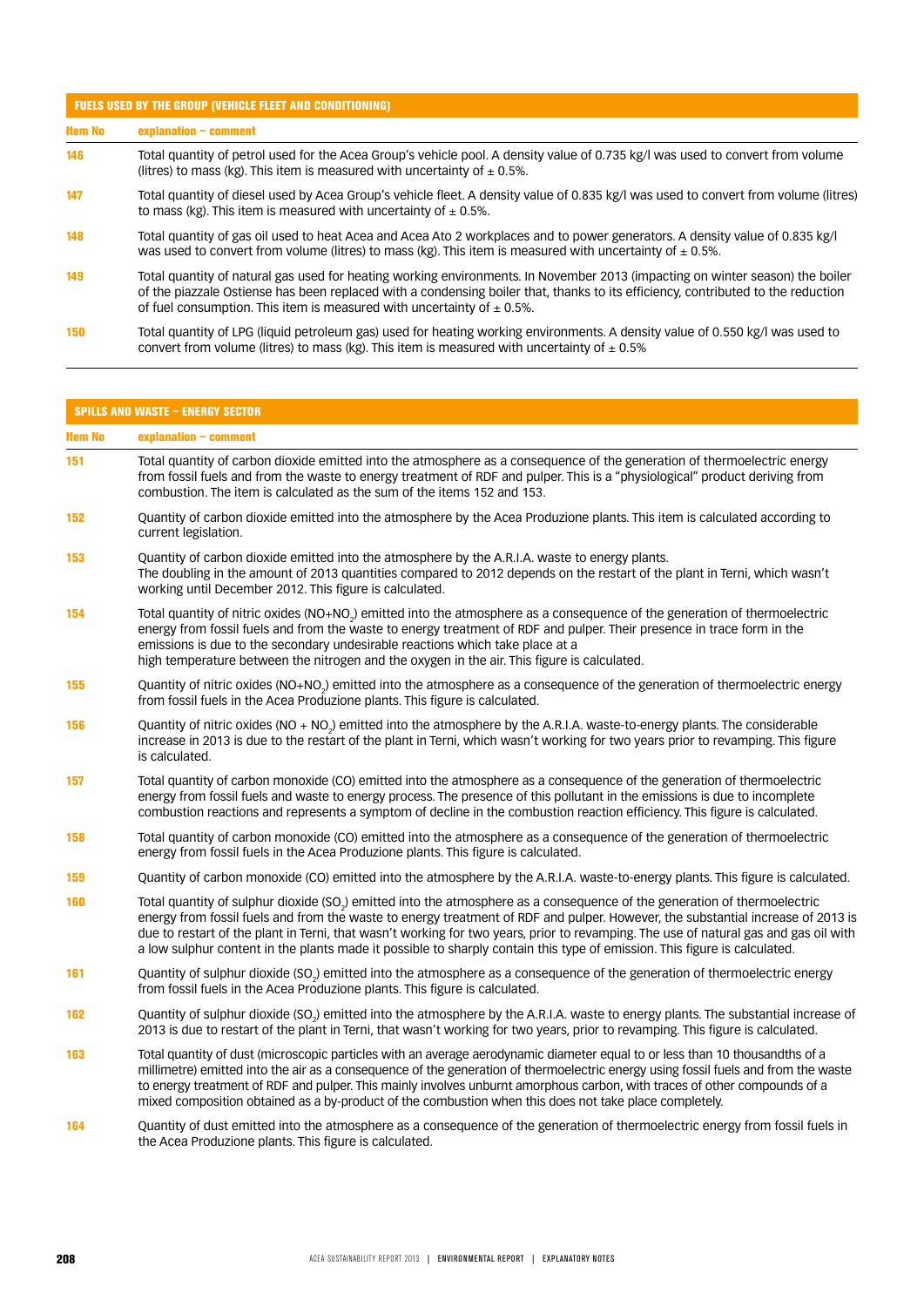| <b>Item No</b> | explanation - comment                                                                                                                                                                                                                                                                                                                                                                                                                                               |
|----------------|---------------------------------------------------------------------------------------------------------------------------------------------------------------------------------------------------------------------------------------------------------------------------------------------------------------------------------------------------------------------------------------------------------------------------------------------------------------------|
| 165            | Quantity of dust emitted into the atmosphere by the A.R.I.A. waste-to-energy plants. This figure is calculated.                                                                                                                                                                                                                                                                                                                                                     |
| 166            | Total quantity of waste water treated, deriving from thermoelectric production activities.<br>This item is gauged with uncertainty of $\pm$ 2%.                                                                                                                                                                                                                                                                                                                     |
| 167            | This item coincides with item 109.                                                                                                                                                                                                                                                                                                                                                                                                                                  |
| 168            | Total quantity of hazardous waste (pursuant to Italian Legislative Decree No. 152/06) disposed of by Acea Group companies with<br>the exclusion of the waste to energy sector. The item is measured with uncertainty of $\pm$ 2%.                                                                                                                                                                                                                                   |
| 169            | Hazardous waste (pursuant to Italian Legislative Decree No. 152/06) disposed of from the waste to energy sector. This basically<br>involves light ash and slag deriving from incineration. The considerable increase in 2011 was due to the change in the CER code<br>of the slag following the amendments introduced to the environmental consolidation act, as well as the activation of the two<br>new lines. The item is measured with uncertainty of $\pm$ 2%. |
| 170            | Total quantity of non-hazardous waste (pursuant to Italian Legislative Decree 152/06) disposed of by the Acea Group companies<br>with the exclusion of the waste to energy sector. The item is measured with uncertainty of $\pm$ 2%.                                                                                                                                                                                                                               |
| 171            | Non-hazardous waste (pursuant to Italian Legislative Decree No. 152/06) disposed of from the waste to energy sector. This is<br>essentially heavy ash and slag, deriving from incineration. The item is measured with uncertainty of $\pm$ 2%.                                                                                                                                                                                                                      |

| <b>SPILLS AND WASTE - ENVIRONMENT</b> |                                                                                                                                                                                                                                                                                                                                                                                                                                              |
|---------------------------------------|----------------------------------------------------------------------------------------------------------------------------------------------------------------------------------------------------------------------------------------------------------------------------------------------------------------------------------------------------------------------------------------------------------------------------------------------|
| Item No                               | $explanation - comment$                                                                                                                                                                                                                                                                                                                                                                                                                      |
| 172                                   | Hazardous waste (Italian Legislative Decree No. 152/06) disposed from the Kyklos and Solemme plants. The figure is calculated<br>as a sum of contributions from the two plants.                                                                                                                                                                                                                                                              |
| 173                                   | Non-hazardous waste (Italian Legislative Decree No. 152/06) disposed from the Kyklos and Solemme plants. The figure is<br>calculated as a sum of contributions from the two plants.                                                                                                                                                                                                                                                          |
| 174                                   | Hazardous waste (Italian Legislative Decree No. 152/06) disposed of by the plant of SAO. It is the waste excluded from "Waste<br>product". The data is measured with an uncertainty of $\pm$ 2%.                                                                                                                                                                                                                                             |
| 175                                   | Leachate derived from activities at the composting plants and at SAO. The leachate produced at Kyklos is completely sent to<br>external treatment or retrieved internally for industrial uses, not downloaded on receiving bodies. The data is measured with an<br>uncertainty of $\pm$ 2%.                                                                                                                                                  |
| 176, 177,<br>178, 179                 | Among the emissions in Environment, the following are described: dust, Volatile Organic Compounds, ammonia, volatile<br>inorganic acids. The data refer only to the plant of Kyklos. In 2013 emissions have increased because the plant has started<br>running a new emission point that means an in-flow biofilter with authorized flow of 60,000 Nm <sup>3</sup> /h, that in the preceding year<br>could not be considered as at start-up. |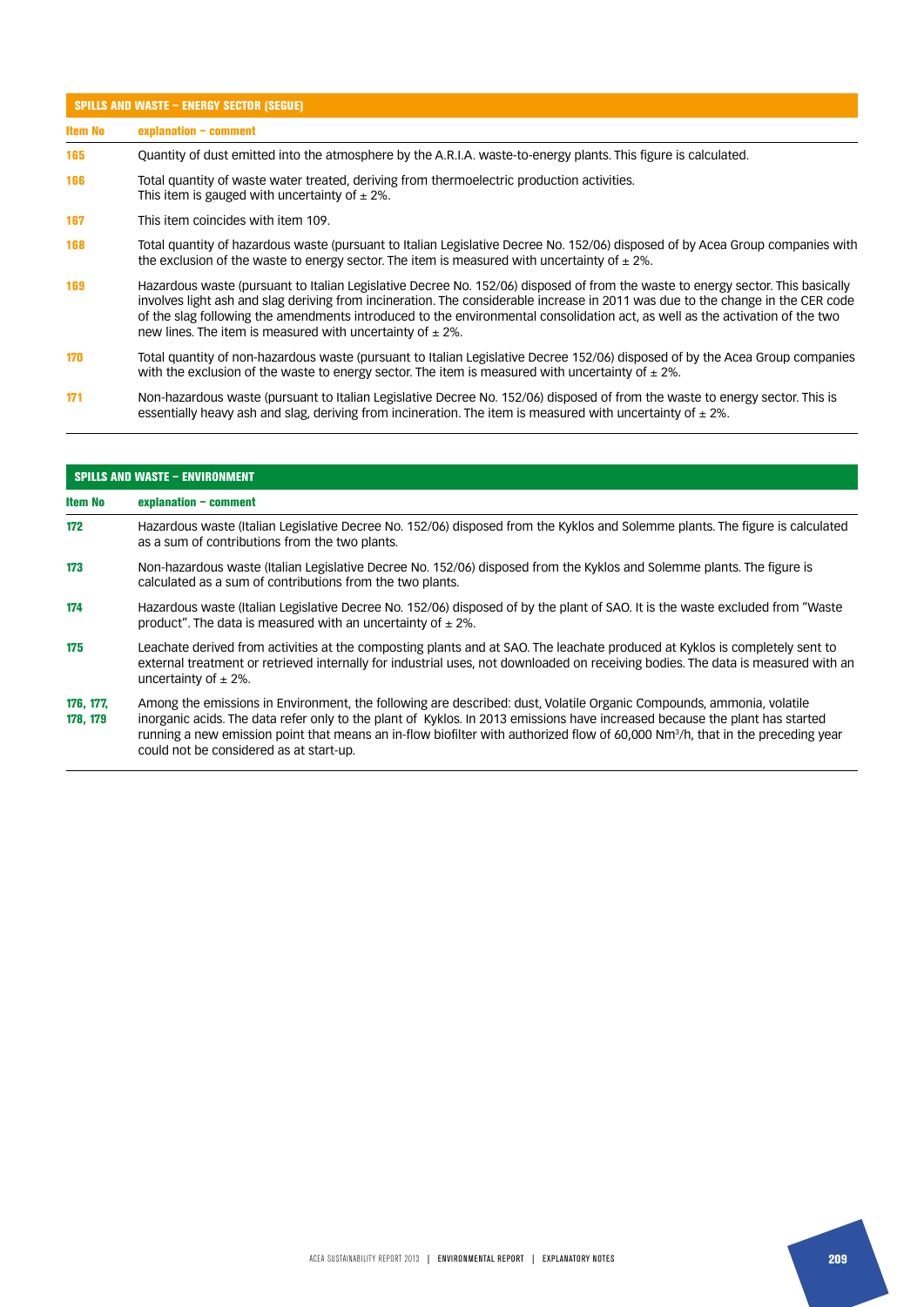| <b>SPILLS AND WASTE -WATER SECTOR</b> |                                                                                                                                                                                                                                                                                                              |
|---------------------------------------|--------------------------------------------------------------------------------------------------------------------------------------------------------------------------------------------------------------------------------------------------------------------------------------------------------------|
| <b>Item No</b>                        | explanation - comment                                                                                                                                                                                                                                                                                        |
| 180                                   | Total quantity of sludge disposed of by Acea Ato 2. This sludge is non-hazardous waste. The item is measured with uncertainty<br>of $\pm$ 2%.                                                                                                                                                                |
| 181                                   | Total quantity of sand and sediment disposed of by Acea Ato 2. The item is measured with uncertainty of $\pm$ 2%.                                                                                                                                                                                            |
| 182                                   | Total quantity of hazardous waste (pursuant to Italian Legislative Decree No. 152/06) disposed of by Acea Ato 2 plus a portion<br>produced by the Parent Company ascribed in equal parts to the two areas of activities, energy and water. The figure is<br>measured with uncertainty of less than $\pm$ 2%. |
| 183                                   | Total quantity of non-hazardous waste (pursuant to Italian Legislative Decree 152/06) disposed of plus a portion produced<br>by the Parent Company ascribed in equal parts to the two areas of activities, energy and water. The item is measured with<br>uncertainty of $\pm$ 2%.                           |
| 184                                   | Total quantity of sludge disposed of by all the water companies in the Acea Group, excluding Acea Ato 2. This sludge is non-<br>hazardous waste. This figure is calculated.                                                                                                                                  |
| 185                                   | Total quantity of sand and sediment disposed of by all the water companies in the Acea Group, excluding Acea Ato 2. This figure<br>is calculated.                                                                                                                                                            |
| 186                                   | Total quantity of hazardous waste (pursuant to Italian Legislative Decree No. 152/06) disposed of by all the water companies in<br>the Acea Group, excluding Acea Ato 2. This figure is calculated.                                                                                                          |
| 187                                   | Total quantity of non-hazardous waste (pursuant to Italian Legislative Decree 152/06) disposed of by all the water companies in<br>the Acea Group, excluding Acea Ato 2. Inert material is also included. This figure is calculated.                                                                         |

| <b>ACEA GROUP SPILLS AND WASTE - EMISSIONS FROM VEHICLES</b> |                                                                                                                                                                                                                                                                                                                                        |
|--------------------------------------------------------------|----------------------------------------------------------------------------------------------------------------------------------------------------------------------------------------------------------------------------------------------------------------------------------------------------------------------------------------|
| <b>Item No</b>                                               | $explanation - comment$                                                                                                                                                                                                                                                                                                                |
| 188                                                          | Total quantity of carbon dioxide emitted by the Acea Group vehicle fleet. The item was calculated, from 2012, using Sinanet<br>emission factors (www.sinanet.isprambiente.it). In previous years the item was calculated using the COPERT IV programme.<br>The increase in 2012 compared with 2011 depends on an expanding perimeter.  |
| 189                                                          | Total quantity of nitric oxides emitted by the Acea Group vehicle fleet. The item was calculated, from 2012, using Sinanet<br>emission factors (www.sinanet.isprambiente.it). In previous years the item was calculated using the COPERT IV programme. The<br>increase in 2012 compared with 2011 depends on an expanding perimeter.   |
| 190                                                          | Total quantity of carbon monoxide emitted by the Acea Group vehicle fleet. The item was calculated, from 2012, using Sinanet<br>emission factors (www.sinanet.isprambiente.it). In previous years the item was calculated using the COPERT IV programme. The<br>increase in 2012 compared with 2011 depends on an expanding perimeter. |
| 191                                                          | Sulphur dioxide emissions by vehicles were not calculated, as they were extremely small amounts deriving from combustion of<br>modest quantities of sulphur found in latest-generation fuels.                                                                                                                                          |
| 192                                                          | Total quantity of carbon dioxide emitted by the air-conditioning systems in the work environments. In 2013 the item decreased<br>due to new condensing boiler that has determined lower natural gas consumption. This item is calculated under the                                                                                     |

assumption that each toe of fuel used creates 3 tons of CO $_{\textrm{\tiny{2}}}$ .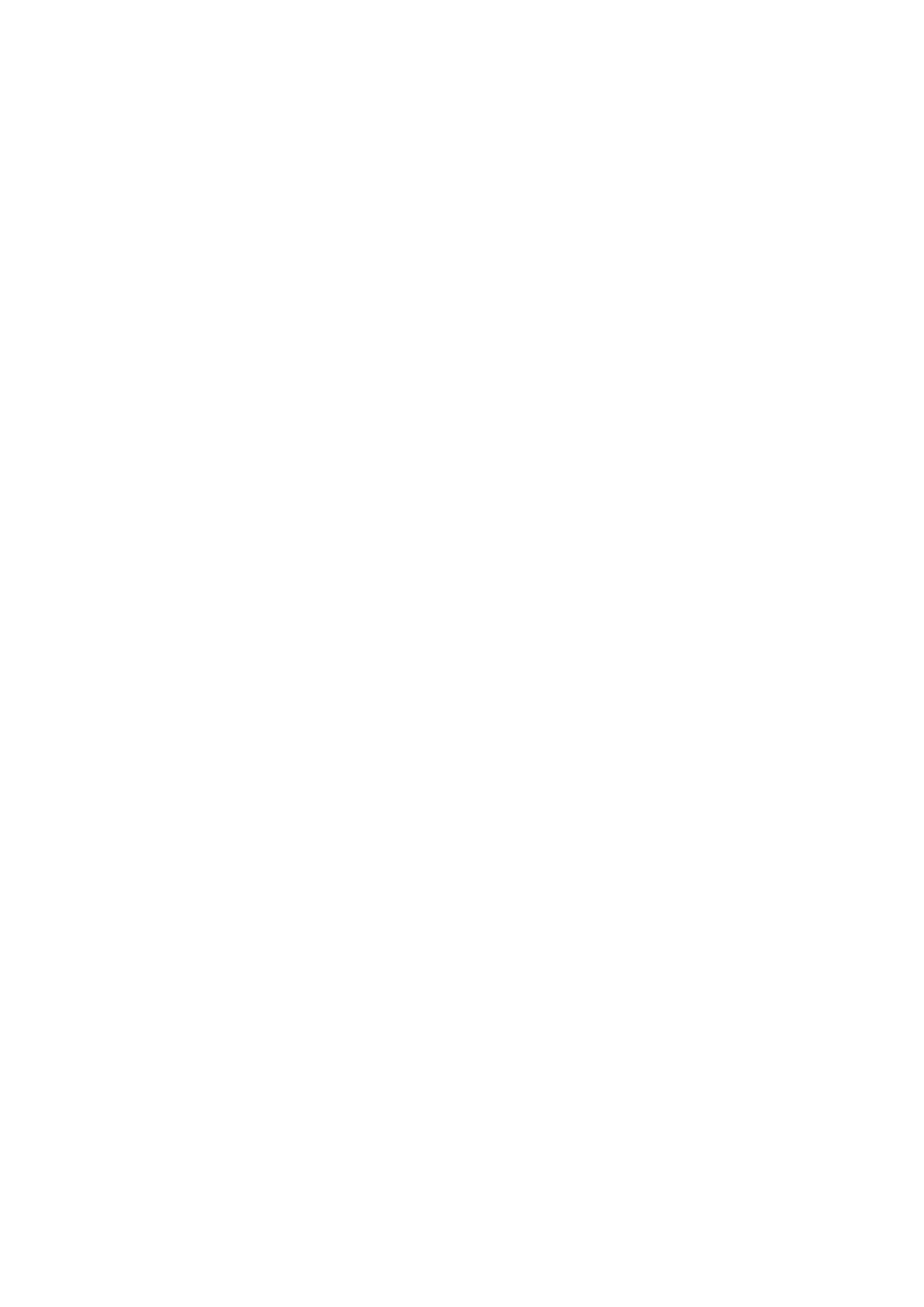### ACEA SUSTAINABILITY REPORT

### ACEA SPA

Registered office Piazzale Ostiense 2 – 00154 Rome

Prepared by Institutional Affairs tel. +39 06 57996440

mail: RSI@aceaspa.it

Drafting and editing coordination Irene Mercadante

Work Group Debora Sabatini Davide De Caro Silvia Fortuna

Graphic design and copyediting Message Borsa Italiana Group

Realized in collaboration with External Relations and Communication

Photography Archivio Acea, Fabio Anghelone

Printed by LitografTodi on FSC certified paper